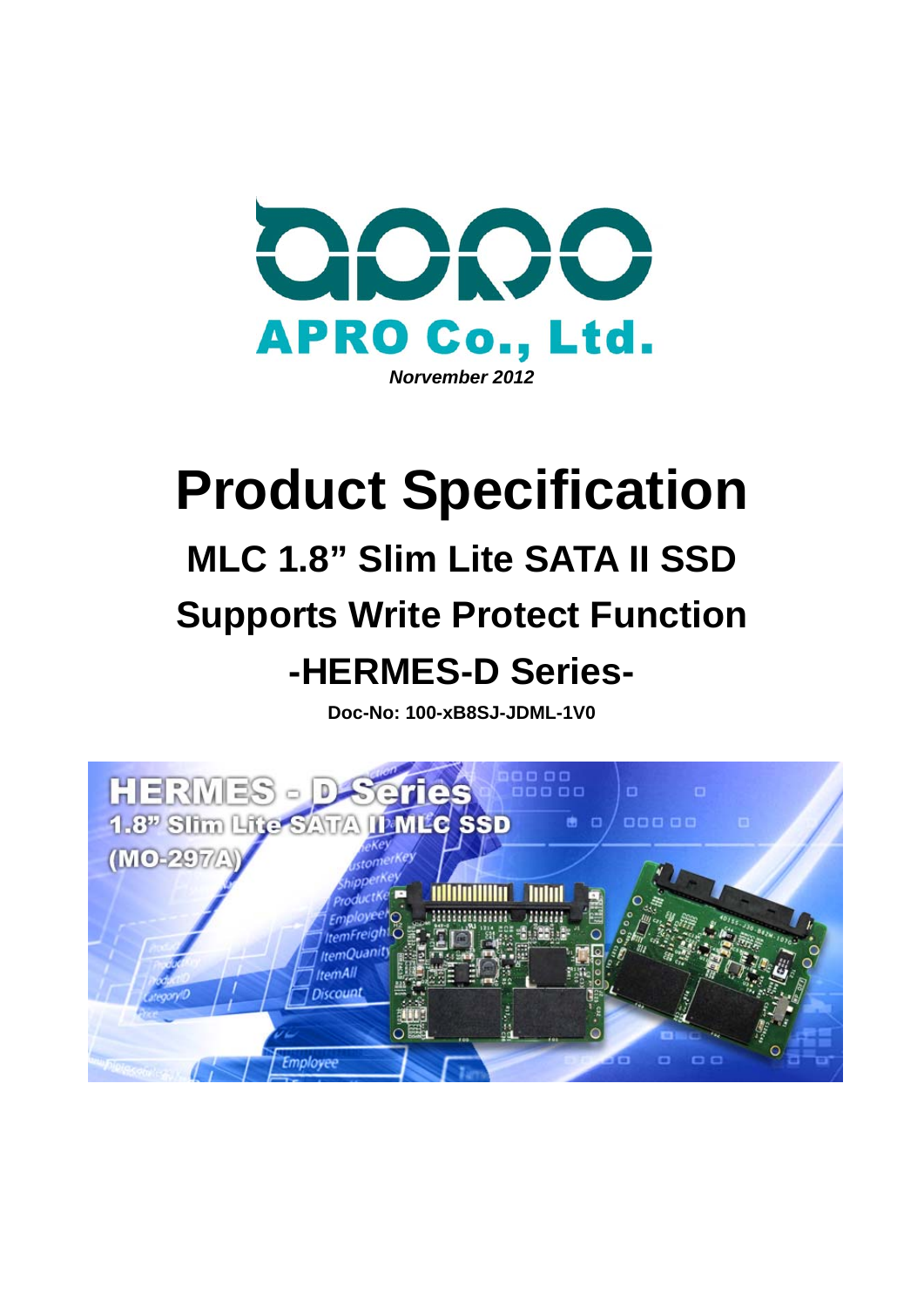*This document is for information use only and is subject to change without prior notice. APRO Co., Ltd. assumes no responsibility for any errors that may appear in this document, nor for incidental or consequential damages resulting from*  the furnishing, performance or use of this material. No part of this document may be reproduced, transmitted, transcribed, *stored in a retrievable manner or translated into any language or computer language, in any form or by any means,*  electronic, mechanical, magnetic, optical, chemical, manual or otherwise, without the prior written consent of an officer of *APRO Co., Ltd.* 

*All parts of the APRO documentation are protected by copyright law and all rights are reserved.* 

*APRO and the APRO logo are registered trademarks of APRO Co., Ltd.* 

*Product names mentioned herein are for identification purposes only and may be trademarks and/or registered trademarks of their respective companies.* 

*© 2012 APRO Corporation. All rights reserved.* 

#### *Revision History*

| <b>Revision</b> | <b>Description</b>     | <b>Date</b> |
|-----------------|------------------------|-------------|
| 1.0             | <b>Initial Release</b> | 2012/8/17   |
|                 |                        |             |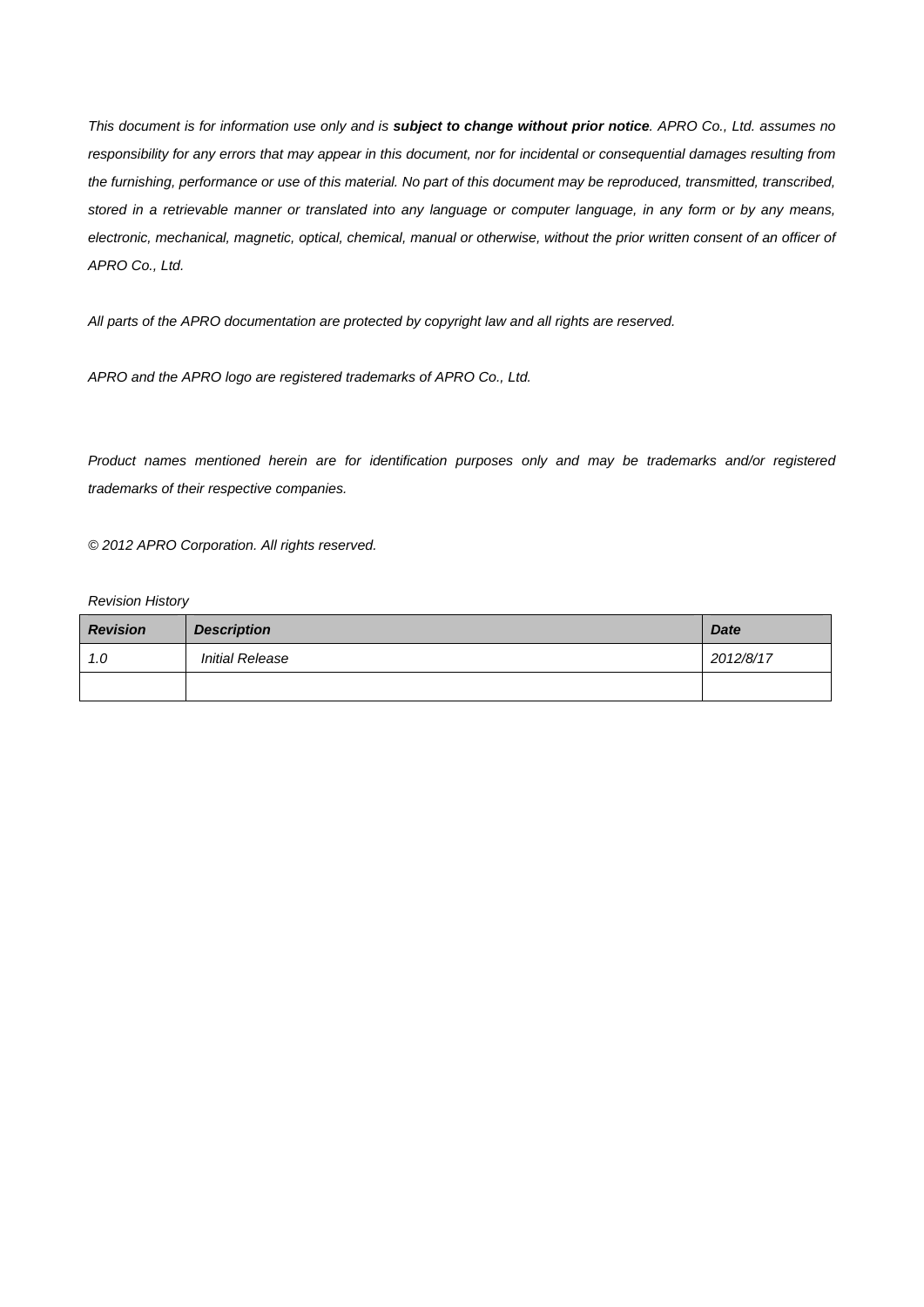# **CONTENTS**

| $\mathbf{1}$   |                    |  |
|----------------|--------------------|--|
| 1.1.           |                    |  |
| 1.2.           |                    |  |
| 1.3.           |                    |  |
| 2.             |                    |  |
| 2.1.           |                    |  |
| 2.2.           |                    |  |
| 2.3.           |                    |  |
| 2.4.           |                    |  |
| 2.5.           |                    |  |
| 2.6.           |                    |  |
| 2.7.           |                    |  |
| 3 <sub>r</sub> |                    |  |
| 3.1.           |                    |  |
| 3.2.           |                    |  |
| $\mathbf{A}$   |                    |  |
| 4.1.           |                    |  |
| 5 <sub>1</sub> |                    |  |
| 5.1.           |                    |  |
| 5.2.           |                    |  |
| 6.             |                    |  |
|                |                    |  |
|                | <b>APPENDIX A.</b> |  |
| $\mathbf{1}$   |                    |  |
| 2.             |                    |  |
|                |                    |  |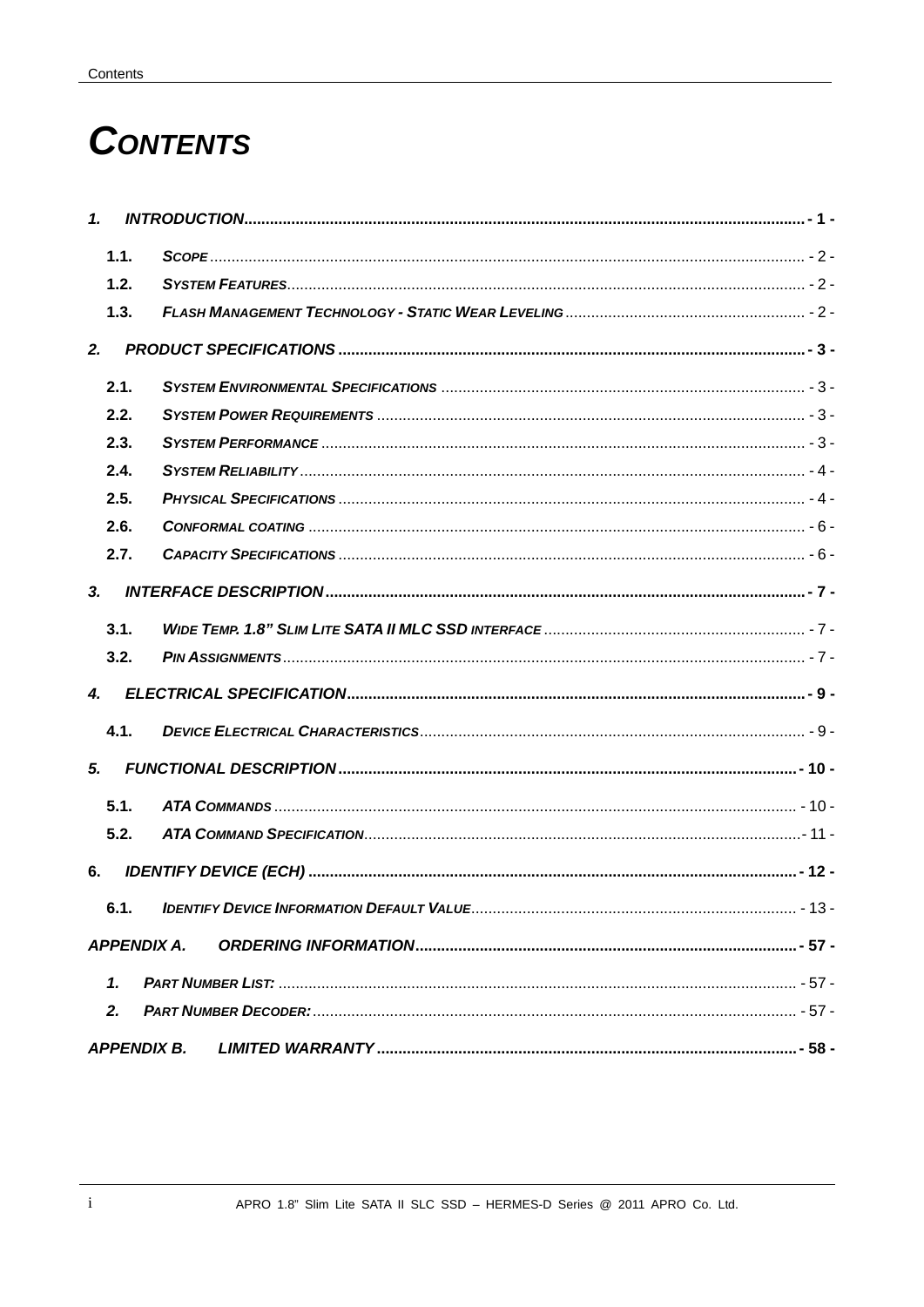## **List of Tables**

# **List of Figures**

| FIGURE 1: 1.8" SLIM LITE SATA II MLC SSD HERMES-D SERIES CONTROLLER BLOCK DIAGRAM - 1 - |  |
|-----------------------------------------------------------------------------------------|--|
|                                                                                         |  |
|                                                                                         |  |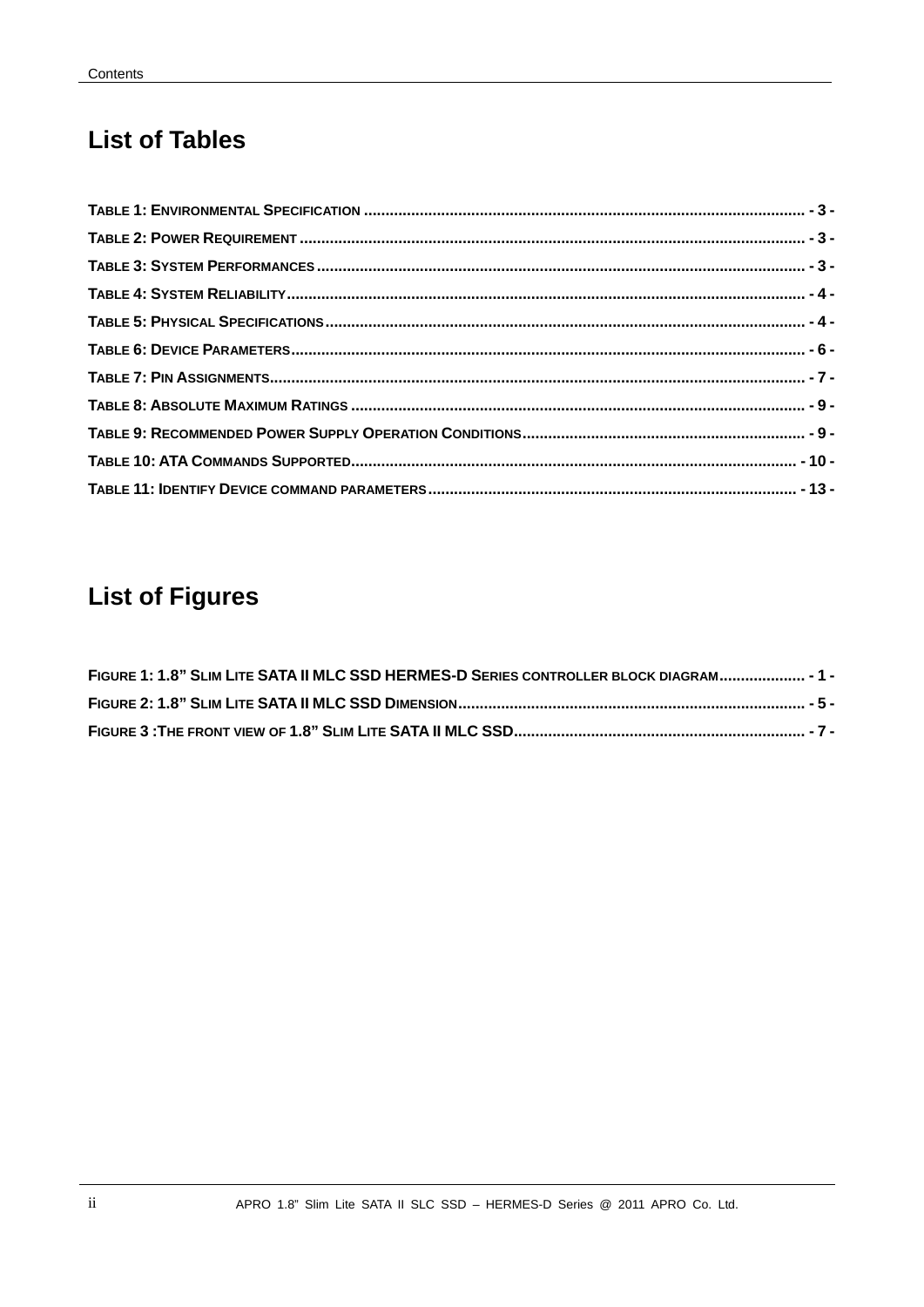## *1. Introduction*

APRO 1.8" Slim Lite SATA II MLC SSD – HERMES-D Series provide high capacity flash memory Solid State Drive (SSD) that electrically complies with Serial ATA 2.6 (SATA) standard. APRO 1.8" Slim Lite SATA II MLC SSD – HERMES-D Series support SATA Gen-II (3.0 GB/s) with high performance. The main used flash memories are Samsung MLC-NAND type flash memory chips. The available disk capacities are 4GB, 8GB, 16GB, 32GB, 64GB and 128GB. The operating temperature grade is optional for Standard level  $0^{\circ}$ C ~ 70°C and wide temperature level -40°C ~ +85°C. The data transfer performance by sequential read is up to 129 MB/sec (64GB), and sequential write is up to 81 MB/sec (64GB).

The APRO 1.8" Slim Lite SATA II MLC SSD products provide a high level interface to the host computer. This interface allows a host computer to issue commands to the 1.8" Slim Lite SATA II MLC SSD to read or write blocks of memory. Each sector is protected by a powerful 24bits per 1024 bytes Error Correcting Code (ECC). APRO 1.8" Slim Lite SATA II MLC SSD HERMES-D Series intelligent controller manages interface protocols, data storage and retrieval as well as ECC, defect handling and diagnostics, power management and clock control.

Figure 1 shows a block diagram of the used high tech 1.8" Slim Lite SATA II MLC SSD controller.



*Figure 1: 1.8" Slim Lite SATA II MLC SSD HERMES-D Series controller block diagram*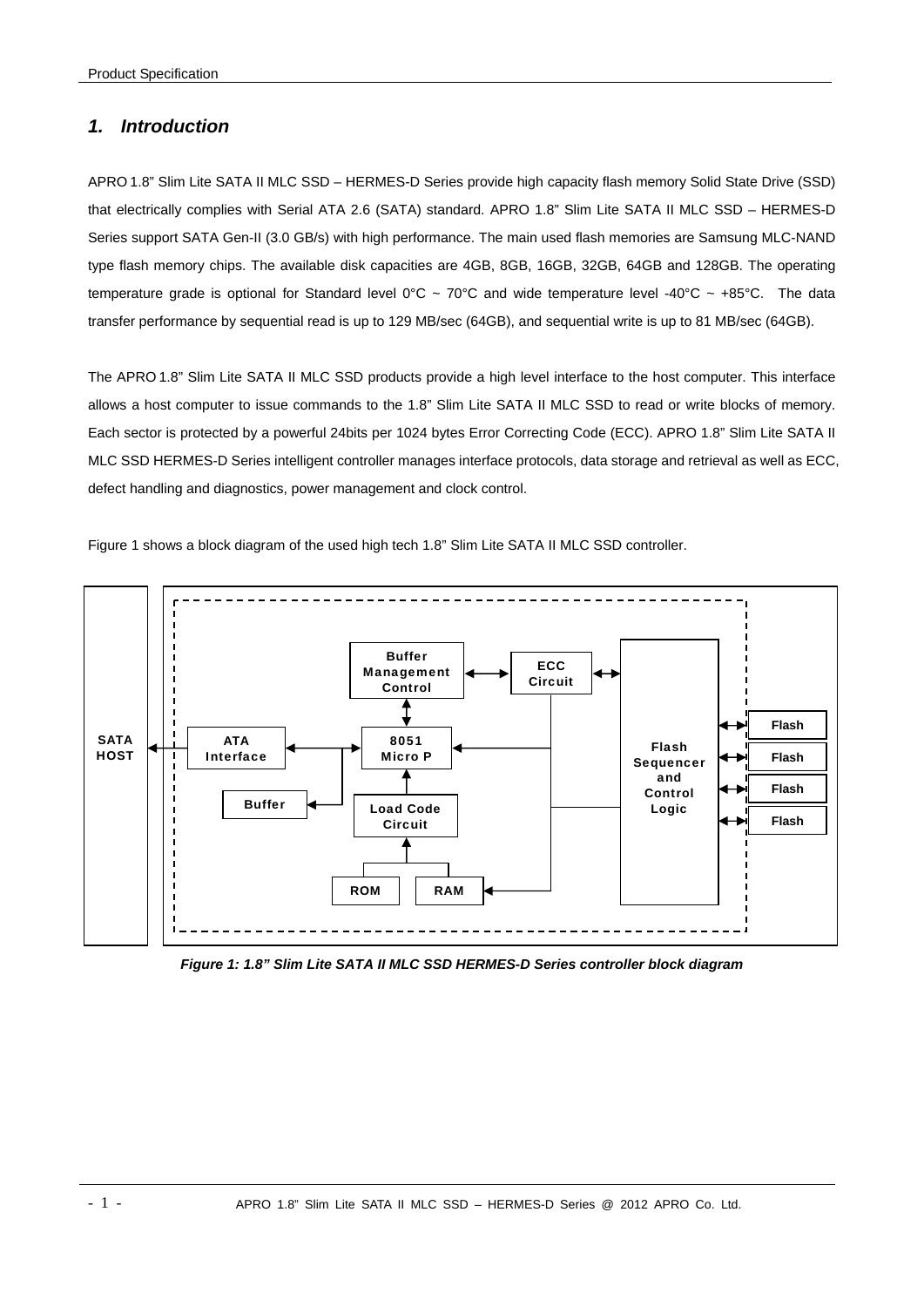## **1.1.** *Scope*

This document describes the features and specifications and installation guide of APRO's 1.8" Slim Lite SATA II MLC SSDs – HERMES-D Series. In the appendix, there provides order information, warranty policy, RMA/DOA procedure for the most convenient reference.

## **1.2.** *System Features*

- MLC-NAND type flash technology
- 1.8" Slim Lite SATA II SSD compatible with JEDEC Standard : MO-297A physical specification
- SATA 7-pin (data) + 15-pin (power connector) host Interface
- Bare PCBA without casing in 5.45 mm height
- **•** Supports Write Protect function by switch
- SATA 1.0a and SATA 2.6 specification compliance
- SMART (Self-Monitoring, Analysis and Reporting Technology) function and monitor software supported.
- Non-volatile memory and no moving parts
- Standard grade capacity from 4GB up to 128GB
- Wide temperature grade capacity from 4GB up to 128GB
- Performance by sequential read is up to 129 MB/sec (64GB), and sequential write is up to 81 MB/sec (64GB).
- Automatic 24 bits per 1024 bytes Error Correcting Code (ECC) error correction and retry capabilities
- +5 V ±10% operation
- $\bullet$  MTBF  $> 3.000.000$  hours.
- Vibration : 20 G, 7 Hz to 2K Hz, 3 axes
- **Shock : 1,500 G, 0.5ms, 3 axes**
- **•** Working well in critical environment
- Very high performance, very low power consumption
- Low weight, Noiseless

## **1.3.** *Flash Management Technology - Static Wear Leveling*

In order to gain the best management for flash memory, APRO 1.8" Slim Lite SATA II MLC SSD HERMES-D Series supports Static Wear Leveling technology to manage the Flash system. The life of flash memory is limited; the management is to increase the life of the flash product.

A static wear-leveling algorithm evenly distributes data over an entire Flash cell array and searches for the least used physical blocks. The identified low cycled sectors are used to write the data to those locations. If blocks are empty, the write occurs normally. If blocks contain static data, it moves that data to a more heavily used location before it moves the newly written data. The static wear leveling maximizes effective endurance Flash array compared to no wear leveling or dynamic wear leveling.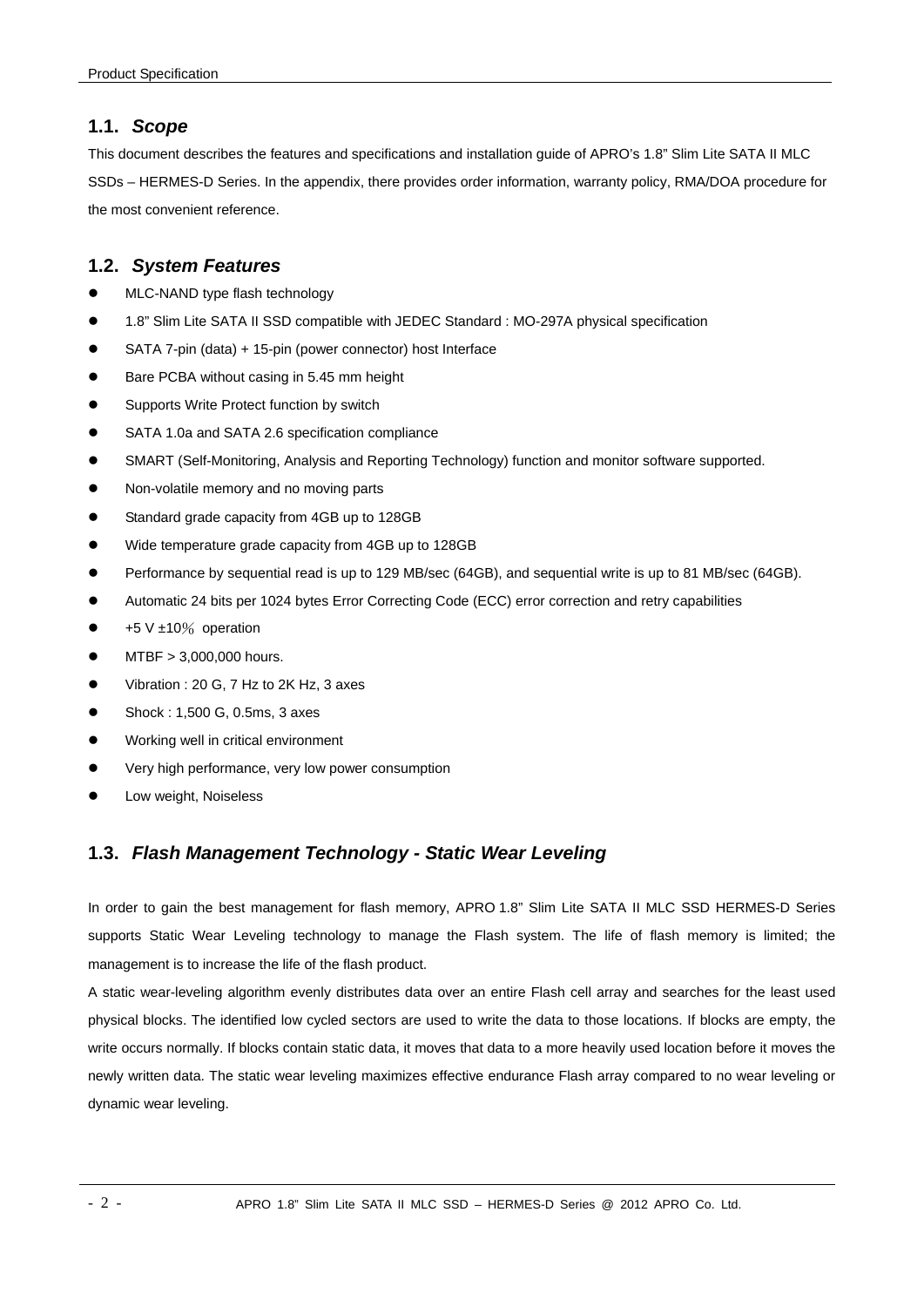## *2. Product Specifications*

For all the following specifications, values are defined at ambient temperature and nominal supply voltage unless otherwise stated.

## **2.1.** *System Environmental Specifications*

| APRO 1.8" Slim Lite SATA II MLC SSD |                                       | <b>Standard Grade</b>             | <b>Wide Temp. Grade</b>           |  |
|-------------------------------------|---------------------------------------|-----------------------------------|-----------------------------------|--|
| <b>HERMES-D Series</b>              |                                       | SB8SJ0xxG-JDCMM                   | WB8SJ0xxG-JDCMM-C                 |  |
| <b>Temperature</b>                  | <b>Operating:</b>                     | $0^{\circ}$ C ~ 70 <sup>o</sup> C | $-40^{\circ}$ C ~ $+85^{\circ}$ C |  |
|                                     | Non-operating:                        | $-20^{\circ}$ C ~ $+80^{\circ}$ C | $-50^{\circ}$ C ~ $+95^{\circ}$ C |  |
| <b>Humidity</b>                     | <b>Operating &amp; Non-operating:</b> | $10\% \sim 95\%$ non-condensing   |                                   |  |
| <b>Vibration</b>                    | <b>Operating &amp; Non-operating:</b> | 20G, 7 Hz to 2K Hz, 3 axes        |                                   |  |
| <b>Shock</b>                        | <b>Operating &amp; Non-operating:</b> | 1,500G, 0.5ms, 3 axes             |                                   |  |

#### *Table 1: Environmental Specification*

## **2.2.** *System Power Requirements*

#### *Table 2: Power Requirement*

| APRO 1.8" Slim Lite SATA II SSD               |                      | <b>Standard Grade</b> | <b>Wide Temp. Grade</b> |  |
|-----------------------------------------------|----------------------|-----------------------|-------------------------|--|
| <b>HERMES-D Series</b>                        |                      | SB8SJ0xxG-JDCMM       | WB8SJ0xxG-JDCMM-C       |  |
| DC Input Voltage (VCC) 100mV max. ripple(p-p) |                      | 5V±10%                |                         |  |
|                                               | <b>Reading Mode:</b> | 190mA (max.)          |                         |  |
| +5V Current                                   | <b>Writing Mode:</b> | $225mA$ (max.)        |                         |  |
| (Maximum average value)                       | <b>Idle Mode:</b>    | $135mA$ (max.)        |                         |  |

## **2.3.** *System Performance*

*Table 3: System Performances* 

| <b>Flash IC</b>                      |                                | Samsung MLC Flash IC                    |      |       |       |      |              |
|--------------------------------------|--------------------------------|-----------------------------------------|------|-------|-------|------|--------------|
| Data Transfer Mode supporting        |                                | Serial ATA Gen-II $(3.0Gb/s = 380MB/s)$ |      |       |       |      |              |
|                                      | <b>Capacity</b>                | 4GB                                     | 8GB  | 16GB  | 32GB  | 64GB | <b>128GB</b> |
| <b>Maximum</b><br><b>Performance</b> | Sequential Read (MB/s)         | 28.7                                    | 61.8 | 110.5 | 111.5 | 129  | 125.5        |
|                                      | <b>Sequential Write (MB/s)</b> | 6.6                                     | 15.6 | 24.5  | 59.5  | 81   | 78.5         |
| <b>Random Access Time</b>            |                                | 0.2                                     | 0.2  | 0.2   | 0.2   | 0.3  | 0.3          |
| The number of Flash IC               |                                |                                         | 2    | 4     | 4     | 4    | 4            |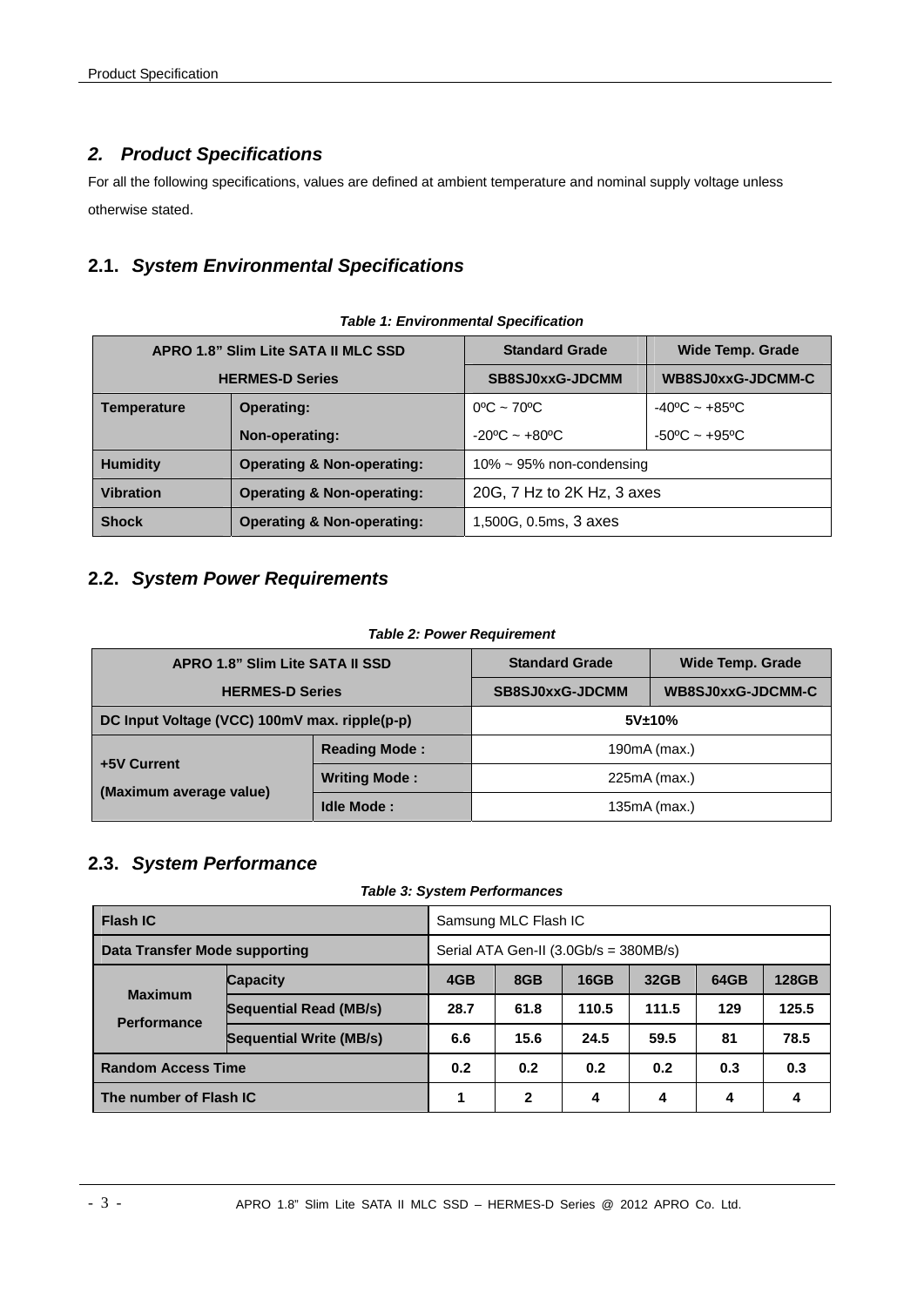*Note:* 

- *(1). All values quoted are typically at 25 ℃ and nominal supply voltage.*
- *(2). Testing of the 1.8" Slim Lite SATA II MLC SSD maximum performance was performed under the following platform:* 
	- *Computer with AMD 3.0GHz processor*
	- *Windows XP Professional operating system*

## **2.4.** *System Reliability*

#### *Table 4: System Reliability*

| <b>MTBF</b>                     | >3,000,000 hours                             |
|---------------------------------|----------------------------------------------|
| <b>Wear-leveling Algorithms</b> | <b>Static Wear Leveling</b>                  |
| <b>Bad Blocks Management</b>    | Supportive                                   |
| <b>ECC Technology</b>           | 24 bits per 1024 bytes Error Connection Code |
| <b>Data Retention</b>           | 10 years                                     |

## **2.5.** *Physical Specifications*

Refer to Table 6 and see Figure 2 for 1.8" Slim Lite SATA II MLC SSD HERMES-D Series physical specifications and dimensions.

#### *Table 5: Physical Specifications*

| Length:    | 54.00 mm / 2.13 in |
|------------|--------------------|
| Width:     | 39.00 mm / 1.53 in |
| Thickness: | 5.45 mm / 0.21 in  |
| Weight:    | 15.00 g / 0.53 oz  |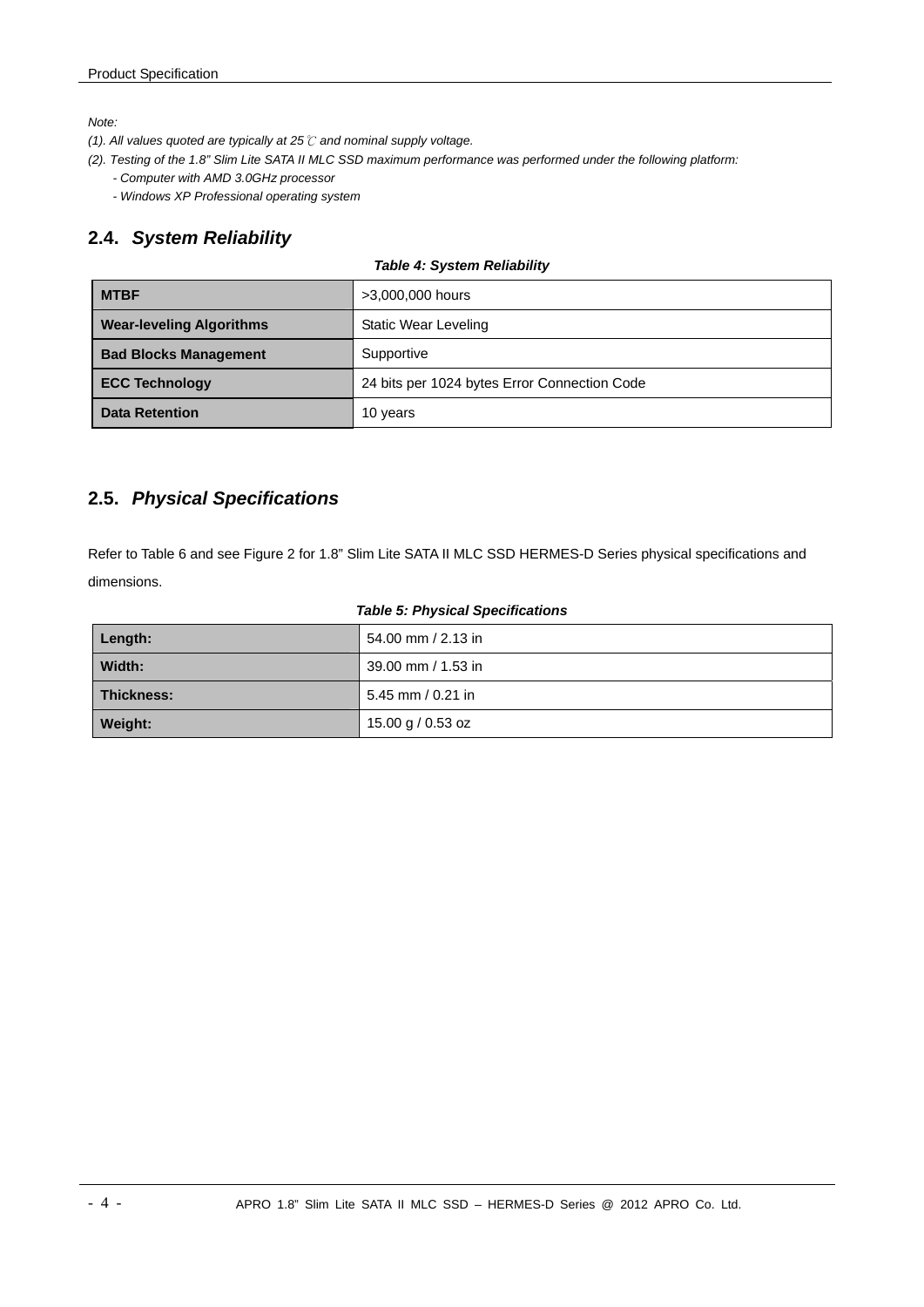

*Figure 2: 1.8" Slim Lite SATA II MLC SSD Dimension*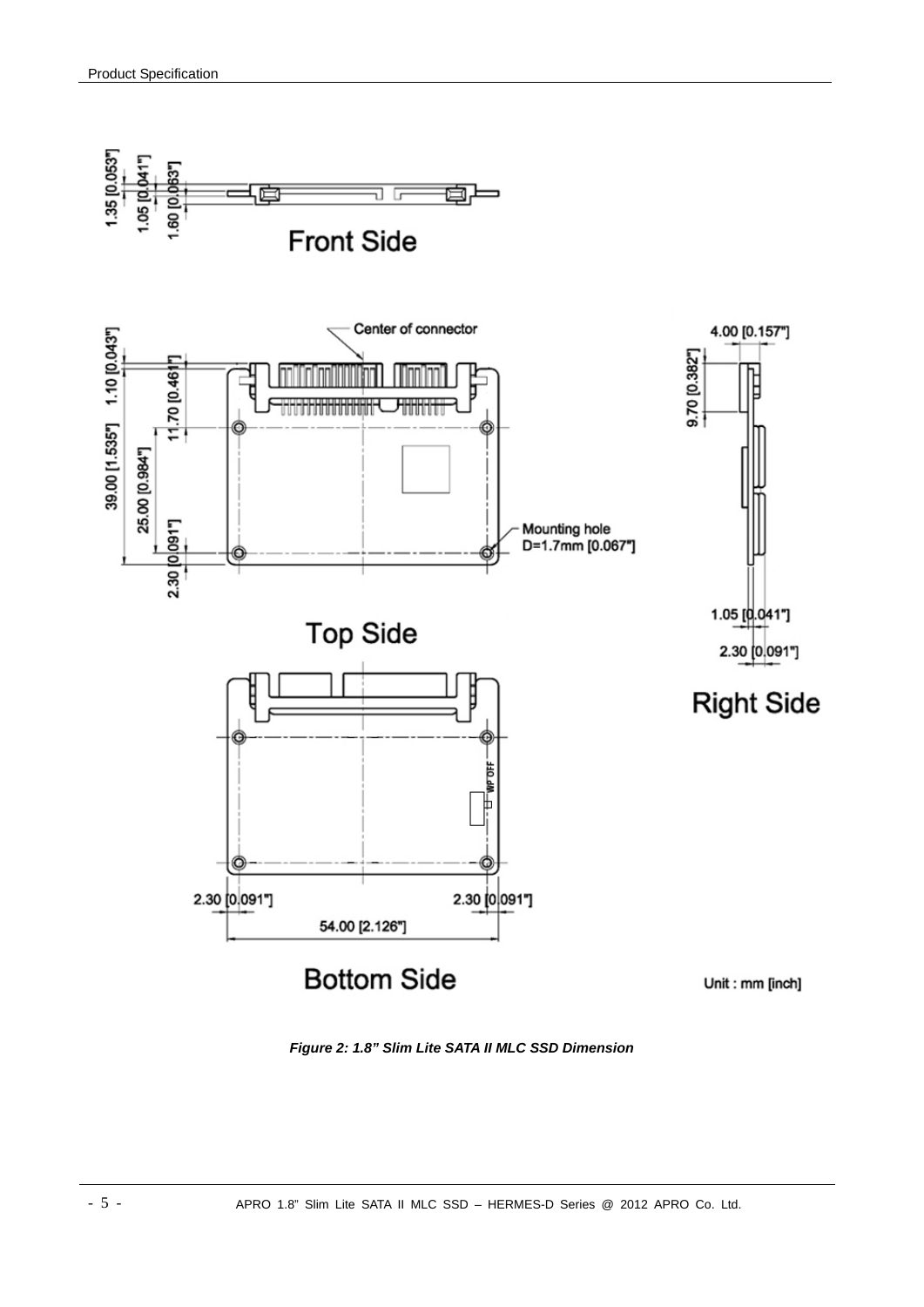## **2.6.** *Conformal coating*

Conformal coating is a protective, dielectric coating designed to conform to the surface of an assembled printed circuit board. Commonly used conformal coatings include silicone, acrylic, urethane and epoxy. APRO applies only silicone on APRO storages products upon requested especially by customers. The type of silicone coating features good thermal shock resistance due to flexibility. It is also easy to apply and repair.

Conformal coating offers protection of circuitry from moisture, fungus, dust and corrosion caused by extreme environments. It also prevents damage from those Flash storages handling during construction, installation and use, and reduces mechanical stress on components and protects from thermal shock. The greatest advantage of conformal coating is to allow greater component density due to increased dielectric strength between conductors. APRO uses MIL-I-46058C silicon conformal coating.

## **2.7.** *Capacity Specifications*

APRO 1.8" Slim Lite SATA II MLC SSDs are built-in mainly Samsung MLC -NAND Type Flash memory chips. The table 8 shows the specific capacity for the various models and the default number of heads, sectors/track and cylinders.

| <b>Unformatted Capacity</b> | <b>Default Cylinder</b> | <b>Default Head</b> | <b>Default Sector</b> | <b>LBA</b>  |
|-----------------------------|-------------------------|---------------------|-----------------------|-------------|
| 4GB                         | 7,773                   | 16                  | 63                    | 7,835,184   |
| 8GB                         | 15,525                  | 16                  | 63                    | 15,649,200  |
| <b>16GB</b>                 | 16,383                  | 16                  | 63                    | 31,277,232  |
| 32GB                        | 16,383                  | 16                  | 63                    | 62,533,296  |
| 64GB                        | 16,383                  | 16                  | 63                    | 125,206,528 |
| <b>128GB</b>                | 16,383                  | 16                  | 63                    | 250,069,680 |

#### *Table 6: Device Parameters*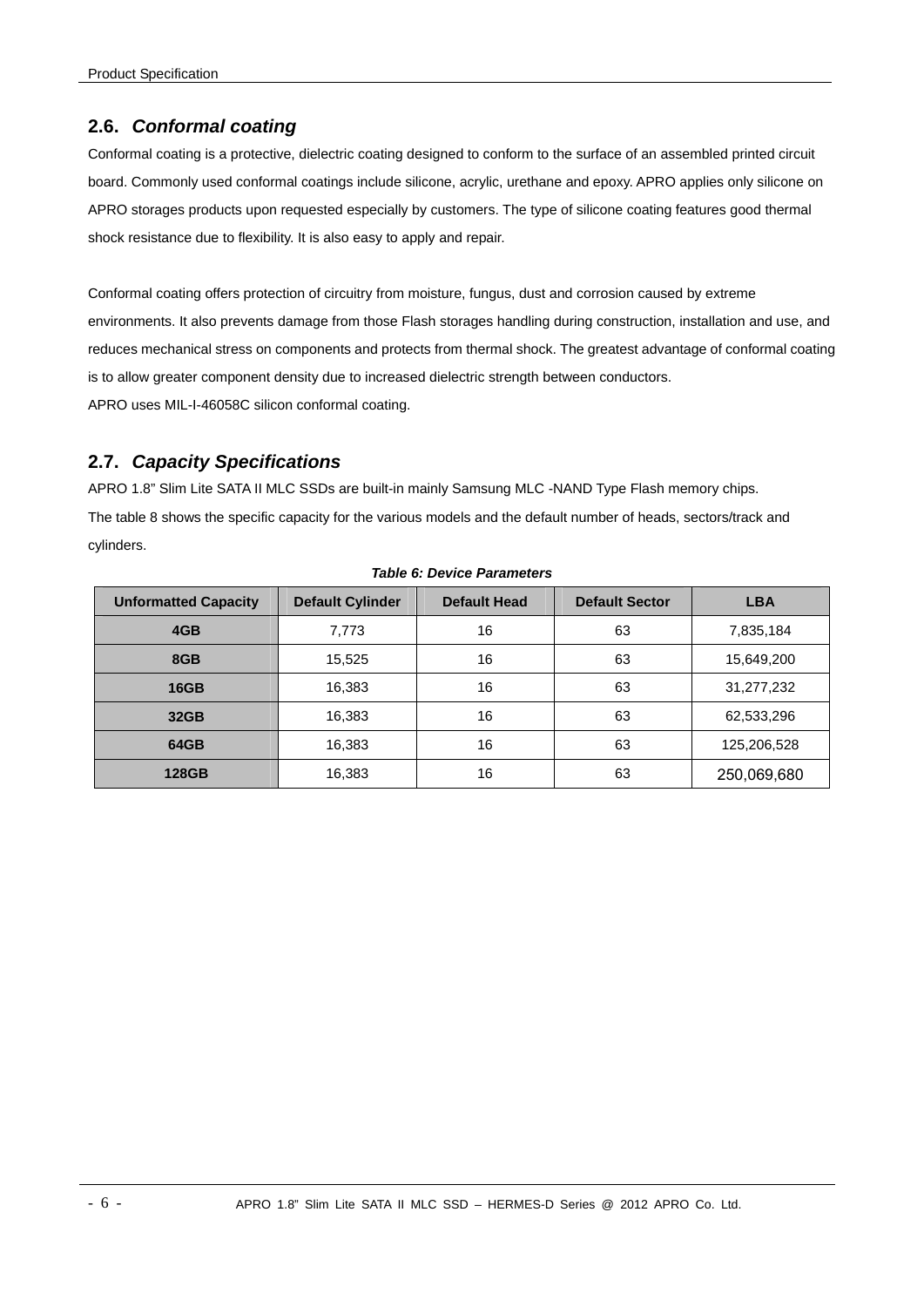## *3. Interface Description*

## **3.1.** *1.8" Slim Lite SATA II SSD interface*

APRO 1.8" Slim Lite SATA II MLC SSD comes with 7 pins + 15 pins Serial ATA connector.



*Figure 3 :The front view of 1.8" Slim Lite SATA II MLC SSD* 

## **3.2.** *Pin Assignments*

There are total of 7 pins in the signal segment and 15 pins in the power segment. The pin assignments are listed in below table 9.

| <b>Name</b>    | <b>Type</b>                                        | <b>Description</b>         |
|----------------|----------------------------------------------------|----------------------------|
| S <sub>1</sub> | GND                                                | Ground                     |
| S <sub>2</sub> | $A+$                                               | Differential Signal Pair A |
| S3             | A-                                                 |                            |
| S4             | <b>GND</b>                                         | Ground                     |
| S <sub>5</sub> | B-                                                 |                            |
| S <sub>6</sub> | $B+$                                               | Differential Signal Pair B |
| S7             | GND                                                | Ground                     |
|                | Key and Spacing separate signal and power segments |                            |
| <b>P1</b>      | NC                                                 | NC                         |
| P <sub>2</sub> | <b>NC</b>                                          | NC                         |
| P <sub>3</sub> | NC                                                 | $NC$                       |
| <b>P4</b>      | GND                                                | Ground                     |
| P <sub>5</sub> | GND                                                | Ground                     |
| P <sub>6</sub> | <b>GND</b>                                         | Ground                     |
| P7             | V <sub>5</sub>                                     | 5V Power, Pre-Charge       |
| P <sub>8</sub> | V <sub>5</sub>                                     | 5V Power                   |
| P <sub>9</sub> | V <sub>5</sub>                                     | 5V Power                   |

#### *Table 7: Pin Assignments*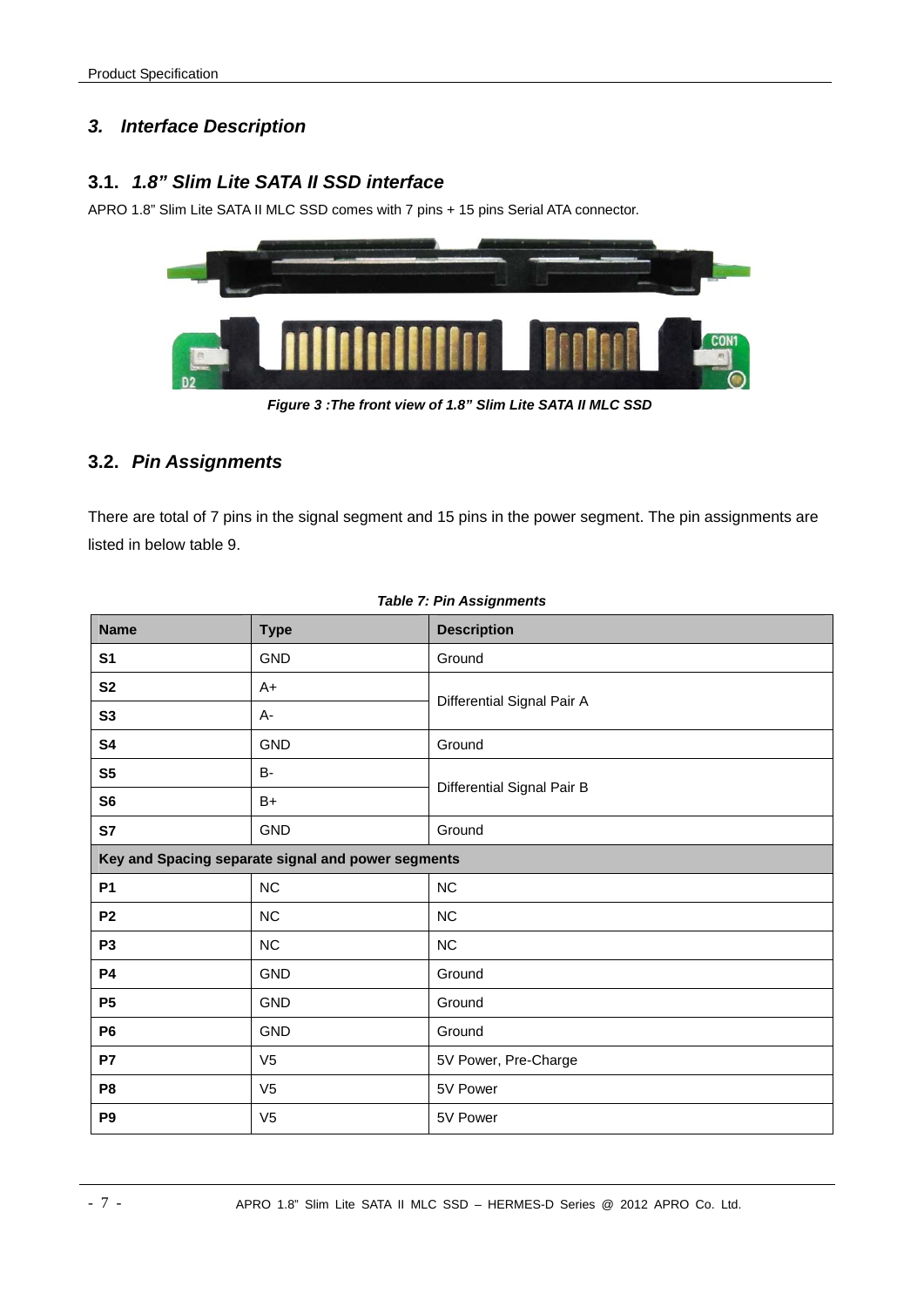| <b>P10</b>      | <b>GND</b> | Ground                                             |
|-----------------|------------|----------------------------------------------------|
| P <sub>11</sub> | DAS/DSS    | Device Activity Signal / Disable Staggered Spin up |
| P <sub>12</sub> | <b>GND</b> | Ground                                             |
| P <sub>13</sub> | <b>NC</b>  | <b>NC</b>                                          |
| P <sub>14</sub> | NC.        | NC.                                                |
| P <sub>15</sub> | NC.        | NC.                                                |

*Notes:* 

*1. All pins are in a signal row with a 1.27 mm (0.050" pitch).* 

*2. The commands on the mating sequence in forward table apply to the case of backplane blind mate connector only. In this case, the mating sequences are:* 

*(1) The pre-charge power pins and other ground pins.* 

*(2) The signal pins and the rest of the power pins.*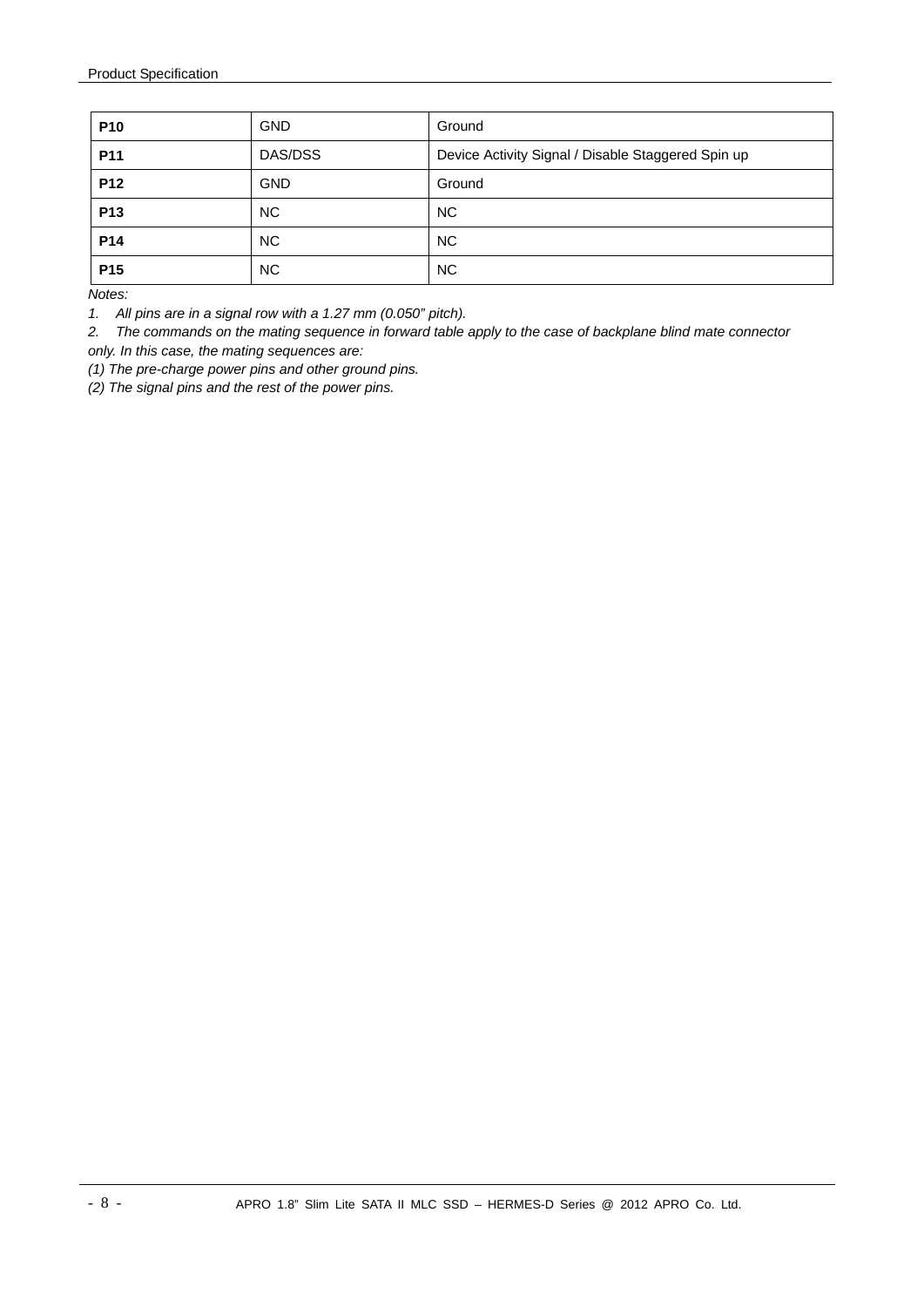## *4. Electrical Specification*

## **4.1.** *Device Electrical Characteristics*

| <b>Parameter</b>          | <b>Symbol</b>          | <b>Condition</b> | <b>Min</b> | <b>Max</b> | Unit |
|---------------------------|------------------------|------------------|------------|------------|------|
| Analog power supply       | <b>AVDDH</b>           |                  | $-0.5$     | 6          |      |
| Digital I/O power supply  | <b>DV<sub>DD</sub></b> |                  | $-0.5$     | 6          |      |
| Digital I/O input voltage | $V_{I(D)}$             |                  | $-0.4$     | $DVDD+0.4$ |      |
| Storage temperature       | Tstorage               |                  | $-55$      | 140        | °C   |

#### *Table 8: Absolute Maximum Ratings*

#### *Table 9: Recommended Power Supply Operation Conditions*

| <b>Parameter</b>             | <b>Symbol</b>         | <b>Condition</b> | <b>Min</b>  | <b>Typical</b> | <b>Max</b> | <b>Unit</b> |
|------------------------------|-----------------------|------------------|-------------|----------------|------------|-------------|
| DC Power Supply              | <b>V<sub>DD</sub></b> |                  | $-0.3$      |                | $+5.5$     | V           |
| Input voltage                | V <sub>IN</sub>       |                  | $-0.3$      |                | $+5.5$     | V           |
| Output voltage               | <b>VOUT</b>           |                  | $-0.3$      |                | $+3.8$     |             |
|                              |                       | Standard         | $\mathbf 0$ |                | $+70$      | °C          |
| <b>Operating Temperature</b> | <b>TA</b>             | Wide Temp.       | $-40$       |                | $+85$      | °C          |
|                              |                       | Standard         | $-20$       |                | $+80$      | °C          |
| Storage Temperature          | TsT                   | Wide Temp.       | -50         |                | $+95$      | °C          |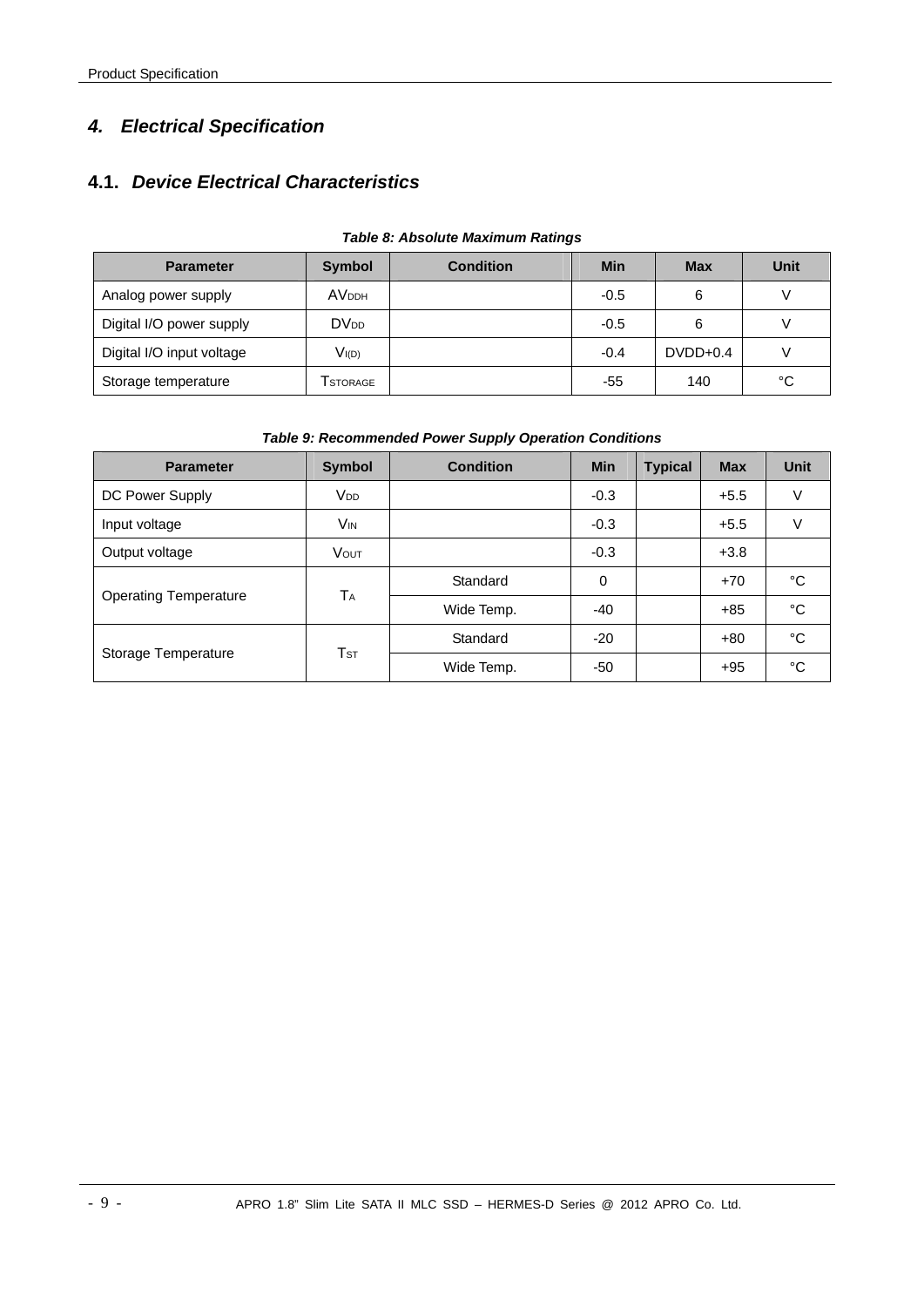## *5. Functional Description*

## **5.1.** *ATA Commands*

*The commands supported ATA/ATAPI-7 commands; certain obsolesced commands are also supported. The supported commands are listed in Table 10.* 

|                                     |                  |           | <b>PARAMETERS USED</b> |           |           |           |           |  |  |  |
|-------------------------------------|------------------|-----------|------------------------|-----------|-----------|-----------|-----------|--|--|--|
| <b>Command Name</b>                 | Code             | <b>SC</b> | <b>SN</b>              | <b>CY</b> | <b>DR</b> | <b>HD</b> | <b>FT</b> |  |  |  |
| <b>CHECK POWER MODE</b>             | E <sub>5h</sub>  | O         | Χ                      | Χ         | O         | Х         | Χ         |  |  |  |
| <b>DEVICE CONFIGURATION OVERLAY</b> | B <sub>1</sub> h | X         | X                      | X         | $\circ$   | X         | O         |  |  |  |
| <b>EXECUTE DIAGNOSTICS</b>          | 90 <sub>h</sub>  | X         | X                      | X         | O         | X         | X         |  |  |  |
| <b>FLUSH CACHE</b>                  | E7h              | X         | X                      | X         | O         | X         | X         |  |  |  |
| <b>FLUSH CACHE EXT</b>              | EAh              | Χ         | X                      | X         | O         | X         | Χ         |  |  |  |
| <b>IDENTIFY DEVICE</b>              | <b>ECh</b>       | X         | X                      | X         | O         | X         | Χ         |  |  |  |
| <b>IDLE</b>                         | E <sub>3</sub> h | O         | X                      | X         | O         | X         | X         |  |  |  |
| <b>IDLE IMMEDIATE</b>               | E <sub>1</sub> h | Χ         | X                      | X         | O         | Χ         | Χ         |  |  |  |
| <b>NOP</b>                          | 00h              | F         | F                      | F         | O         | X         | O         |  |  |  |
| <b>INITIALIZE DEVICE PARAMETERS</b> | 91h              | O         | X                      | X         | O         | $\circ$   | Χ         |  |  |  |
| <b>READ BUFFER</b>                  | E4h              | X         | X                      | X         | O         | X         | Χ         |  |  |  |
| <b>READ DMA</b>                     | C8h or C9h       | O         | O                      | O         | O         | O         | Χ         |  |  |  |
| <b>READ DMA EXT</b>                 | 25h              | O         | O                      | O         | O         | O         | Χ         |  |  |  |
| <b>READ FPDMA QUEUED</b>            | 60h              | O         | O                      | O         | O         | O         | O         |  |  |  |
| <b>READ LOG EXT</b>                 | 2Fh              | O         | $\circ$                | O         | O         | O         | O         |  |  |  |
| <b>READ MULTIPLE</b>                | C <sub>4</sub> h | $\circ$   | $\circ$                | O         | O         | O         | X         |  |  |  |
| <b>READ MULTIPLE EXT</b>            | 29h              | O         | $\circ$                | O         | O         | O         | Χ         |  |  |  |
| <b>READ NATIVE MAX ADDRESS</b>      | F <sub>8h</sub>  | X         | X                      | X         | O         | X         | Χ         |  |  |  |
| <b>READ NATIVE MAX ADDRESS EXT</b>  | 27h              | X         | X                      | X         | O         | X         | X         |  |  |  |
| <b>READ SECTOR(S)</b>               | 20h or 21h       | O         | O                      | O         | O         | O         | Χ         |  |  |  |
| <b>READ SECTOR(S) EXT</b>           | 24h              | $\circ$   | O                      | O         | $\circ$   | O         | X         |  |  |  |
| <b>READ VERIFY SECTOR(S)</b>        | 40h or 41h       | $\circ$   | O                      | O         | O         | O         | X         |  |  |  |
| <b>READ VERIFY SECTOR(S) EXT</b>    | 42h              | O         | O                      | O         | O         | O         | Χ         |  |  |  |
| <b>RECALIBRATE</b>                  | 10 <sub>h</sub>  | X         | X                      | X         | O         | X         | Χ         |  |  |  |
| <b>SECURITY DISABLE PASSWORD</b>    | F6h              | Х         | Χ                      | Χ         | O         | Х         | Χ         |  |  |  |
| <b>SECURITY ERASE PREPARE</b>       | F <sub>3</sub> h | Χ         | X                      | X         | O         | Χ         | Χ         |  |  |  |
| <b>SECURITY ERASE UNIT</b>          | F4h              | Χ         | X                      | Χ         | O         | X         | X         |  |  |  |
| <b>SECURITY FREEZE LOCK</b>         | F5h              | Χ         | X                      | X         | O         | X         | Χ         |  |  |  |
| <b>SECURITY SET PASSWORD</b>        | F <sub>1</sub> h | X         | X                      | X         | O         | X         | X         |  |  |  |
| <b>SECURITY UNLOCK</b>              | F2h              | X         | X                      | X         | O         | X         | X         |  |  |  |
| <b>SEEK</b>                         | 7xh              | X         | Χ                      | O         | O         | O         | X         |  |  |  |
| <b>SET FEATURES</b>                 | EFh              | $\circ$   | X                      | X         | O         | Χ         | O         |  |  |  |
| <b>SET MAX</b>                      | F9h              | O         | O                      | O         | O         | O         | O         |  |  |  |
| <b>SET MAX ADDRESS EXT</b>          | 37h              | O         | O                      | O         | O         | O         | X         |  |  |  |

*Table 10: ATA Commands Supported*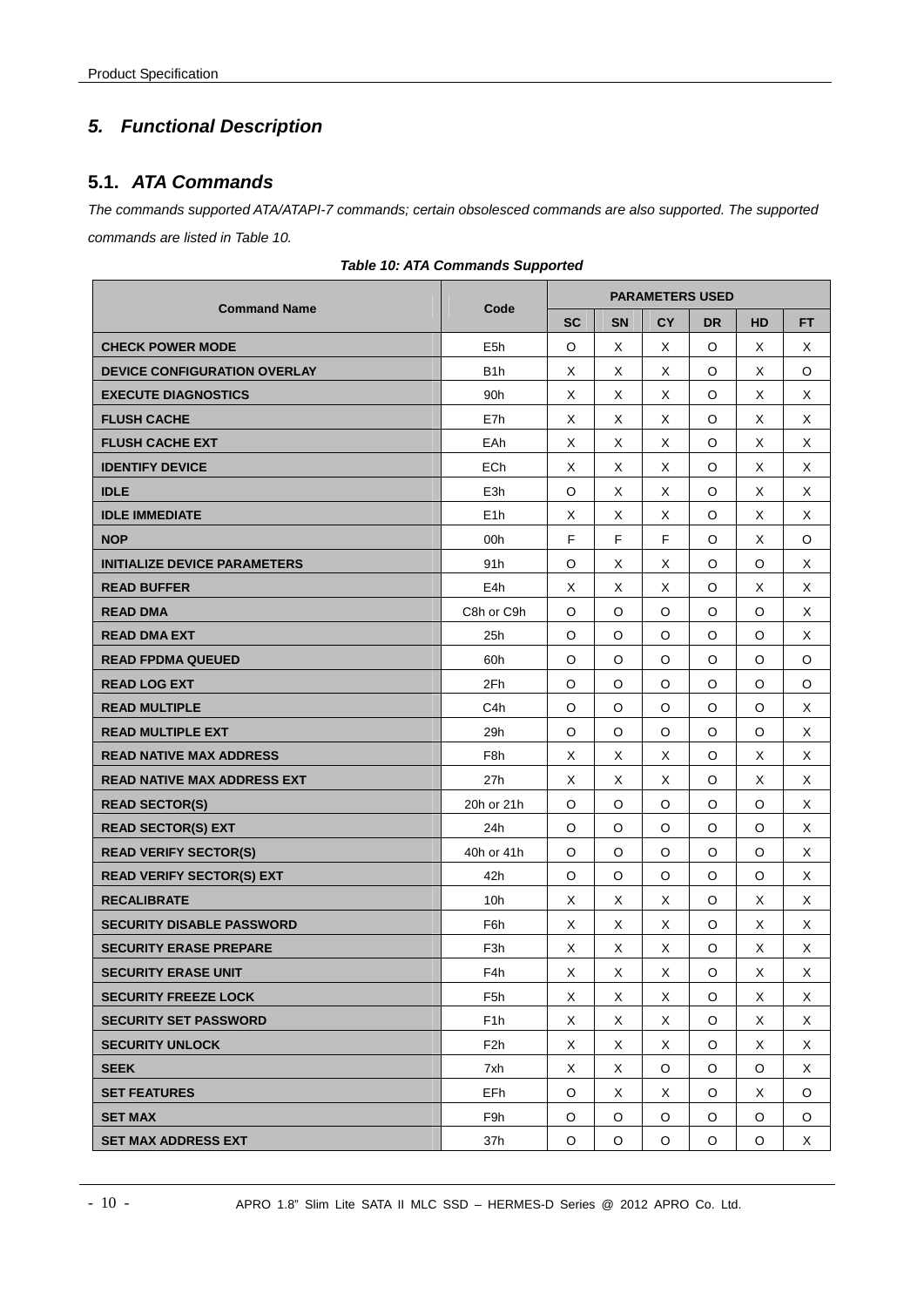| <b>SET MULTIPLE MODE</b>      | C <sub>6</sub> h | O       | X       | X       | $\circ$ | X       | X       |
|-------------------------------|------------------|---------|---------|---------|---------|---------|---------|
| <b>SLEEP</b>                  | E6h              | X       | X       | X       | $\circ$ | X       | X       |
| <b>SMART</b>                  | B <sub>O</sub> h | X       | X       | $\circ$ | $\circ$ | X       | O       |
| <b>STANDBY</b>                | E <sub>2</sub> h | X       | X       | X       | $\circ$ | X       | X       |
| <b>STANDBY IMMEDIATE</b>      | E <sub>0</sub> h | X       | X       | X       | $\circ$ | X       | X       |
| <b>WRITE BUFFER</b>           | E8h              | X       | X       | X       | $\circ$ | X       | X       |
| <b>WRITE DMA</b>              | CAh or CBh       | O       | $\circ$ | $\circ$ | $\circ$ | $\circ$ | X       |
| <b>WRITE DMA EXT</b>          | 35h              | O       | O       | $\circ$ | $\circ$ | $\circ$ | X       |
| <b>WRITE DMA FUA EXT</b>      | 3Dh              | $\circ$ | $\circ$ | $\circ$ | $\circ$ | $\circ$ | X       |
| <b>WRITE FPDMA QUEUED</b>     | 61h              | $\circ$ | $\circ$ | $\circ$ | $\circ$ | $\circ$ | $\circ$ |
| <b>WRITE LOG EXT</b>          | 3Fh              | $\circ$ | O       | $\circ$ | $\circ$ | O       | X       |
| <b>WRITE MULTIPLE</b>         | C <sub>5</sub> h | $\circ$ | $\circ$ | $\circ$ | $\circ$ | $\circ$ | X       |
| <b>WRITE MULTIPLE EXT</b>     | 39h              | O       | $\circ$ | $\circ$ | $\circ$ | $\circ$ | X       |
| <b>WRITE MULTIPLE FUA EXT</b> | CE <sub>h</sub>  | O       | O       | $\circ$ | $\circ$ | $\circ$ | X       |
| <b>WRITE SECTOR(S)</b>        | 30h or 31h       | O       | $\circ$ | $\circ$ | $\circ$ | $\circ$ | X       |
| <b>WRITE SECTOR(S) EXT</b>    | 34h              | $\circ$ | $\circ$ | $\circ$ | $\circ$ | $\circ$ | X       |
| <b>WRITE VERIFY</b>           | 3Ch              | O       | O       | $\circ$ | O       | O       | O       |

*Note:* 

*O = Valid, X = Don't care* 

*SC = Sector Count Register* 

*SN = Sector Number Register* 

*CY = Cylinder Low/High Register* 

*DR = DEVICE SELECT Bit (DEVICE/HEAD Register Bit 4)* 

*HD = HEAD SELECT Bit (DEVICE/HEAD Register Bit 3-0)* 

*FT = Features Register* 

## **5.2.** *ATA Command Specification*

#### **5.2.1. Check Power Mode (E5h)**

|                 | - This command is mandatory for devices.                                         |
|-----------------|----------------------------------------------------------------------------------|
| Features        | -This command is mandatory when the Power Management feature set is implemented. |
| <b>Protocol</b> | Non-data command                                                                 |

#### **Check power mode command for INPUTS information**

| Register       |                  | 6  | 5   |            | 3  | $\overline{2}$ |    |    |
|----------------|------------------|----|-----|------------|----|----------------|----|----|
| Features       | Na               |    |     |            |    |                |    |    |
| Sector Count   | Na               |    |     |            |    |                |    |    |
| <b>LBA Low</b> | Na               |    |     |            |    |                |    |    |
| <b>LBA Mid</b> | Na               |    |     |            |    |                |    |    |
| LBA High       | Na               |    |     |            |    |                |    |    |
| Device         | obs              | Na | Obs | <b>DEV</b> | Na | Na             | Na | Na |
| Command        | E <sub>5</sub> h |    |     |            |    |                |    |    |

#### *Device register:*

*DEV shall specify the selected device.*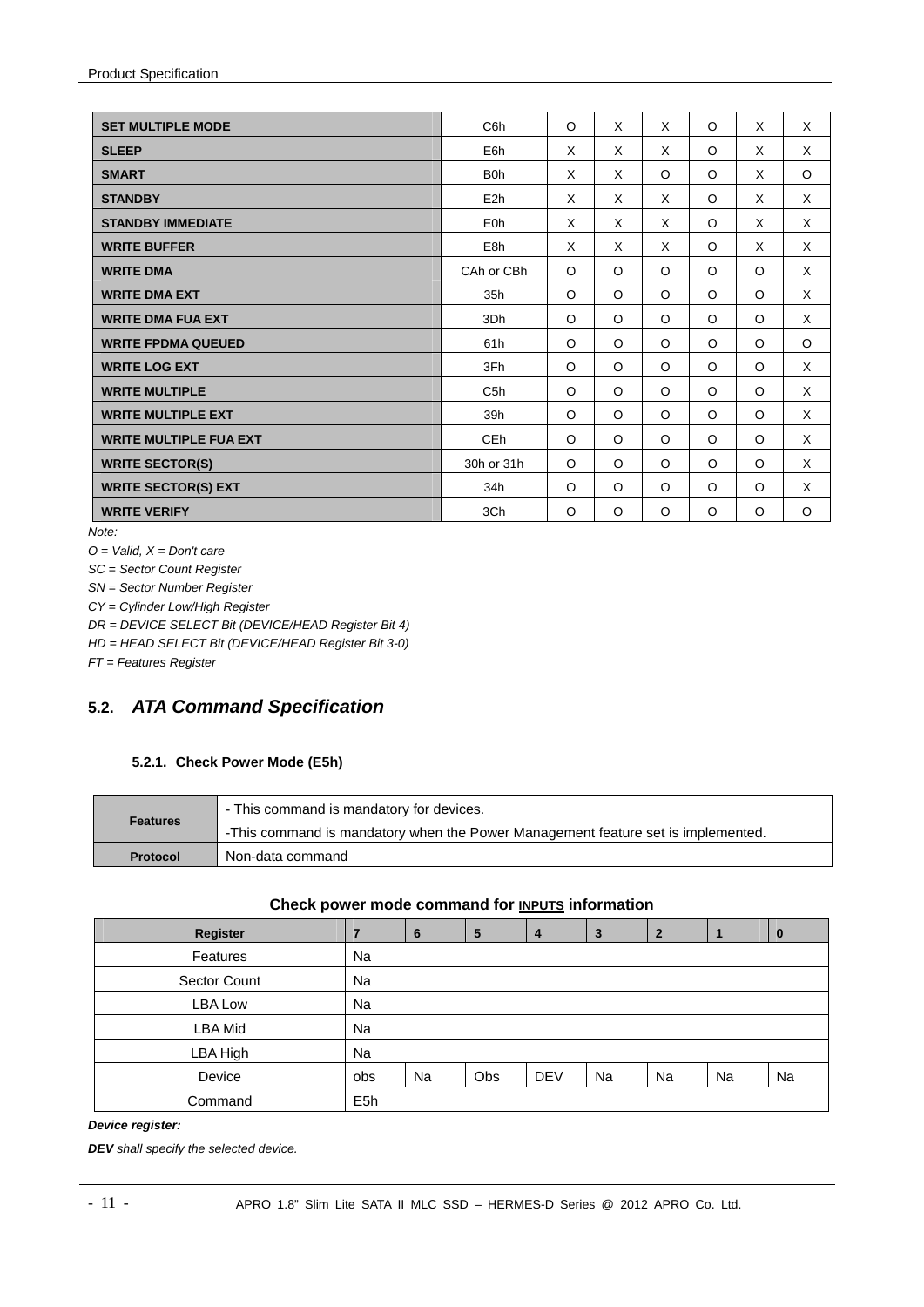## **6.** *Identify Device (ECh)*

| Features        | -Mandatory for all devices.                          |
|-----------------|------------------------------------------------------|
|                 | -Devices implementing the PACKET Command feature set |
| <b>Protocol</b> | PIO data-in                                          |

#### **Identify device command for INPUTS information**

| Register       |           | 6  | $5\phantom{1}$ | $\overline{\mathbf{4}}$ | 3  | $\overline{2}$ |    | $\bf{0}$ |
|----------------|-----------|----|----------------|-------------------------|----|----------------|----|----------|
| Features       | <b>Na</b> |    |                |                         |    |                |    |          |
| Sector Count   | <b>Na</b> |    |                |                         |    |                |    |          |
| LBA Low        | Na        |    |                |                         |    |                |    |          |
| <b>LBA Mid</b> | <b>Na</b> |    |                |                         |    |                |    |          |
| LBA High       | <b>Na</b> |    |                |                         |    |                |    |          |
| Device         | obs       | Na | Obs            | <b>DEV</b>              | Na | Na             | Na | Na       |
| Command        | ECh       |    |                |                         |    |                |    |          |

#### *Device register:*

*DEV shall specify the selected device.* 

#### **Identify device command for NORMAL OUTPUTS information**

| <b>Register</b> |            | 6           | 5   | 4          | 3          | $\overline{2}$ |           | 0          |
|-----------------|------------|-------------|-----|------------|------------|----------------|-----------|------------|
| Error           | Na         |             |     |            |            |                |           |            |
| Sector Count    | Na         |             |     |            |            |                |           |            |
| LBA Low         | Na         |             |     |            |            |                |           |            |
| LBA Mid         | Na         |             |     |            |            |                |           |            |
| LBA High        | Na         |             |     |            |            |                |           |            |
| Device          | obs        | Na          | obs | <b>DEV</b> | Na         | Na             | <b>Na</b> | Na         |
| <b>Status</b>   | <b>BSY</b> | <b>DRDY</b> | DF  | Na         | <b>DRQ</b> | Na             | Na        | <b>ERR</b> |

*Description - The IDENTIFY DEVICE command enables the host to receive parameter information from the device. When the command is issued, the device sets the BSY bit to one, prepares to transfer the 256 words of device identification data to the host, sets the DRQ bit to one, clears the BSY bit to zero, and asserts INTRQ if nIEN is cleared to zero. The host may then transfer the data by reading the Data*  register. In Table of Check power mode command for inputs information, which defines the arrangement and meaning of the parameter words in the buffer. All reserved bits or words shall be zero. Some parameters are defined as a 16-bit value. A word that is defined as a *16-bit value places the most significant bit of the value on signal line DD15 and the least significant bit on signal line DD0.*

*Some parameters are defined as 32-bit values (e.g. words (61:60)). Such fields are transfer using two successive word transfers. The device will first transfer the least significant bits, bits (15:0) of the value, on signal lines DD(15:0) respectively. After the least significant bits have been transferred, the most significant bits, bits(31:16) of the value, shall be transferred on DD(15:0) respectively. Some parameters are defined as a string of ASCII characters.* 

#### *Device register :*

*DEV shall indicate the selected device.* 

*Status register:* 

*BSY shall be cleared to zero indicating command completion.* 

*DRDY shall be set to one.* 

*DF (Device Fault) shall be cleared to zero.*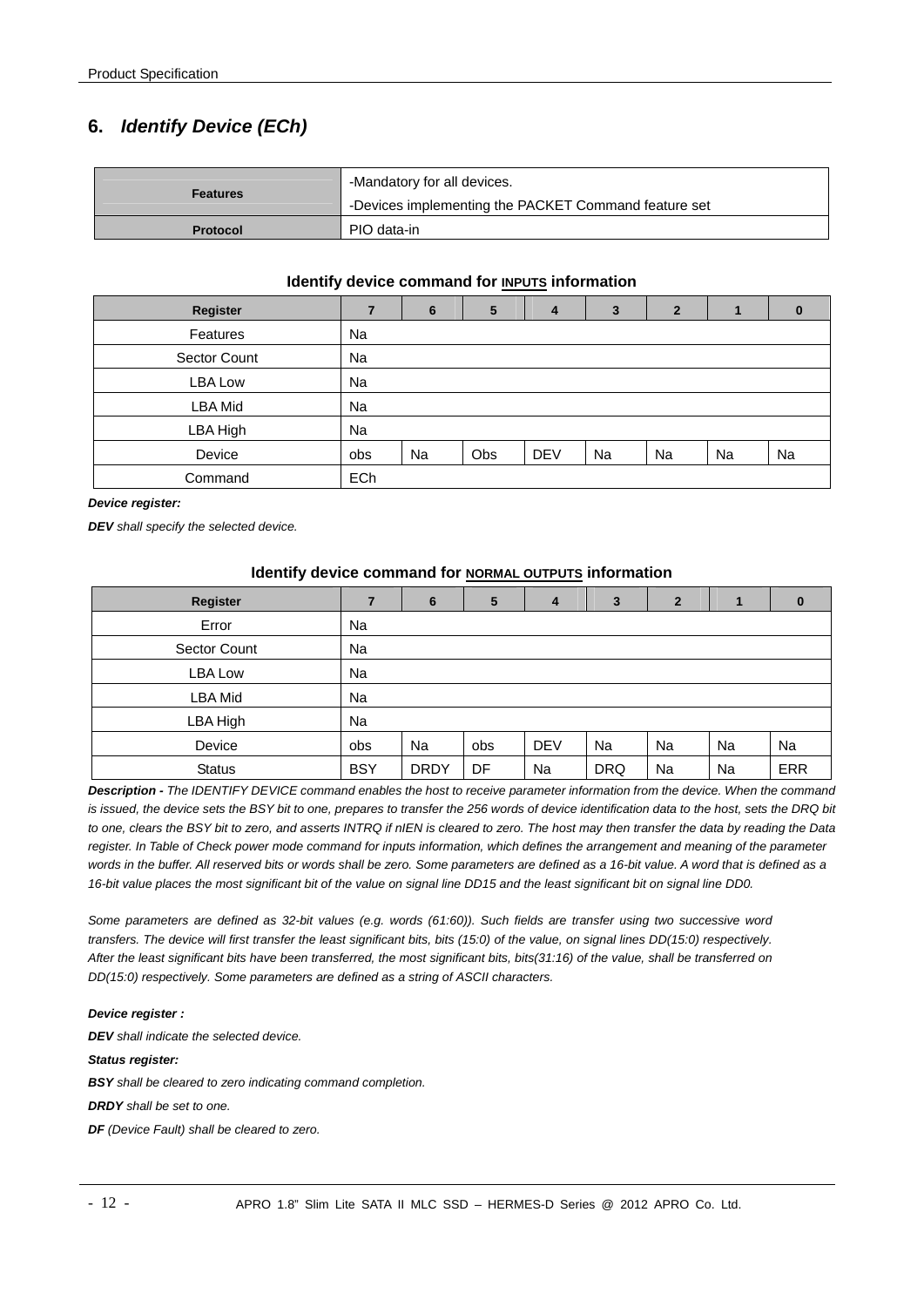*DRQ shall be cleared to zero. ERR shall be cleared to zero.* 

## **6.1.** *Identify Device Information Default Value*

| Word         | Value        | F/V         | <b>Description</b>                                                                                                  |  |  |  |  |
|--------------|--------------|-------------|---------------------------------------------------------------------------------------------------------------------|--|--|--|--|
|              |              |             | General configuration                                                                                               |  |  |  |  |
|              |              | F           | 15<br>$0 = ATA$ device                                                                                              |  |  |  |  |
|              |              | Х           | Retired<br>$14 - 8$                                                                                                 |  |  |  |  |
| $\mathbf 0$  | 0040h        | х           | $7-6$<br>Obsolete                                                                                                   |  |  |  |  |
|              |              | X           | $5-3$<br>Retired                                                                                                    |  |  |  |  |
|              |              | V           | 2<br>Response incomplete                                                                                            |  |  |  |  |
|              |              | Х           | Retired<br>1<br>0<br>Reserved                                                                                       |  |  |  |  |
| $\mathbf{1}$ | <b>XXXXh</b> | $\mathsf F$ | Number of logical cylinders                                                                                         |  |  |  |  |
| 2            | C837h        |             |                                                                                                                     |  |  |  |  |
|              |              | $\vee$      | Specific configuration                                                                                              |  |  |  |  |
| 3            | 0010h        | F           | Number of logical heads                                                                                             |  |  |  |  |
| 4-5          | 0000h        | X           | Retired                                                                                                             |  |  |  |  |
| 6            | 003Fh        | F           | Number of logical sector per logical track                                                                          |  |  |  |  |
| $7-8$        | 0000h        |             | Reserved for assignment by the CompactFlash_Association                                                             |  |  |  |  |
| 9            | 0000h        | X           | Retired                                                                                                             |  |  |  |  |
| $10 - 19$    | XXXXh        | F           | Serial number (20 ASCII characters)                                                                                 |  |  |  |  |
| $20 - 21$    | 0000h        | Χ           | Retired                                                                                                             |  |  |  |  |
| 22           | 0000h        | X           | Obsolete                                                                                                            |  |  |  |  |
| 23-26        | XXXXh        | F           | Firmware revision (8 ASCII characters)                                                                              |  |  |  |  |
| 27-46        | <b>XXXXh</b> | F           | Model number (40 ASCII characters)                                                                                  |  |  |  |  |
|              |              | F           | 80h<br>$15 - 8$                                                                                                     |  |  |  |  |
| 47           | 8010h        | F           | $7 - 0$<br>$00h =$ Reserved                                                                                         |  |  |  |  |
|              |              |             | 01h = Maximum number of 1 sectors on READ/WRITE MULTIPLE commands                                                   |  |  |  |  |
| 48           | 0000h        |             | Reserved                                                                                                            |  |  |  |  |
|              |              |             | Capabilities                                                                                                        |  |  |  |  |
|              |              |             | $15 - 14$<br>Reserved for the IDENTIFY PACKET DEVICE command.                                                       |  |  |  |  |
|              |              | F           | 1 = Standby timer values as specified in this standard are supported<br>13                                          |  |  |  |  |
|              |              |             | $0 =$ Standby timer values shall be managed by the device<br>Reserved for the IDENTIFY PACKET DEVICE command.<br>12 |  |  |  |  |
| 49           | 2F00h        | F           | $1 = IORDY$ supported<br>11                                                                                         |  |  |  |  |
|              |              |             | $0 = IORDY$ may be supported                                                                                        |  |  |  |  |
|              |              | F           | 1 = IORDY may be disabled<br>10                                                                                     |  |  |  |  |
|              |              | F           | 9<br>$1 = LBA$ supported                                                                                            |  |  |  |  |
|              |              | F           | 8<br>$1 =$ DMA supported.                                                                                           |  |  |  |  |
|              |              | X           | Retired<br>$7 - 0$                                                                                                  |  |  |  |  |
|              |              |             | Capabilities                                                                                                        |  |  |  |  |
| 50           | 4000h        | F           | 15<br>Shall be cleared to zero.                                                                                     |  |  |  |  |
|              |              | F           | 14<br>Shall be set to one.<br>$13 - 2$<br>Reserved.                                                                 |  |  |  |  |
|              |              |             |                                                                                                                     |  |  |  |  |

#### *Table 11: Identify Device command parameters*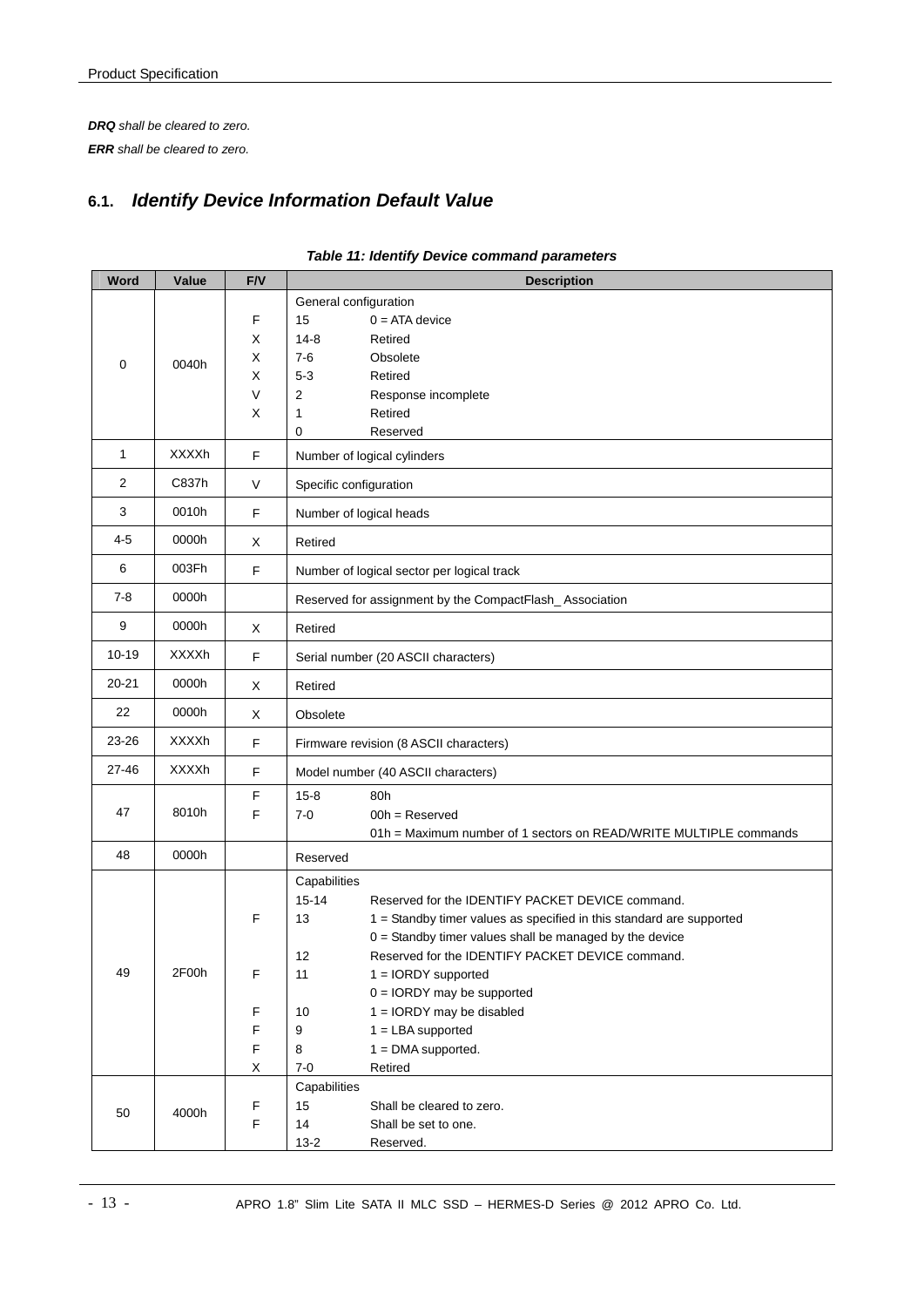| Word  | Value        | F/V          | <b>Description</b>                                                                                           |
|-------|--------------|--------------|--------------------------------------------------------------------------------------------------------------|
|       |              | Χ            | 1<br>Obsolete                                                                                                |
|       |              | F            | 0<br>Shall be set to one to indicate a device specific Standby timer value minimum.                          |
| 51    | 0000h        | F            | $15 - 8$<br>PIO data transfer cycle timing mode                                                              |
|       |              |              | $7 - 0$<br>Reserved                                                                                          |
| 52    | 0000h        | Χ            | Obsolete                                                                                                     |
| 53    | 0007h        | F            | $15 - 3$<br>Reserved                                                                                         |
|       |              | F            | 2<br>$1$ = the fields reported in word 88 are valid                                                          |
|       |              |              | $0 =$ the fields reported in word 88 are not valid                                                           |
|       |              | F            | $1 =$ the fields reported in words 70:64 are valid<br>1                                                      |
|       |              | Χ            | $0 =$ the fields reported in words 70:64 are not valid<br>0                                                  |
|       |              |              | $1 =$ the fields reported in words 58:54 are valid<br>$0 =$ the fields reported in words 58:54 are not valid |
| 54    | <b>XXXXh</b> | X            | Number of current cylinders                                                                                  |
| 55    | 0010h        | X            | Number of current heads                                                                                      |
|       |              | X            |                                                                                                              |
| 56    | 003Fh        |              | Number of current sector per track                                                                           |
| 57-58 | <b>XXXXh</b> | X            | Current capacity in sectors                                                                                  |
| 59    | 0110h        |              | $15-9$<br>Reserved                                                                                           |
|       |              | V            | 8<br>$1 =$ Multiple sector setting is valid                                                                  |
|       |              | V            | $7 - 0$<br>xxh = Setting for number of sectors that shall be transferred per interrupt on R/W                |
|       |              | F            | Multiple command<br>Total number of user addressable sectors                                                 |
| 60-61 | XXXXh        |              |                                                                                                              |
| 62    | 0000h        | X            | Obsolete                                                                                                     |
| 63    | 0X07h        |              | $15 - 11$<br>Reserved                                                                                        |
|       |              | V            | 10<br>$1 =$ Multiword DMA mode 2 is selected                                                                 |
|       |              |              | $0 =$ Multiword DMA mode 2 is not selected                                                                   |
|       |              | V            | 9<br>$1 =$ Multiword DMA mode 1 is selected<br>$0 =$ Multiword DMA mode 1 is not selected                    |
|       |              | $\vee$       | 8<br>$1 =$ Multiword DMA mode 0 is selected                                                                  |
|       |              |              | $0 =$ Multiword DMA mode 0 is not selected                                                                   |
|       |              |              | $7 - 3$<br>Reserved                                                                                          |
|       |              | F            | $\overline{\mathbf{c}}$<br>1 = Multiword DMA mode 2 and below are supported                                  |
|       |              | F            | 1<br>$1 =$ Multiword DMA mode 1 and below are supported                                                      |
|       |              | F            | 0<br>1 = Multiword DMA mode 0 is supported                                                                   |
| 64    | 0003h        |              | $15 - 8$<br>Reserved                                                                                         |
|       |              | F<br>F       | $7 - 0$<br>Advanced PIO modes supported<br>Minimum Multiword DMA transfer cycle time per word                |
| 65    | 0078h        |              |                                                                                                              |
| 66    | 0078h        | F            | Manufacturer's recommended Multiword DMA transfer cycle time                                                 |
| 67    | 0078h        | $\mathsf{F}$ | Minimum PIO transfer cycle time without flow control                                                         |
| 68    | 0078h        | F            | Minimum PIO transfer cycle time with IORDY flow control                                                      |
| 69-70 | 0000h        |              | Reserved                                                                                                     |
| 71-74 | 0000h        |              | Reserved for the IDENTIFY PACKET DEVICE command                                                              |
| 75    | 001Fh        |              | Queue depth                                                                                                  |
|       |              |              | $15 - 5$<br>Reserved                                                                                         |
|       |              | F            | $4-0$<br>Maximum queue depth - 1                                                                             |
| 76    | 0106h        |              | Serial ATA Capabilities<br>$15 - 11$<br>Reserved for Serial ATA                                              |
|       |              | F            | 10<br>1 = Supports Phy Event Counts                                                                          |
|       |              |              |                                                                                                              |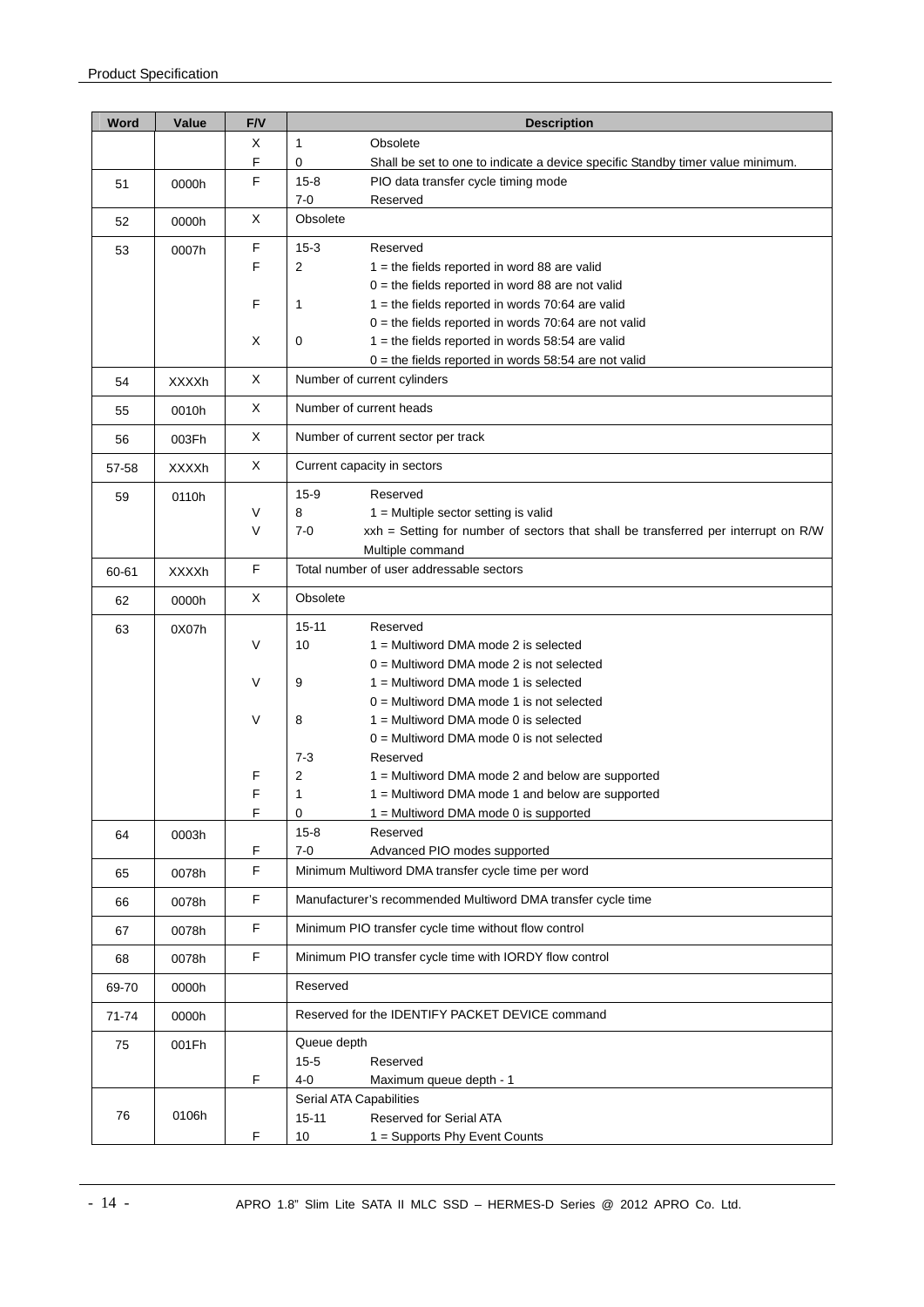| Word | Value | F/V          | <b>Description</b>                                                                         |
|------|-------|--------------|--------------------------------------------------------------------------------------------|
|      |       | $\mathsf{F}$ | 9<br>1 = Supports receipt of host initiated power management requests                      |
|      |       | F            | 8<br>$1 =$ Supports the NCQ feature set                                                    |
|      |       |              | Reserved for Serial ATA<br>$7-3$                                                           |
|      |       | F            | 2<br>1 = Supports SATA Gen2 Signaling Speed (3.0Gb/s)                                      |
|      |       | F            | 1<br>1 = Supports SATA Gen1 Signaling Speed (1.5Gb/s)                                      |
|      |       | F            | Shall be cleared to zero<br>0                                                              |
| 77   | 0000h |              | Reserved for Serial ATA                                                                    |
|      |       |              | Serial ATA feature supported                                                               |
|      |       |              | $15 - 7$<br>Reserved for Serial ATA                                                        |
|      |       | F            | 6<br>1 = Device supports Software Settings Preservation                                    |
|      |       |              | 5<br>Reserved for Serial ATA                                                               |
| 78   | 0044h | F            | 4<br>$1 =$ Device supports in-order data delivery                                          |
|      |       | F            | 3<br>$1 =$ Device supports initiating power management                                     |
|      |       | F            | 2<br>1 = Device supports DMA Setup auto-activation                                         |
|      |       | F            | 1<br>1 = Device supports non-zero buffer offsets                                           |
|      |       | F            | 0<br>Shall be cleared to zero                                                              |
|      |       |              | Serial ATA feature enabled                                                                 |
|      |       | $\vee$       | $15 - 7$<br><b>Reserved for Serial ATA</b>                                                 |
|      |       |              | 1 = Software Settings Preservation enabled<br>6<br>5<br><b>Reserved for Serial ATA</b>     |
| 79   | 0040h |              | 4                                                                                          |
|      |       | V            | $1 = In-order data delivery enabled$<br>3<br>1 = Device initiated power management enabled |
|      |       | V<br>V       | $\overline{2}$                                                                             |
|      |       | V            | 1 = DMA Setup auto-activation enabled<br>1<br>1 = Non-zero buffer offsets enabled          |
|      |       | F            | 0<br>Shall be cleared to zero                                                              |
|      |       |              | Major version number 0000h or FFFFh = device does not report version                       |
|      |       |              | 15<br>Reserved                                                                             |
|      |       | F            | 14<br>Reserved for ATA/ATAPI-14                                                            |
|      |       | F            | 13<br>Reserved for ATA/ATAPI-13                                                            |
|      |       | F            | 12<br>Reserved for ATA/ATAPI-12                                                            |
|      |       | F            | 11<br>Reserved for ATA/ATAPI-11                                                            |
|      |       | F            | 10<br>Reserved for ATA/ATAPI-10                                                            |
|      |       |              | 9<br>Reserved for ATA/ATAPI-9                                                              |
| 80   | 01F0h |              | 8<br>Reserved for ATA/ATAPI-8                                                              |
|      |       | F            | 7<br>$1 =$ supports ATA/ATAPI-7                                                            |
|      |       | ۲            | 1 = supports ATA/ATAPI-6<br>6                                                              |
|      |       | F            | 5<br>$1 =$ supports ATA/ATAPI-5                                                            |
|      |       | F            | $1 =$ supports ATA/ATAPI-4<br>4                                                            |
|      |       | F            | 3<br>Obsolete                                                                              |
|      |       | Х            | Obsolete<br>2                                                                              |
|      |       | X            | Obsolete<br>1                                                                              |
|      |       |              | 0<br>Reserved                                                                              |
| 81   | 0000h | $\mathsf{F}$ | Minor version number                                                                       |
|      |       |              | Command and feature sets supported                                                         |
|      |       | Х            | 15<br>Obsolete                                                                             |
|      |       | F            | 14<br>$1 = \text{NOP}$ command supported                                                   |
|      |       | F            | 1 = READ BUFFER command supported<br>13                                                    |
| 82   | 746Bh | F            | $12 \overline{ }$<br>$1 = WRITE BUFFER command supported$                                  |
|      |       | х            | 11<br>Obsolete                                                                             |
|      |       | F            | 10<br>1 = Host Protected Area feature set supported                                        |
|      |       | F            | 9<br>1 = DEVICE RESET command supported                                                    |
|      |       | F            | 8<br>1 = SERVICE interrupt supported                                                       |
|      |       | F            | 7<br>$1 =$ release interrupt supported                                                     |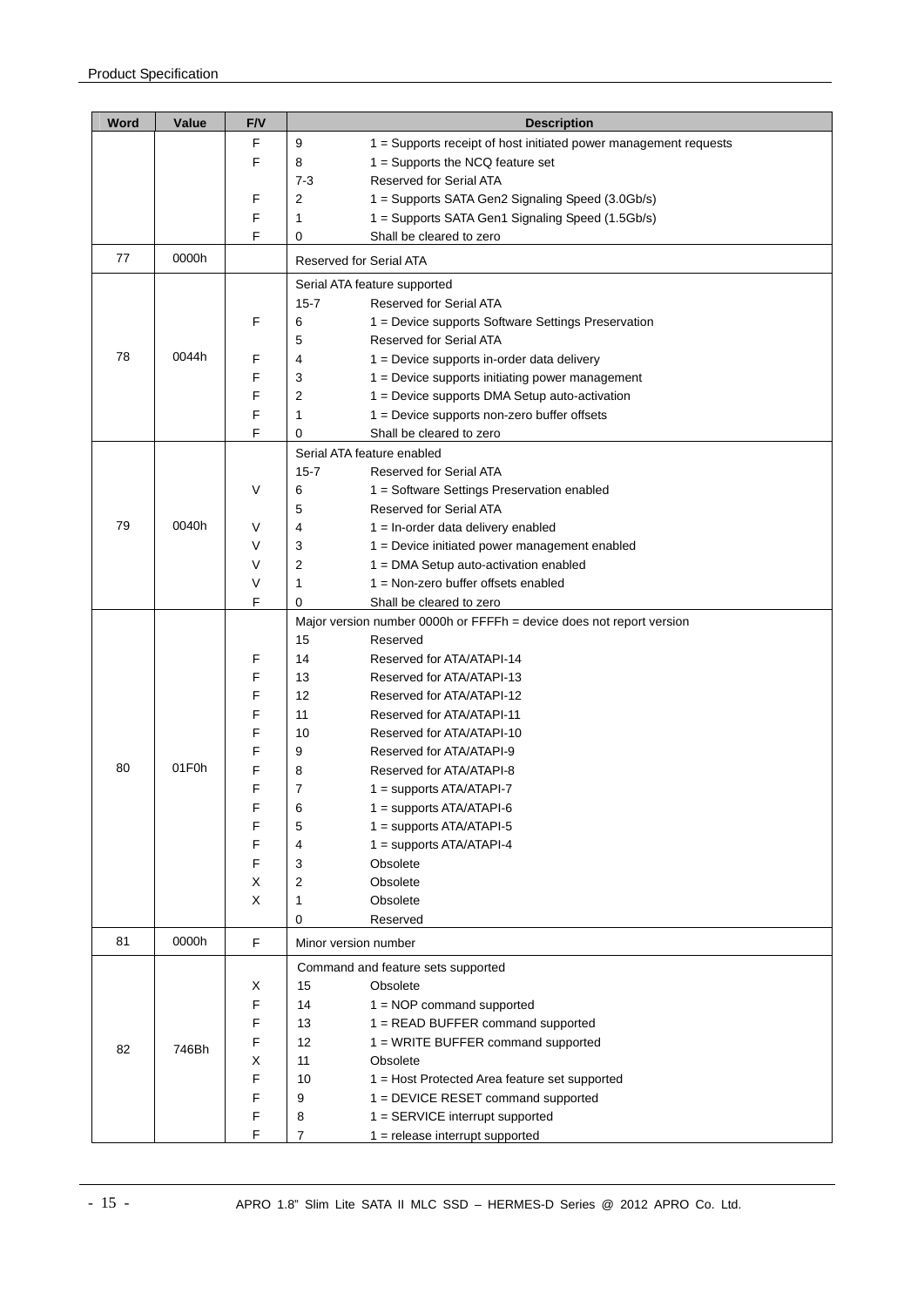| Word | Value | F/V    | <b>Description</b>              |                                                                                     |  |  |  |
|------|-------|--------|---------------------------------|-------------------------------------------------------------------------------------|--|--|--|
|      |       | F      | 6<br>$1 =$ look-ahead supported |                                                                                     |  |  |  |
|      |       | F      | 5                               | $1 =$ write cache supported                                                         |  |  |  |
|      |       | F      | 4                               | Shall be cleared to zero to indicate that the PACKET Command feature set is not     |  |  |  |
|      |       | F      | supported.                      |                                                                                     |  |  |  |
|      |       | F      | 3                               | 1 = mandatory Power Management feature set supported                                |  |  |  |
|      |       | F      | 2                               | 1 = Removable Media feature set supported                                           |  |  |  |
|      |       | F      | 1                               | 1 = Security Mode feature set supported                                             |  |  |  |
|      |       |        | 0                               | $1 = SMART$ feature set supported                                                   |  |  |  |
|      |       |        |                                 | Command and feature sets supported                                                  |  |  |  |
|      |       | F      | 15                              | Shall be cleared to zero                                                            |  |  |  |
|      |       | F      | 14                              | Shall be set to one                                                                 |  |  |  |
|      |       | F      | 13                              | 1 = The FLUSH CACHE EXT command is supported                                        |  |  |  |
|      |       | F      | 12                              | Shall be set to one to indicate that the mandatory FLUSH CACHE command is           |  |  |  |
|      |       | F      | supported                       |                                                                                     |  |  |  |
|      |       | F      | 11                              | $1 =$ The DCO feature set is supported                                              |  |  |  |
|      |       | F      | 10                              | $1 =$ The 48-bit Address feature set is suported                                    |  |  |  |
| 83   | 7D08h | F      | 9                               | $1 =$ The AAM feature set is supported                                              |  |  |  |
|      |       |        | 8                               | $1 = SET$ MAX security extension supported                                          |  |  |  |
|      |       | F      | $\overline{7}$                  | Reserved                                                                            |  |  |  |
|      |       | F      | 6                               | 1 = SET FEATURES subcommand required to spinup after power-up                       |  |  |  |
|      |       | F      | 5                               | 1 = Power-Up In Standby feature set supported                                       |  |  |  |
|      |       | F      | 4                               | 1 = Removable Media Status Notification feature set supported                       |  |  |  |
|      |       | F      | 3                               | 1 = Advanced Power Management feature set supported                                 |  |  |  |
|      |       | F      | $\overline{2}$                  | $1 = CFA$ feature set supported                                                     |  |  |  |
|      |       | F      | 1                               | 1 = READ/WRITE DMA QUEUED supported                                                 |  |  |  |
|      |       |        | 0                               | 1 = DOWNLOAD MICROCODE command supported                                            |  |  |  |
|      |       | F<br>F | 15<br>14                        | Shall be cleared to zero                                                            |  |  |  |
|      |       | F      | 13                              | Shall be set to one                                                                 |  |  |  |
|      |       |        | $12 - 11$                       | 1 = The IDLE IMMEDIATE command with UNLOAD feature is supported<br>Reserved for TLC |  |  |  |
|      |       | Х      | $10-9$                          | Obsolete                                                                            |  |  |  |
|      |       | F      | 8                               | $1 =$ The 64-bit World wide name is supported                                       |  |  |  |
|      |       | F      | 7                               | 1 = The WRITE DMA QUEUED FUA EXT command is supported                               |  |  |  |
| 84   | 4040h | F      | 6                               | 1 = The WRITE DMA FUA EXT and WRITE MULTIPLE FUA EXT commands are                   |  |  |  |
|      |       | F      | supported                       |                                                                                     |  |  |  |
|      |       | F      | 5                               | $1 =$ The GPL feature set is supported                                              |  |  |  |
|      |       | F      | 4                               | 1 = The Streaming feature set is supported                                          |  |  |  |
|      |       | F      | 3                               | 1 = The Media Card Pass Through Command feature set is supported                    |  |  |  |
|      |       | F      | 2                               | $1 =$ Media serial number is supported                                              |  |  |  |
|      |       | F      | 1                               | $1 = SMART$ self-test supported                                                     |  |  |  |
|      |       |        | 0                               | 1 = SMART error logging supported                                                   |  |  |  |
| 85   | 746Xh |        |                                 | Command and feature sets supported or enable                                        |  |  |  |
|      |       | х      | 15                              | Obsolete                                                                            |  |  |  |
|      |       | F      | 14                              | $1 =$ The NOP command is supported                                                  |  |  |  |
|      |       | F      | 13                              | 1 = The READ BUFFER command is supported                                            |  |  |  |
|      |       | F      | 12                              | $1 =$ The WRITE BUFFER command is supported                                         |  |  |  |
|      |       | X      | 11                              | Obsolete                                                                            |  |  |  |
|      |       | V      | 10                              | $1 = HPA$ feature set is supported                                                  |  |  |  |
|      |       | F      | 9                               | Shall be cleared to zero to indicate that the DEVICE RESET command is not           |  |  |  |
|      |       | V      | supported                       |                                                                                     |  |  |  |
|      |       | V      | 8                               | $1 =$ The SERVICE interrupt is enabled                                              |  |  |  |
|      |       | V      | 7                               | $1 =$ The release interrupt is enabled                                              |  |  |  |
|      |       | V      | 6                               | $1 =$ Read look-ahead is enabled                                                    |  |  |  |
|      |       | F      | 5                               | $1 =$ The volatile write cache is enabled                                           |  |  |  |
|      |       | F      | 4                               | Shall be cleared to zero to indicate that the PACKET Command feature set is not     |  |  |  |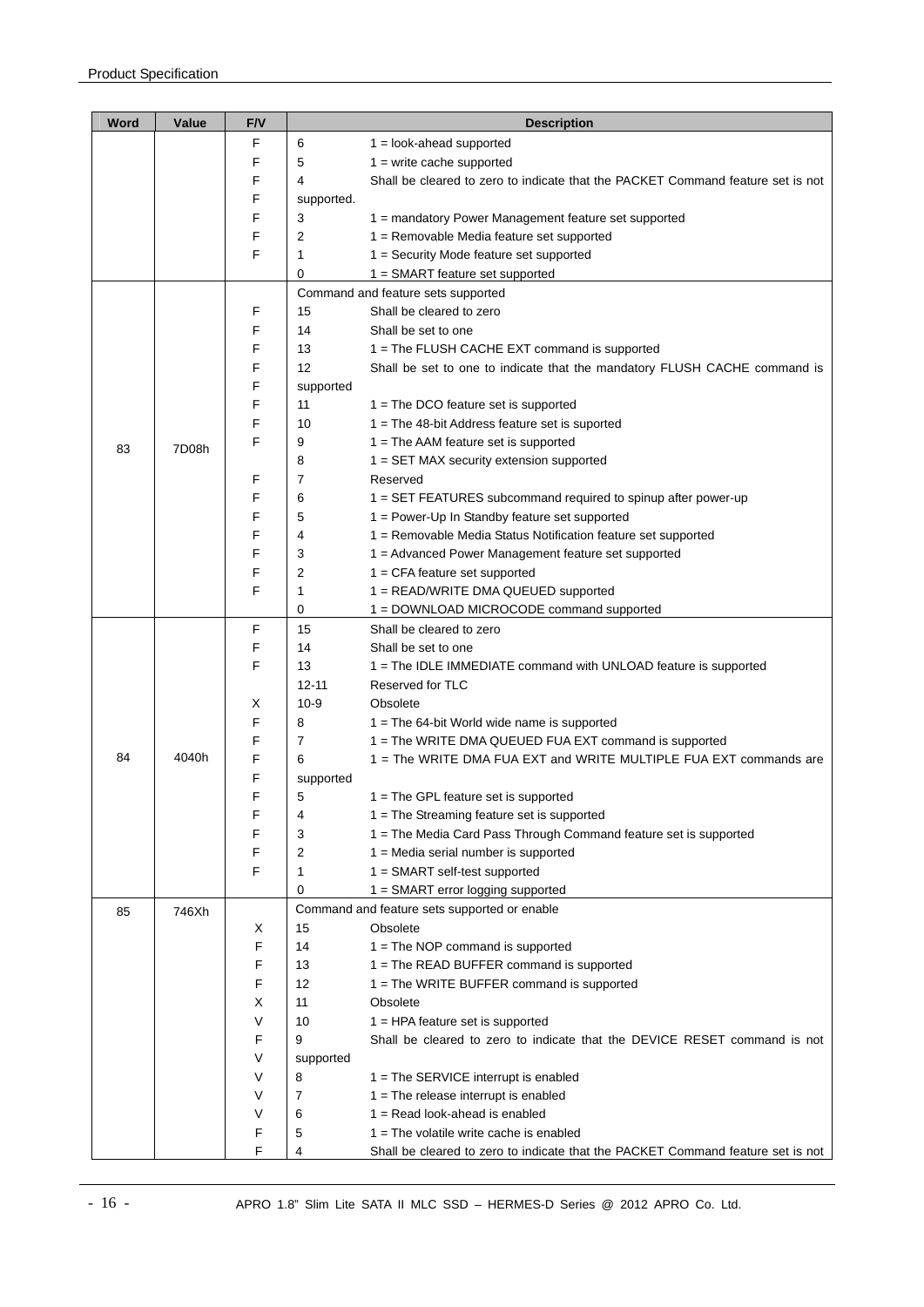| Word | Value | F/V    | <b>Description</b> |                                                                                           |  |  |  |  |
|------|-------|--------|--------------------|-------------------------------------------------------------------------------------------|--|--|--|--|
|      |       | Х      | supported.         |                                                                                           |  |  |  |  |
|      |       | $\vee$ | 3                  | Shall be set to one to indicate that the mandatory Power Management feature is            |  |  |  |  |
|      |       | V      | supported          |                                                                                           |  |  |  |  |
|      |       |        | 2                  | Obsolete                                                                                  |  |  |  |  |
|      |       |        | 1                  | 1 = The Security feature set is enabled                                                   |  |  |  |  |
|      |       |        | 0                  | $1 =$ The SMART feature set is enabled                                                    |  |  |  |  |
| 86   | BC00h |        |                    | Command and feature sets supported or enable                                              |  |  |  |  |
|      |       | F      | 15                 | $1 =$ Words 119-120 are valid                                                             |  |  |  |  |
|      |       |        | 14                 | Reserved                                                                                  |  |  |  |  |
|      |       | F      | 13                 | 1 = FLUSH CACHE EXT command supported                                                     |  |  |  |  |
|      |       | F      | 12                 | 1 = FLUSH CACHE command supported                                                         |  |  |  |  |
|      |       | F      | 11                 | $1 =$ The DCO feature set is supported                                                    |  |  |  |  |
|      |       | F      | 10                 | $1 =$ The 48-bit Address feature set is supported                                         |  |  |  |  |
|      |       | V      | 9                  | $1 =$ The AAM feature set is enable                                                       |  |  |  |  |
|      |       | V      | 8                  | 1 = The SET MAX security extension is enabled by SET MAX SET PASSWORD                     |  |  |  |  |
|      |       |        | 7                  | Reserved for Address Offset Reserved Area Boot Method                                     |  |  |  |  |
|      |       | F      | 6                  | 1 = SET FEATURES subcommand required to spin-up after power-up                            |  |  |  |  |
|      |       | V      | 5                  | $1 =$ The PUIS feature set is enabled                                                     |  |  |  |  |
|      |       | х<br>V | 4                  | Obsolete<br>$1 =$ The APM feature set is enabled                                          |  |  |  |  |
|      |       | F      | 3<br>2             | $1 =$ The CFA feature set is supported                                                    |  |  |  |  |
|      |       | F      | 1                  |                                                                                           |  |  |  |  |
|      |       | F      | 0                  | $1 =$ The TCQ feature set is supported<br>1 = The DOWNLOAD MICROCODE command is supported |  |  |  |  |
|      |       |        |                    | Command and feature sets supported or enabled                                             |  |  |  |  |
| 87   | 4040h | F      | 15                 | Shall be cleared to zero                                                                  |  |  |  |  |
|      |       | F      | 14                 | Shall be set to one                                                                       |  |  |  |  |
|      |       | F      | 13                 | 1 = The IDLE IMMEDIATE command with UNLOAD feature is supported                           |  |  |  |  |
|      |       |        | $12 - 11$          | Reserved for TLC                                                                          |  |  |  |  |
|      |       | х      | $10 - 9$           | Obsolete                                                                                  |  |  |  |  |
|      |       | F      | 8                  | $1 =$ The 64-bit World wide name is supported                                             |  |  |  |  |
|      |       | F      | 7                  | 1 = The WRITE DMA QUEUED FUA EXT command is supported                                     |  |  |  |  |
|      |       | F      | 6                  | 1 = The WRITE DMA FUA EXT and WRITE MULTIPLE FUA EXT commands are                         |  |  |  |  |
|      |       | F      | supported          |                                                                                           |  |  |  |  |
|      |       | Х      | 5                  | $1 =$ The GPL feature set is supported                                                    |  |  |  |  |
|      |       | ٧      | 4                  | Obsolete                                                                                  |  |  |  |  |
|      |       | V      | 3                  | 1 = The Media Card Pass Through Command feature set is supported                          |  |  |  |  |
|      |       | F      | 2                  | 1 = Media serial number is supported                                                      |  |  |  |  |
|      |       | F      | 1                  | 1 = SMART self-test supported                                                             |  |  |  |  |
|      |       |        | 0                  | $1 = SMART$ error logging supported                                                       |  |  |  |  |
| 88   | XX7Fh |        | Ultra DMA modes    |                                                                                           |  |  |  |  |
|      |       |        | 15                 | Reserved                                                                                  |  |  |  |  |
|      |       | $\vee$ | 14                 | $1 =$ Ultra DMA mode 6 is selected                                                        |  |  |  |  |
|      |       |        |                    | $0 =$ Ultra DMA mode 6 is not selected                                                    |  |  |  |  |
|      |       | $\vee$ | 13                 | $1 =$ Ultra DMA mode 5 is selected                                                        |  |  |  |  |
|      |       |        |                    | $0 =$ Ultra DMA mode 5 is not selected                                                    |  |  |  |  |
|      |       | $\vee$ | 12                 | $1 =$ Ultra DMA mode 4 is selected                                                        |  |  |  |  |
|      |       |        |                    | $0 =$ Ultra DMA mode 4 is not selected                                                    |  |  |  |  |
|      |       | $\vee$ | 11                 | $1 =$ Ultra DMA mode 3 is selected                                                        |  |  |  |  |
|      |       | $\vee$ | 10                 | $0 =$ Ultra DMA mode 3 is not selected<br>$1 =$ Ultra DMA mode 2 is selected              |  |  |  |  |
|      |       |        |                    | $0 =$ Ultra DMA mode 2 is not selected                                                    |  |  |  |  |
|      |       | V      | 9                  | $1 =$ Ultra DMA mode 1 is selected                                                        |  |  |  |  |
|      |       |        |                    | $0 =$ Ultra DMA mode 1 is not selected                                                    |  |  |  |  |
|      |       | V      | 8                  | $1 =$ Ultra DMA mode 0 is selected                                                        |  |  |  |  |
|      |       |        |                    | $0 =$ Ultra DMA mode 0 is not selected                                                    |  |  |  |  |
|      |       |        |                    |                                                                                           |  |  |  |  |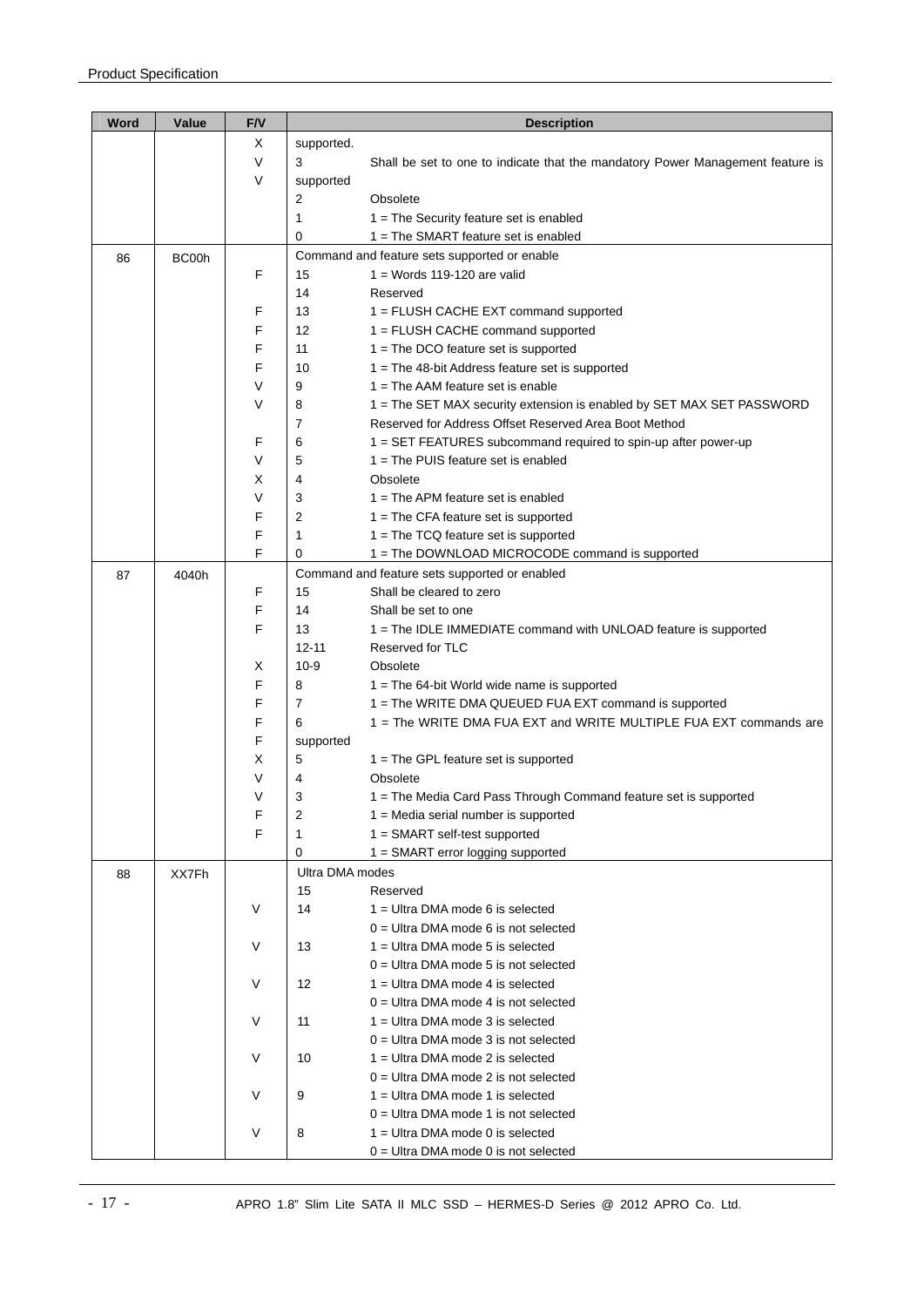| Word    | Value        | F/V    | <b>Description</b>                                                                          |
|---------|--------------|--------|---------------------------------------------------------------------------------------------|
|         |              |        | $\overline{7}$<br>Reserved                                                                  |
|         |              | F      | 6<br>1 = Ultra DMA mode 6 and below are supported                                           |
|         |              | F      | 5<br>$1 =$ Ultra DMA mode 5 and below are supported                                         |
|         |              | F      | 4<br>1 = Ultra DMA mode 4 and below are supported                                           |
|         |              | F      | 3<br>1 = Ultra DMA mode 3 and below are supported                                           |
|         |              | F      | 2<br>1 = Ultra DMA mode 2 and below are supported                                           |
|         |              | F<br>F | 1<br>1 = Ultra DMA mode 1 and below are supported<br>0<br>1 = Ultra DMA mode 0 is supported |
|         |              |        | $15 - 8$<br>Reserved                                                                        |
| 89      | 001Eh        | F      | $7 - 0$<br>Time required for Normal Erase mode SECURITY ERASE UNIT command                  |
| 90      | 001Eh        |        | $15 - 8$<br>Reserved                                                                        |
|         |              | F      | 7-0<br>Time required for Enhanced Erase mode SECURITY ERASE UNIT command                    |
| 91      | 0000h        | $\vee$ | <b>Current APM level value</b>                                                              |
| 92      | <b>FFFEh</b> | V      | Master Password Identifier                                                                  |
| 93      | 0000h        | X      | Hardware reset result                                                                       |
| 94      | 0000h        |        | <b>Current AAM value</b>                                                                    |
|         |              | F      | $15 - 8$<br>Vendor's recommended AAM value                                                  |
|         |              | V      | $7-0$<br><b>Current AAM value</b>                                                           |
| 95-99   | 0000h        |        | Reserved                                                                                    |
| 100-10  | XXXXh        | X      | Total Number of User Addressable Logical Sectors for 48-bit commands (QWord)                |
| 3       |              |        |                                                                                             |
| 104-10  | 0000h        |        | Reserved                                                                                    |
| 5       |              |        |                                                                                             |
| 106     | 4000h        |        | Physical sector size / logical sector size                                                  |
|         |              | F      | 15<br>Shall be cleared to zero                                                              |
|         |              | F      | 14<br>Shall be set to one                                                                   |
|         |              | F      | 13<br>1 = Device has multiple logical sectors per physical sector                           |
|         |              | F      | 12<br>1 = Device Logical Sector longer than 256 Words                                       |
|         |              |        | $11 - 4$<br>Reserved                                                                        |
|         |              | F      | $3 - 0$<br>2x logical sectors per physical sector                                           |
| 107     | 0000h        | F      | Inter-seek delay for ISO 7779 standard acoustic testig                                      |
| 108-111 | <b>XXXXh</b> | F      | Worldwide name                                                                              |
| 112-115 | 0000h        |        | Reserved                                                                                    |
| 116     | 0000h        |        | Reserved for TLC                                                                            |
| 117-118 | 0000h        | F      | Logical sector size (DWord)                                                                 |
| 119     | 4000h        |        | Commands and feature sets supported (Continued from words 84:82)                            |
|         |              | F      | Shall be cleared to zero<br>15                                                              |
|         |              | F      | 14<br>Shall be set to one                                                                   |
|         |              |        | $13-6$<br>Reserved                                                                          |
|         |              | F      | 5<br>1= The Free-fall Control feature set is supported                                      |
|         |              | F      | 1 = The DOWNLOAD MICROCODE command with mode 3 is supported<br>4                            |
|         |              | F<br>F | 1 = The READ LOG DMA EXT and WRITE LOG DMA EXT commands are<br>3<br>supported               |
|         |              | F      | 2<br>1 = The WRITE UNCORRECTABLE EXT command is supported                                   |
|         |              |        | 1<br>1 = The Write-Read-Verify feature set is supported                                     |
|         |              |        | 0<br>Reserved for DDT                                                                       |
| 120     | 4000h        |        | Commands and feature sets supported or enabled (Continued from words 87:85)                 |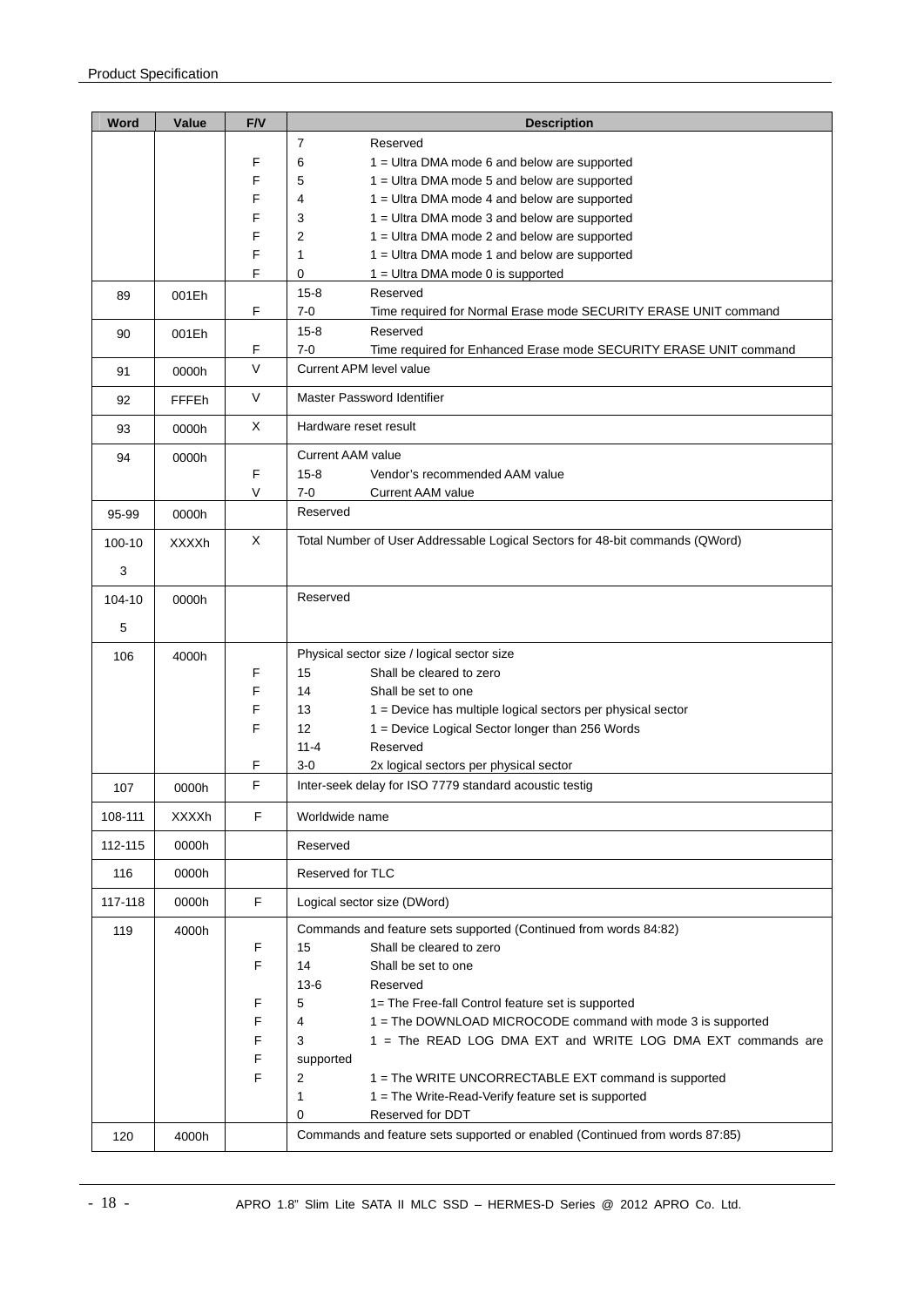| Word    | Value | F/V         | <b>Description</b>                                                             |
|---------|-------|-------------|--------------------------------------------------------------------------------|
|         |       | F           | 15<br>Shall be cleared to zero                                                 |
|         |       | F           | 14<br>Shall be set to one                                                      |
|         |       |             | $13-6$<br>Reserved                                                             |
|         |       | V           | 5<br>1= The Free-fall Control feature set is enabled                           |
|         |       | F           | 4<br>1 = The DOWNLOAD MICROCODE command with mode 3 is supported               |
|         |       | F           | 3<br>1 = The READ LOG DMA EXT and WRITE LOG DMA EXT commands are               |
|         |       | F           | supported                                                                      |
|         |       | $\vee$      | 2<br>1 = The WRITE UNCORRECTABLE EXT command is supported                      |
|         |       |             | 1<br>1 = The Write-Read-Verify feature set is enabled                          |
|         |       |             | 0<br>Reserved for DDT                                                          |
| 121-126 | 0000h |             | Reserved for expended supported and enabled settings                           |
| 127     | 0000h | X           | Obsolete                                                                       |
| 128     | 0021h |             | Security status                                                                |
|         |       |             | $15-9$<br>Reserved                                                             |
|         |       | V           | 8<br>Security level $0 = High$ , $1 = Maximum$                                 |
|         |       |             | $7-6$<br>Reserved                                                              |
|         |       | F           | 5<br>1 = Enhanced security erase supported                                     |
|         |       | V           | 4<br>$1 =$ Security count expired                                              |
|         |       | V           | 3<br>$1 =$ Security frozen                                                     |
|         |       | V           | 2<br>$1 =$ Security locked                                                     |
|         |       | V           | $1 =$ Security enabled<br>1                                                    |
|         |       | F           | $1 =$ Security supported<br>0                                                  |
| 129-159 | 0000h | X           | Vendor specific                                                                |
| 160     | 0000h |             | CFA power mode                                                                 |
|         |       | F           | 15<br>Word 160 supported                                                       |
|         |       |             | 14<br>Reserved                                                                 |
|         |       | F           | 13<br>CFA power mode 1 is required for one or more commands implemented by the |
|         |       | V           | device                                                                         |
|         |       | F           | 12<br>CFA power mode 1 disabled                                                |
|         |       |             | Maximum current in ma<br>11:0                                                  |
| 161-167 | 0000h |             | Reserved for the Compact Flash Association                                     |
| 168     | 0003h |             | 15:4<br>Reserved                                                               |
|         |       | F           | 3:0<br>Device Nominal Form Factor                                              |
| 169     | 0000h |             | DATA SET MANAGEMENT is supported                                               |
|         |       |             | 15:1<br>Reserved                                                               |
|         |       | F           | 0<br>1 = the Trim bit in the DATA SET MANAGEMENT is supported                  |
| 170-173 | 0000h | $\mathsf F$ | Additional Product Identifier (ATA String)                                     |
| 174-175 | 0000h |             | Reserved                                                                       |
| 176-205 | 0000h | $\vee$      | Current media serial number (ATA String)                                       |
| 206     | 0000h |             | <b>SCT Command Transport</b>                                                   |
|         |       | Χ           | 15:12<br>Vendor Specific                                                       |
|         |       |             | 11:6<br>Reserved                                                               |
|         |       | F           | 5<br>The SCT Data Tables command is supported                                  |
|         |       | F           | The SCT Feature Control command is supported<br>4                              |
|         |       | F           | The SCT Error Recovery Control command is supported<br>3                       |
|         |       | F           | The SCT Write Same command is supported<br>2                                   |
|         |       | F           | Obsolete<br>1                                                                  |
|         |       | F           | 0<br>The SCT Command Transport is supported                                    |
| 207-208 | 0000h |             | Reserved for CE-ATA                                                            |
| 209     | 4000h |             | Alignment of logical blocks within a physical block                            |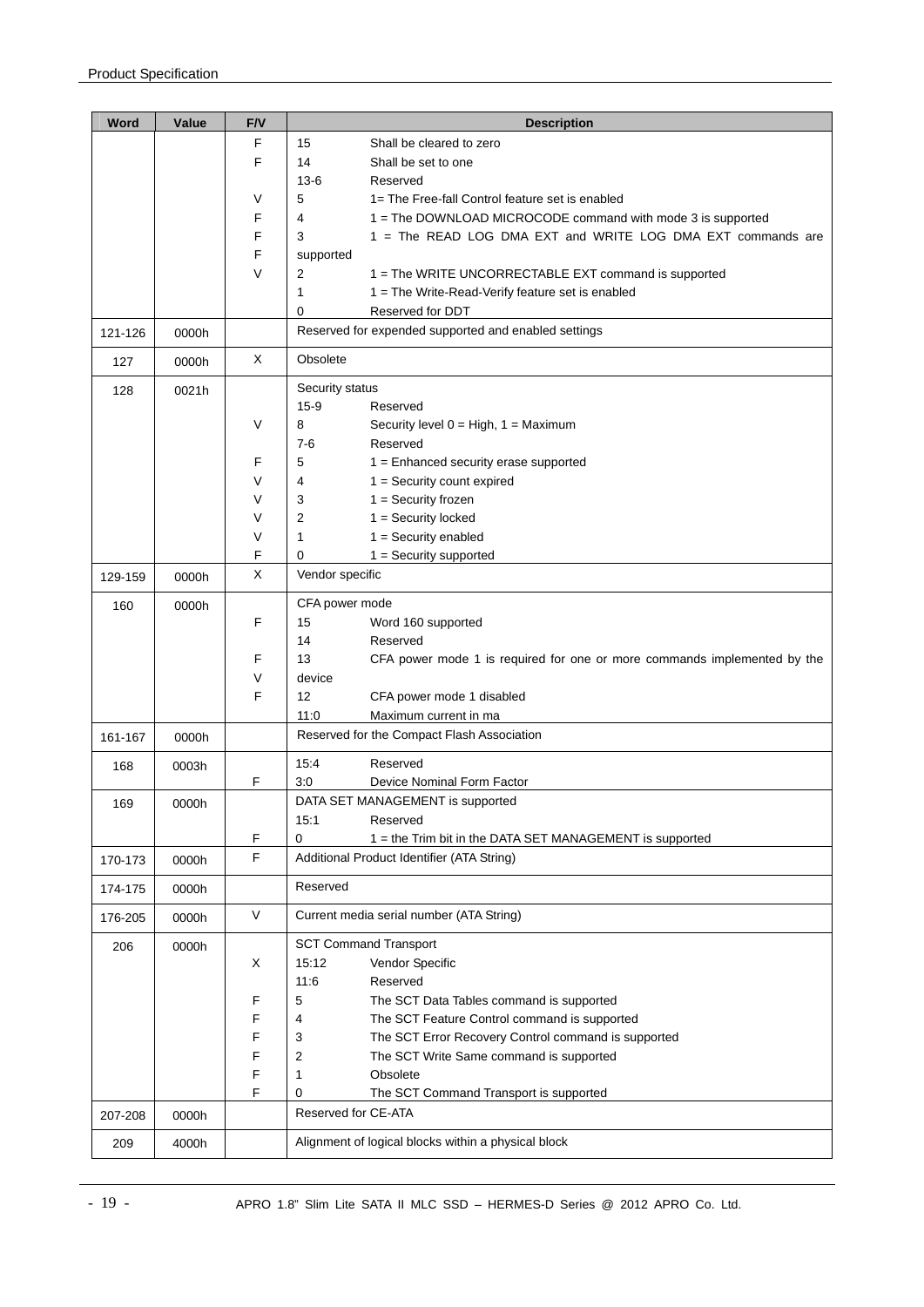| Word    | Value        | F/V    | <b>Description</b>                                                                               |  |  |  |  |  |  |
|---------|--------------|--------|--------------------------------------------------------------------------------------------------|--|--|--|--|--|--|
|         |              |        | 15<br>Shall be cleared to zero                                                                   |  |  |  |  |  |  |
|         |              |        | 14<br>Shall be set to one                                                                        |  |  |  |  |  |  |
|         |              | F      | 13:0<br>Logical sector offset within the first physical sector where the first logical sector is |  |  |  |  |  |  |
|         |              |        | placed                                                                                           |  |  |  |  |  |  |
| 210-211 | 0000h        | V      | Write-Read-Verify Sector Count Mode 3 (DWord)                                                    |  |  |  |  |  |  |
| 212-213 | 0000h        | F      | Write-Read-Verify Sector Count Mode 2 (DWord)                                                    |  |  |  |  |  |  |
| 214     | 0000h        |        | NV Cache Capabilities                                                                            |  |  |  |  |  |  |
|         |              | F      | 15:12<br>NC+V Cache feature set version                                                          |  |  |  |  |  |  |
|         |              | F      | 11:8<br>NV Cache Power Mode feature set version                                                  |  |  |  |  |  |  |
|         |              |        | 7:5<br>Reserved                                                                                  |  |  |  |  |  |  |
|         |              | V      | 4<br>$1 = NV$ Cache feature set enabled                                                          |  |  |  |  |  |  |
|         |              |        | 3:2<br>Reserved                                                                                  |  |  |  |  |  |  |
|         |              | V<br>F | 1<br>1 = NV Cache Power Mode feature set enabled<br>0                                            |  |  |  |  |  |  |
|         |              | V      | 1 = NV Cache Power Mode feature set supported<br>NV Cache Size in Logical Blocks (DWord)         |  |  |  |  |  |  |
| 215-216 | 0000h        |        |                                                                                                  |  |  |  |  |  |  |
| 217     | 0001h        | F      | Nominal media rotation rate                                                                      |  |  |  |  |  |  |
| 218     | 0000h        |        | Reserved                                                                                         |  |  |  |  |  |  |
| 219     | 0000h        | F      | <b>NV Cache Options</b>                                                                          |  |  |  |  |  |  |
|         |              |        | 15:8<br>Reserved                                                                                 |  |  |  |  |  |  |
|         |              |        | 7:0<br>Device Estimated Time to Spin Up in Seconds                                               |  |  |  |  |  |  |
| 220     | 0000h        | $\vee$ | 15:8<br>Reserved                                                                                 |  |  |  |  |  |  |
|         |              |        | 7:0<br>Write-Read-Verify feature set current mode                                                |  |  |  |  |  |  |
| 221     | 0000h        |        | Reserved                                                                                         |  |  |  |  |  |  |
| 222     | 101Fh        |        | Transport major version number                                                                   |  |  |  |  |  |  |
|         |              |        | 0000h or FFFFh = device does not report version                                                  |  |  |  |  |  |  |
|         |              | F      | 15:12<br><b>Transport Type</b>                                                                   |  |  |  |  |  |  |
|         |              |        | $0h = Parallel$                                                                                  |  |  |  |  |  |  |
|         |              |        | $1h =$ Serial                                                                                    |  |  |  |  |  |  |
|         |              |        | $2h$ -Fh = Reserved                                                                              |  |  |  |  |  |  |
|         |              |        | Parallel<br>Serial                                                                               |  |  |  |  |  |  |
|         |              |        | 11:5<br>Reserved<br>Reserved                                                                     |  |  |  |  |  |  |
|         |              | F      | SATA Rev 2.6<br>Reserved<br>4                                                                    |  |  |  |  |  |  |
|         |              | F      | 3<br>SATA Rev 2.5<br>Reserved                                                                    |  |  |  |  |  |  |
|         |              | F      | 2<br>Reserved<br>SATA II: Extensions                                                             |  |  |  |  |  |  |
|         |              | F      | 1<br>ATA/ATAPI-7 SATA 1.0a                                                                       |  |  |  |  |  |  |
|         |              | F      | 0<br>ATA8-APT<br>ATA8-AST                                                                        |  |  |  |  |  |  |
| 223     | 0000h        | F      | Transport minor version number                                                                   |  |  |  |  |  |  |
| 224-233 | 0000h        |        | Reserved for CE-ATA                                                                              |  |  |  |  |  |  |
| 234     | 0000h        | F      | Minimum number of 512-byte data blocks per DOWNLOAD MICROCODE command for mode 3                 |  |  |  |  |  |  |
| 235     | 0000h        | F      | Maximum number of 512-byte data blocks per DOWNLOAD MICROCODE command for mode 3                 |  |  |  |  |  |  |
| 236-254 | 0000h        |        | Reserved                                                                                         |  |  |  |  |  |  |
| 255     | <b>XXXXh</b> |        | Integrity word                                                                                   |  |  |  |  |  |  |
|         |              | $\vee$ | $15 - 8$<br>Checksum                                                                             |  |  |  |  |  |  |
|         |              | V      | $7 - 0$<br>Checksum Validity Indicator                                                           |  |  |  |  |  |  |
| Key:    |              |        |                                                                                                  |  |  |  |  |  |  |

F/V – Fixed/variable content

F = the content of the word is fixed and does not change. For removable media devices, these values may change when media is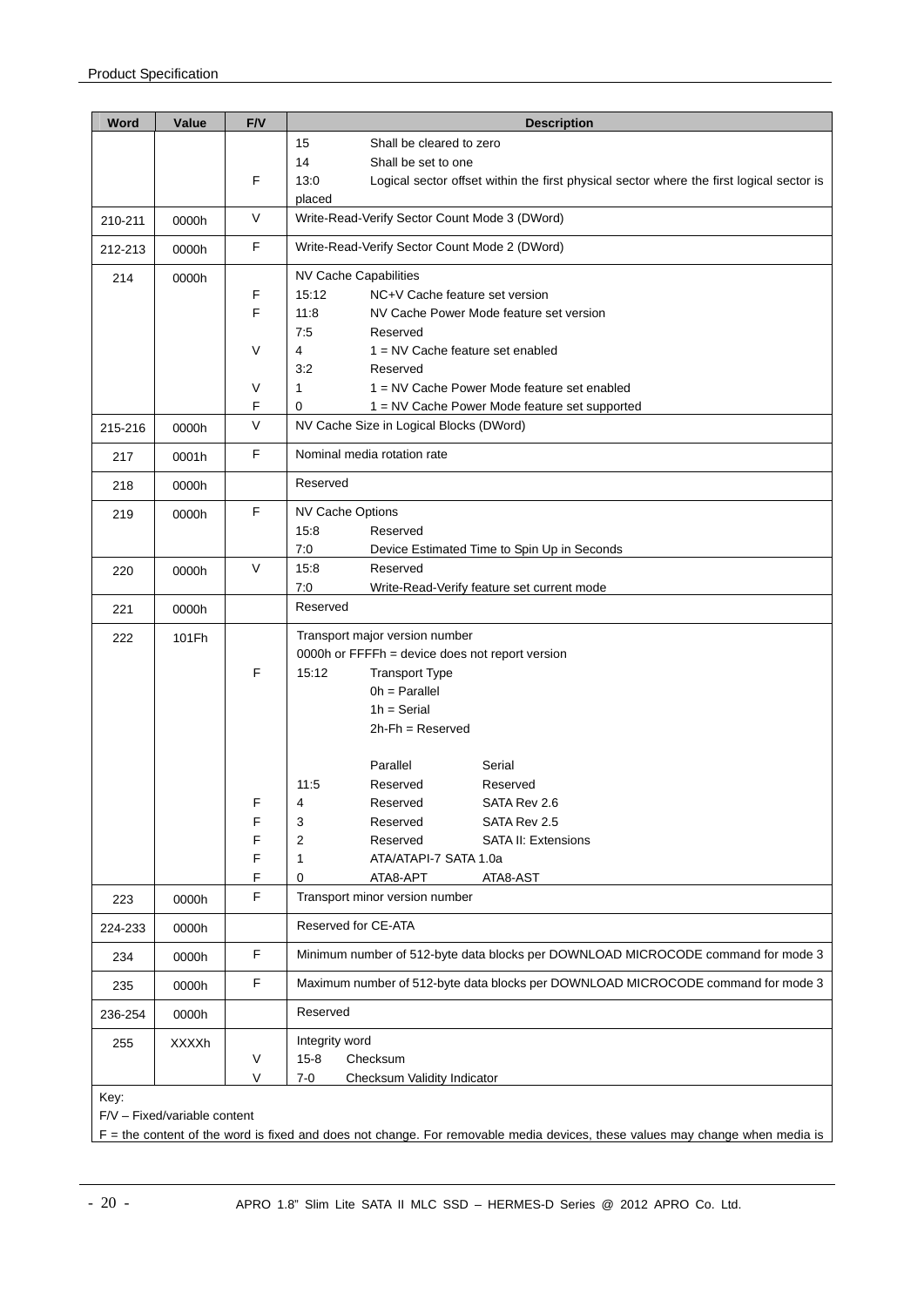| Word                                                                                                                         | F/V<br>Value<br><b>Description</b> |  |  |  |  |  |
|------------------------------------------------------------------------------------------------------------------------------|------------------------------------|--|--|--|--|--|
|                                                                                                                              | removed or changed.                |  |  |  |  |  |
| V = the contents of the word is variable and may change depending on the state of the device or the commands executed by the |                                    |  |  |  |  |  |
| device.                                                                                                                      |                                    |  |  |  |  |  |

 $X =$  the content of the word may be fixed or variable.

#### **6.1.1. IDLE (E3h)**

| Features        | Power Management Feature Set |
|-----------------|------------------------------|
| <b>Protocol</b> | Non-Data                     |

Values other than zero in the Sector Count register when the IDLE command is issued shall determine the time period programmed into the Standby timer.

**Idle command for INPUTS information** 

| Register            | 7                  | 6  | 5   | 4          | $\mathbf{3}$ | $\overline{2}$ | 1  | $\bf{0}$ |
|---------------------|--------------------|----|-----|------------|--------------|----------------|----|----------|
| Features            | Na                 |    |     |            |              |                |    |          |
| <b>Sector Count</b> | Timer period value |    |     |            |              |                |    |          |
| <b>LBA Low</b>      | Na                 |    |     |            |              |                |    |          |
| <b>LBA Mid</b>      | Na                 |    |     |            |              |                |    |          |
| LBA High            | Na                 |    |     |            |              |                |    |          |
| Device              | Obs                | Na | Obs | <b>DEV</b> | Na           | Na             | Na | Na       |
| Command             | E <sub>3h</sub>    |    |     |            |              |                |    |          |

*Device register :* 

*DEV shall specify the selected device.* 

#### **Idle command sector count register contents information**

| <b>Sector Count register contents</b> | <b>Corresponding timeout period</b> |  |  |  |
|---------------------------------------|-------------------------------------|--|--|--|
| 0(00h)                                | Timeout disabled                    |  |  |  |
| 1-240 (01h-F0h)                       | (value*5)s                          |  |  |  |
| 241-251 (F1h-FBh)                     | ((Value-240)*30)min                 |  |  |  |
| 252 (FCh)                             | 21 min                              |  |  |  |
| 253 (FDh)                             | Period between 8 and 12 hrs         |  |  |  |
| 254 (FEh)                             | Reserved                            |  |  |  |
| 255 (FFh)                             | 21 min 15 s                         |  |  |  |
| NOTE - Times are approximate          |                                     |  |  |  |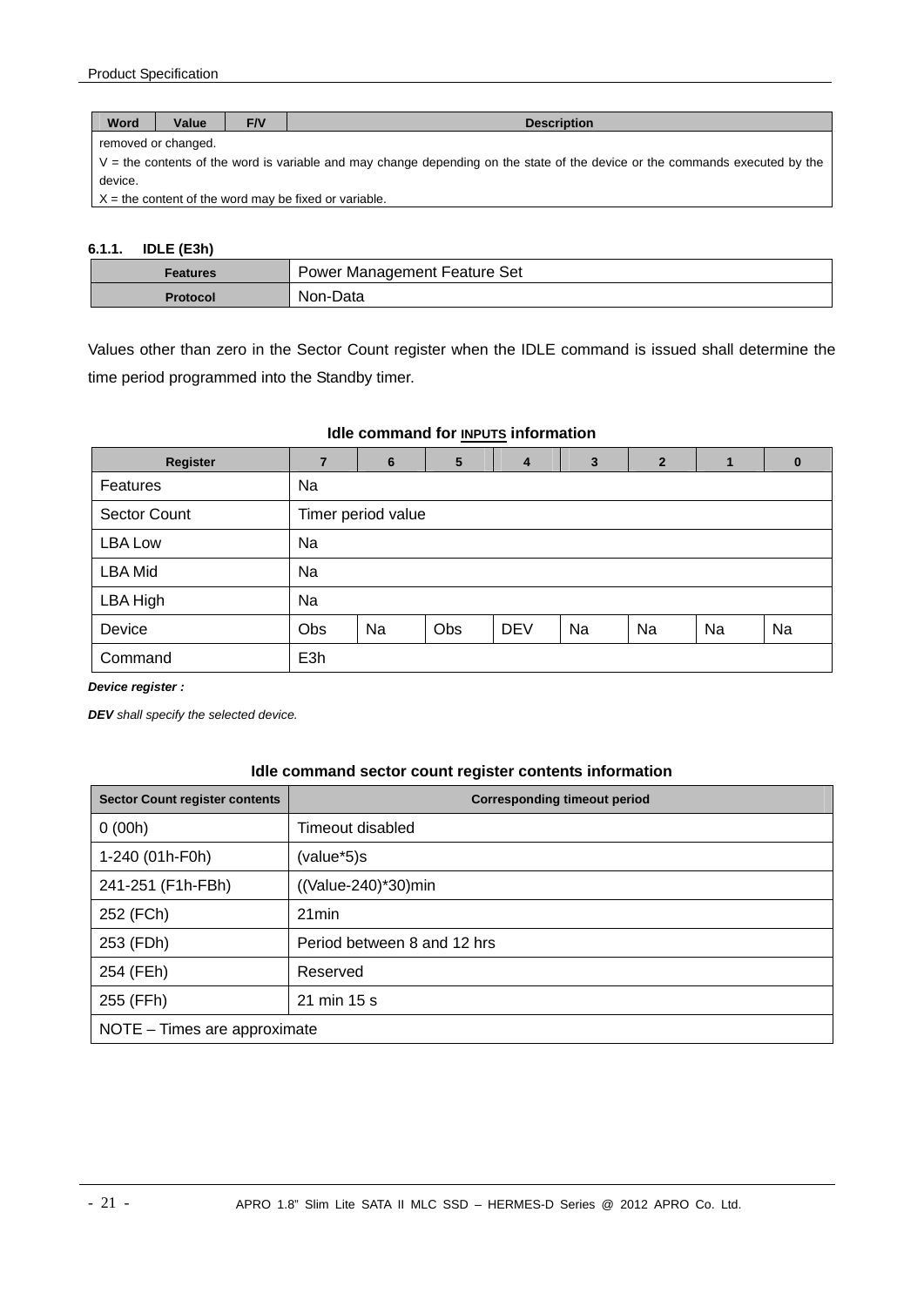#### **Idle command for NORMAL OUTPUTS information**

| <b>Register</b>     | $\overline{7}$ | 6           | 5   | 4          | $\mathbf{3}$ | $\overline{2}$ | 1  | $\bf{0}$   |
|---------------------|----------------|-------------|-----|------------|--------------|----------------|----|------------|
| Error               | Na             |             |     |            |              |                |    |            |
| <b>Sector Count</b> | Na             |             |     |            |              |                |    |            |
| <b>LBA Low</b>      | Na             |             |     |            |              |                |    |            |
| <b>LBA Mid</b>      | Na             |             |     |            |              |                |    |            |
| LBA High            | Na             |             |     |            |              |                |    |            |
| Device              | obs            | Na          | obs | <b>DEV</b> | Na           | Na             | Na | Na         |
| <b>Status</b>       | <b>BSY</b>     | <b>DRDY</b> | DF  | Na         | <b>DRQ</b>   | Na             | Na | <b>ERR</b> |

*Device Register -* 

*DEV shall indicate the selected device.* 

*Status register -* 

*BSY will be cleared to zero indicating command completion.* 

*DRDY will be set to one.* 

*DF (Device Fault) will be cleared to zero.* 

*DRQ shall be cleared to zero.* 

*ERR shall be cleared to zero.* 

#### **Idle command for ERROR OUTPUTS information**

| Register       | 7          | 6           | 5   | $\overline{4}$ | 3          | $\overline{2}$ | 1  | $\mathbf{0}$ |
|----------------|------------|-------------|-----|----------------|------------|----------------|----|--------------|
| Error          | Na         | Na          | Na  | Na             | Na         | <b>ABRT</b>    | Na | Na           |
| Sector Count   | Na         |             |     |                |            |                |    |              |
| <b>LBA Low</b> | Na         |             |     |                |            |                |    |              |
| LBA Mid        | Na         |             |     |                |            |                |    |              |
| LBA High       | Na         |             |     |                |            |                |    |              |
| Device         | obs        | Na          | obs | <b>DEV</b>     | Na         |                |    |              |
| <b>Status</b>  | <b>BSY</b> | <b>DRDY</b> | DF  | Na             | <b>DRQ</b> | Na             | Na | <b>ERR</b>   |

*Description: The IDLE command allows the host to place the device in the idle mode and also set the Standby timer. Status register: DRDY set to one* 

#### **6.1.2. Idle Immediate (E1h)**

| <b>Features</b> | Power Management Feature Set |
|-----------------|------------------------------|
| Protocol        | Non-Data                     |

#### **Idle immediate command for INPUTS information**

| Register            |    | 6 | 5 | 4 | 3 | $\overline{2}$ | IJ. |
|---------------------|----|---|---|---|---|----------------|-----|
| Features            | Na |   |   |   |   |                |     |
| <b>Sector Count</b> | Na |   |   |   |   |                |     |
| <b>LBA Low</b>      | Na |   |   |   |   |                |     |
| <b>LBA Mid</b>      | Na |   |   |   |   |                |     |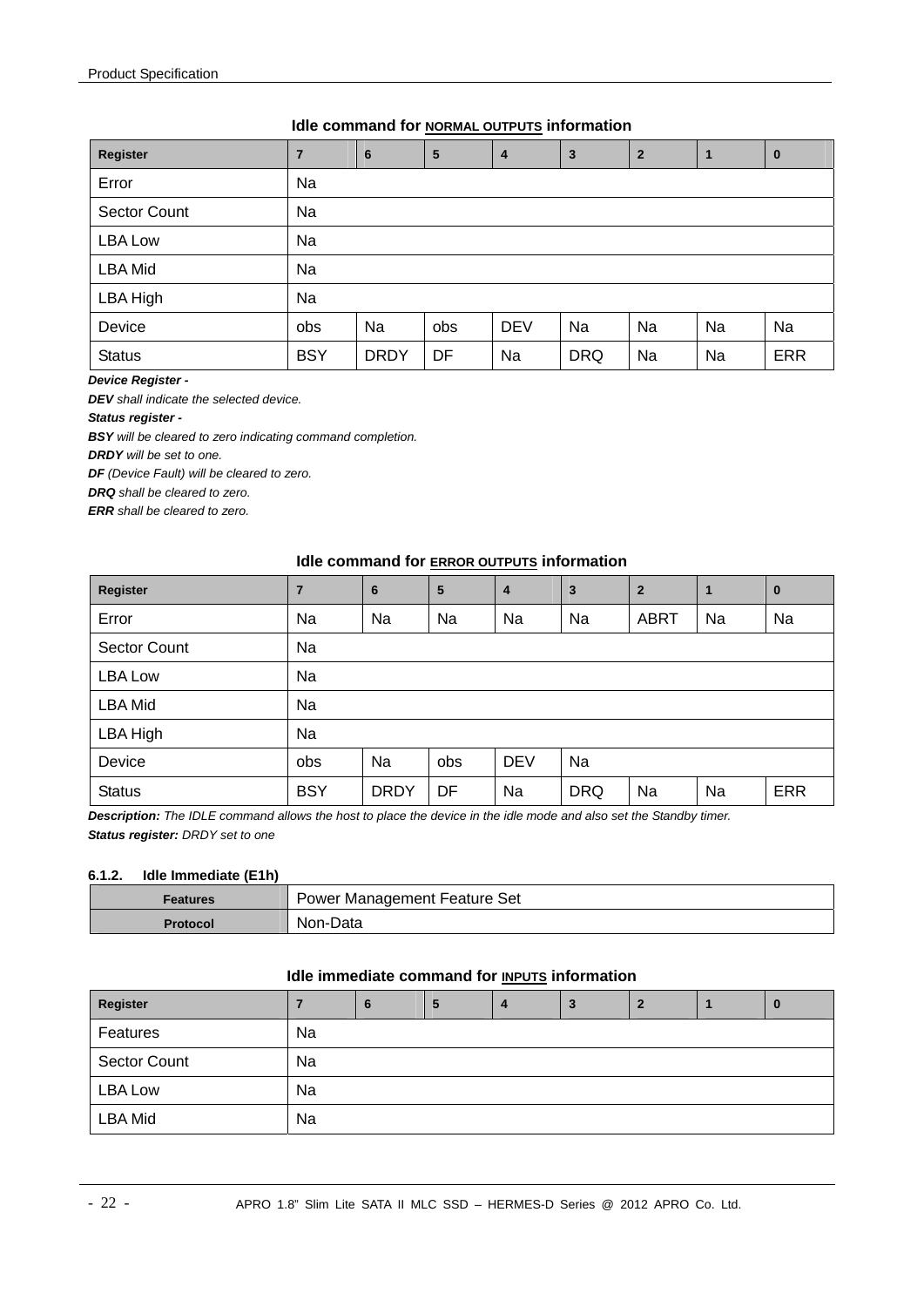| LBA High | Na               |    |     |            |    |    |    |    |  |  |
|----------|------------------|----|-----|------------|----|----|----|----|--|--|
| Device   | obs              | Na | obs | <b>DEV</b> | Na | Na | Na | Na |  |  |
| Command  | E <sub>1</sub> h |    |     |            |    |    |    |    |  |  |

*Device register:* 

*DEV shall specify the selected device.* 

#### **Idle immediate command for NORMAL OUTPUTS information**

| Register       | 7          | $6\phantom{1}6$ | 5   | $\boldsymbol{4}$ | $\mathbf{3}$ | $\overline{2}$ | $\overline{1}$ | $\bf{0}$   |  |  |  |  |
|----------------|------------|-----------------|-----|------------------|--------------|----------------|----------------|------------|--|--|--|--|
| Error          | Na         |                 |     |                  |              |                |                |            |  |  |  |  |
| Sector Count   | Na         |                 |     |                  |              |                |                |            |  |  |  |  |
| <b>LBA Low</b> | Na         |                 |     |                  |              |                |                |            |  |  |  |  |
| <b>LBA Mid</b> | Na         |                 |     |                  |              |                |                |            |  |  |  |  |
| LBA High       | Na         |                 |     |                  |              |                |                |            |  |  |  |  |
| Device         | obs        | Na              | obs | <b>DEV</b>       | Na           | Na             | Na             | Na         |  |  |  |  |
| <b>Status</b>  | <b>BSY</b> | <b>DRDY</b>     | DF  | Na               | <b>DRQ</b>   | Na             | Na             | <b>ERR</b> |  |  |  |  |

*Description: The IDLE IMMEDIATE command allows the host to immediately place the device in the idle mode.* 

#### *Device Register:*

*DEV shall indicate the selected device.* 

*Status register:* 

*BSY will be cleared to zero indicating command completion. DRDY will be set to one. DF (Device Fault) will be cleared to zero. DRQ shall be cleared to zero. ERR shall be cleared to zero.* 

#### **6.1.3. S.M.A.R.T. Function (Self-Monitoring, Analysis, and Reporting Technology)**

To perform different processing requires predicting device failures, according to the subcommand specified in the Features register.

#### *SMART Feature registers values*

| <b>Value</b>     | Command                  |
|------------------|--------------------------|
| D <sub>0</sub> h | SMATR Read Data          |
| D <sub>8</sub> h | SMART ENABLE OPERATIONS  |
| D <sub>9</sub> h | SMART DISABLE OPERATIONS |

#### **6.1.4. S.M.A.R.T. Read Data (D0h)**

| Features | Operation when the SMART feature set is implemented. |
|----------|------------------------------------------------------|
| Protocol | PIO data-in                                          |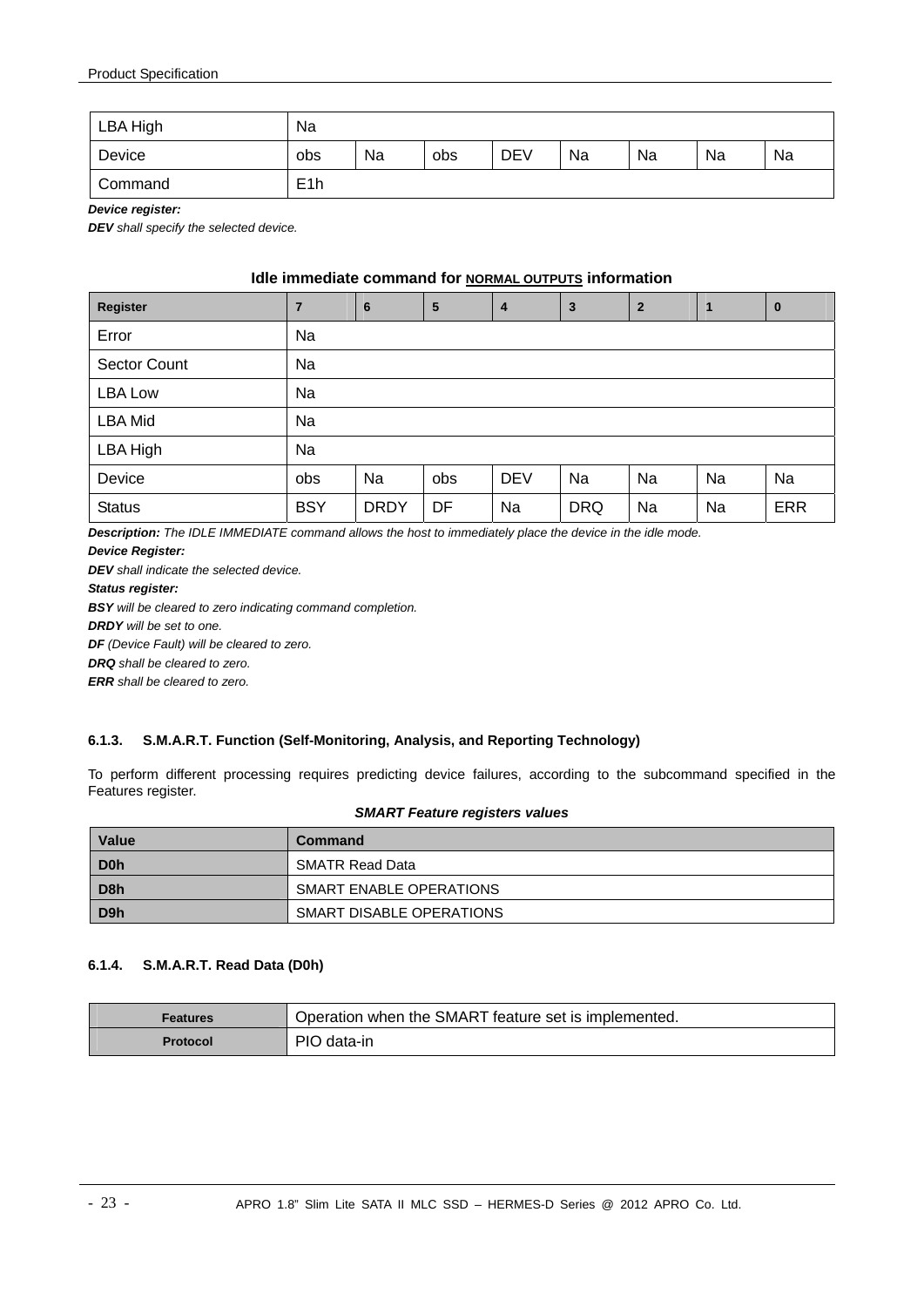#### *SMART command for* **INPUTS** *information*

| <b>Register</b>     |     | 6  | 5   | 4                       | 3  | 2  |    | 0  |  |  |  |  |
|---------------------|-----|----|-----|-------------------------|----|----|----|----|--|--|--|--|
| <b>Features</b>     |     |    |     | D <sub>0</sub> h        |    |    |    |    |  |  |  |  |
| <b>Sector Count</b> |     | Na |     |                         |    |    |    |    |  |  |  |  |
| <b>LBA Low</b>      |     | Na |     |                         |    |    |    |    |  |  |  |  |
| <b>LBA Mid</b>      |     |    |     | 4Fh                     |    |    |    |    |  |  |  |  |
| <b>LBA High</b>     |     |    |     | C <sub>2h</sub>         |    |    |    |    |  |  |  |  |
| <b>Device</b>       | Obs | Na | obs | <b>DEV</b>              | Na | Na | Na | Na |  |  |  |  |
| <b>Command</b>      |     |    |     | <b>B</b> <sub>O</sub> h |    |    |    |    |  |  |  |  |

*Device register:* 

*DEV shall specify the selected device.* 

*SMART command for* **NORMAL OUTPUTS** *information* 

| <b>Register</b>     |            | 6           | $5\phantom{1}$ | 4          | 3          | 2         |    | $\bf{0}$ |  |  |  |  |
|---------------------|------------|-------------|----------------|------------|------------|-----------|----|----------|--|--|--|--|
| <b>Error</b>        |            | Na          |                |            |            |           |    |          |  |  |  |  |
| <b>Sector Count</b> |            | Na          |                |            |            |           |    |          |  |  |  |  |
| <b>LBA Low</b>      |            | Na          |                |            |            |           |    |          |  |  |  |  |
| <b>LBA Mid</b>      |            | Na          |                |            |            |           |    |          |  |  |  |  |
| <b>LBA High</b>     |            |             |                | Na         |            |           |    |          |  |  |  |  |
| <b>Device</b>       | <b>Obs</b> | Na          | obs            | <b>DEV</b> | <b>Na</b>  | <b>Na</b> | Na | Na       |  |  |  |  |
| <b>Status</b>       | <b>BSY</b> | <b>DRDY</b> | DF             | Na         | <b>DRQ</b> | Na        | Na | ERR      |  |  |  |  |

*Device register:* 

*DEV shall indicate the selected device.* 

*Status registers:* 

*BSY will be cleared to zero indicating command completion.* 

*DRDY will be set to one. SMART enabled.* 

*DF (Device Fault) will be cleared to zero.* 

*DRQ shall be cleared to zero.* 

*ERR shall be cleared to zero*.

#### *ID of SMART data structure*

|                                 | $+0$ | $+1$ | $+2$            | $+3$ | +4     | $+5$            | $+6$ | $+7$       | +8                  | $+9$ | $+10$ | $+11$      |
|---------------------------------|------|------|-----------------|------|--------|-----------------|------|------------|---------------------|------|-------|------------|
| <b>Attribute Name</b>           | ID   |      | Flags           | Init | Worstl |                 |      |            | Raw Attribute Value |      |       | <b>Rsv</b> |
| <b>Read Error Rate</b>          | 01h  | 0Bh  | 00h             | 64h  | 64h    | FF <sub>h</sub> | FFh  | <b>FFh</b> | 00h                 | 00h  | 00h   | 00h        |
| <b>Throughput Performance</b>   | 02h  | 05h  | 00h             | 64h  | 64h    | 00h             | 00h  | 00h        | 00h                 | 00h  | 00h   | 00h        |
| <b>Spin Up Time</b>             | 03h  | 07h  | 00h             | 64h  | 64h    | 00h             | 00h  | 00h        | 00h                 | 00h  | 00h   | 00h        |
| <b>Reallocated Sector Count</b> | 05h  | 13h  | 00 <sub>h</sub> | 64h  | 64h    | 00h             | 00h  | 00h        | 00 <sub>h</sub>     | 00h  | 00h   | 00h        |
| <b>Seek Error Rate</b>          | 07h  | 0Bh  | 00h             | 64h  | 64h    | 00h             | 00h  | 00h        | 00h                 | 00h  | 00h   | 00h        |
| <b>Seek Time performance</b>    | 08h  | 05h  | 00h             | 64h  | 64h    | 00h             | 00h  | 00h        | 00h                 | 00h  | 00h   | 00h        |
| <b>Power-On hours Count</b>     | 09h  | 12h  | 00h             | 64h  | 64h    |                 | (1)  | 00h        | 00h                 | 00h  | 00h   | 00h        |
| <b>Spin Retry Count</b>         | 0Ah  | 13h  | 00h             | 64h  | 64h    | 00h             | 00h  | 00h        | 00h                 | 00h  | 00h   | 00h        |
| <b>Drive Power Cycle Count</b>  | 0Ch  | 12h  | 00h             | 64h  | 64h    |                 | (2)  | 00h        | 00h                 | 00h  | 00h   | 00h        |
| <b>SATA PHY Error Count</b>     | A8h  | 12h  | 00h             | 64h  | 64h    |                 | (3)  | 00h        | 00h                 | 00h  | 00h   | 00h        |
| <b>Bad Block Count</b>          | AAh  | 03h  | 00h             | 64h  | 64h    | 00h             | 00h  |            | (4)                 |      | (5)   | 00h        |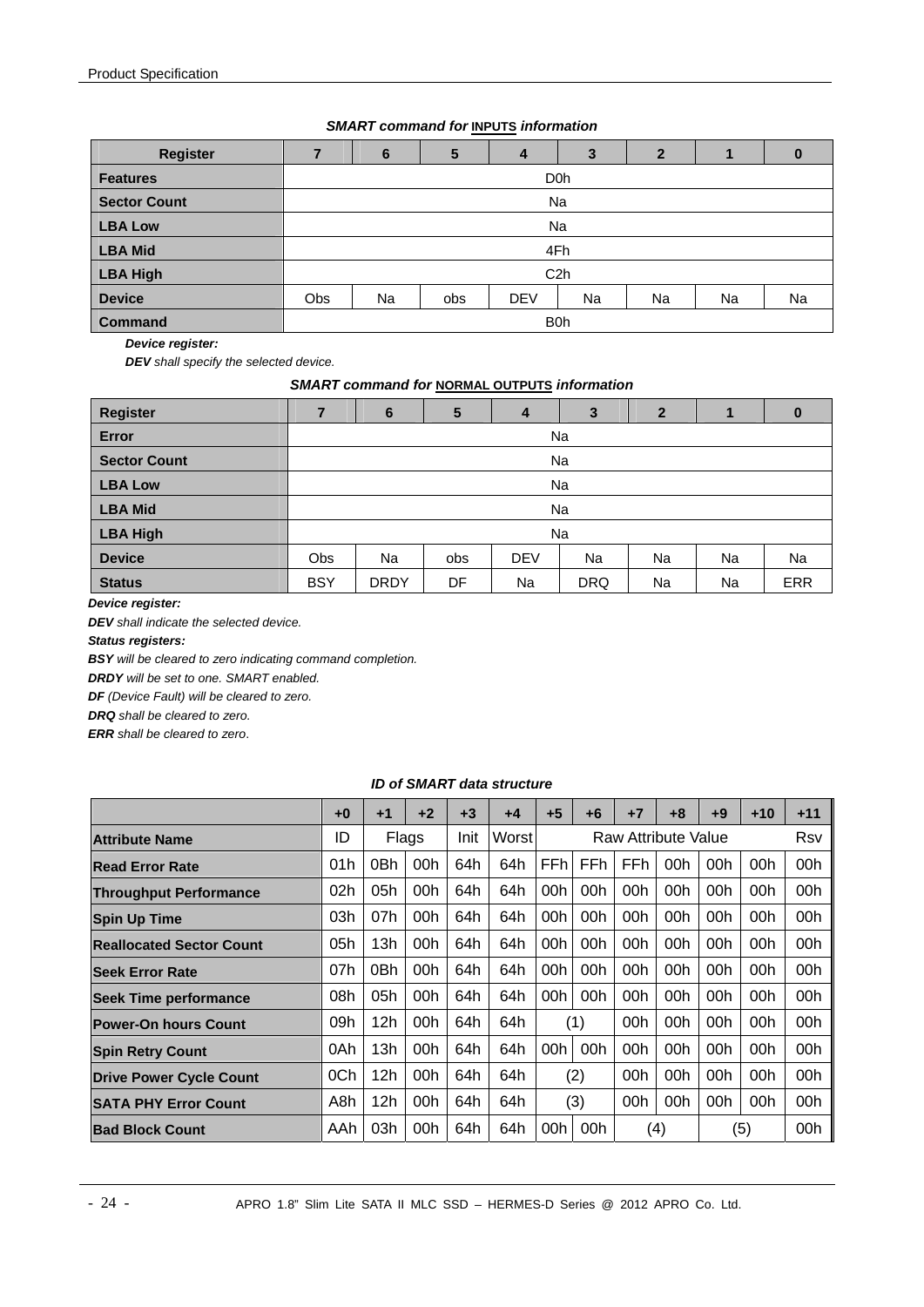| <b>Erase Count</b>                    | ADh              | 12 <sub>h</sub> | 00h | 64h  | 64h | (6)  |     | (7)  |     | (6)  | '7)             | 00h |
|---------------------------------------|------------------|-----------------|-----|------|-----|------|-----|------|-----|------|-----------------|-----|
| <b>Bad Cluster Table Count</b>        | AFh.             | 03h             | 00h | 64h  | 64h | (8)  |     | 00h  | 00h | 00h  | 00h             | 00h |
| <b>Unexpected Power Loss Count</b>    | C <sub>0</sub> h | 12 <sub>h</sub> | 00h | 64h  | 64h | (9)  |     | 00h  | 00h | 00h  | 00h             | 00h |
| Temperature                           | C <sub>2</sub> h | 22h             | 00h | (10) | 64h | (10) | 00h | (11) | 00h | (12) | 00h             | 00h |
| <b>Current Pending Sector Counter</b> | C5h              | 12 <sub>h</sub> | 00h | 64h  | 64h | 00h  | 00h | 00h  | 00h | 00h  | 00h             | 00h |
| <b>Write Head</b>                     | <b>F0h</b>       | 3h              | 00h | 64h  | 64h | 00h  | 00h | 00h  | 00h | 00h  | 00 <sub>h</sub> | 00h |

#### **Smart command for AVERAGE/MAX ERASE count information**

|             | <b>SMART</b>                      | <b>DI 101</b>                                     |
|-------------|-----------------------------------|---------------------------------------------------|
|             | F: Fixed<br>V:Variable<br>X: None |                                                   |
| <b>Byte</b> | F/V                               | Description                                       |
| $0 - 188$   | Χ                                 |                                                   |
| 189-190     | F                                 | Total Bad Block Number of System(190:MSB 189:LSB) |
| 191-192     | F                                 | Later Bad Block Number of System(192:MSB 191:LSB) |
| 193-198     | Χ                                 |                                                   |
| 199-200.203 | F                                 | Average Erase Count(203:MSB 199:LSB)              |
| 201-202.204 |                                   | Maximum Erase Count(204:MSB 201:LSB)              |
| 205-510     | Χ                                 |                                                   |
| 511         | V                                 | <b>Check Sum</b>                                  |

When the Maximum erase count is 255 bigger than average erase count, the wear-leveling will be executed.

#### **6.1.5. S.M.A.R.T. ENABLE OPERATIONS (D8h)**

| <b>Features</b> | <b>Smart Feature Set</b> |
|-----------------|--------------------------|
| <b>Protocol</b> | Non-data                 |

#### *SMART Enable command for* **INPUTS** *information*

| <b>Register</b>     |     | 6  | 5   | 4                       | 3                | 2  |    |    |  |  |  |  |  |
|---------------------|-----|----|-----|-------------------------|------------------|----|----|----|--|--|--|--|--|
| <b>Features</b>     |     |    |     |                         | D <sub>8</sub> h |    |    |    |  |  |  |  |  |
| <b>Sector Count</b> |     |    |     |                         | Na               |    |    |    |  |  |  |  |  |
| <b>LBA Low</b>      |     | Na |     |                         |                  |    |    |    |  |  |  |  |  |
| <b>LBA Mid</b>      |     |    |     | 4Fh                     |                  |    |    |    |  |  |  |  |  |
| <b>LBA High</b>     |     |    |     |                         | C <sub>2</sub> h |    |    |    |  |  |  |  |  |
| <b>Device</b>       | Obs | Na | obs | <b>DEV</b>              | Na               | Na | Na | Na |  |  |  |  |  |
| <b>Command</b>      |     |    |     | <b>B</b> <sub>O</sub> h |                  |    |    |    |  |  |  |  |  |

#### *Device register:*

*DEV shall specify the selected device.*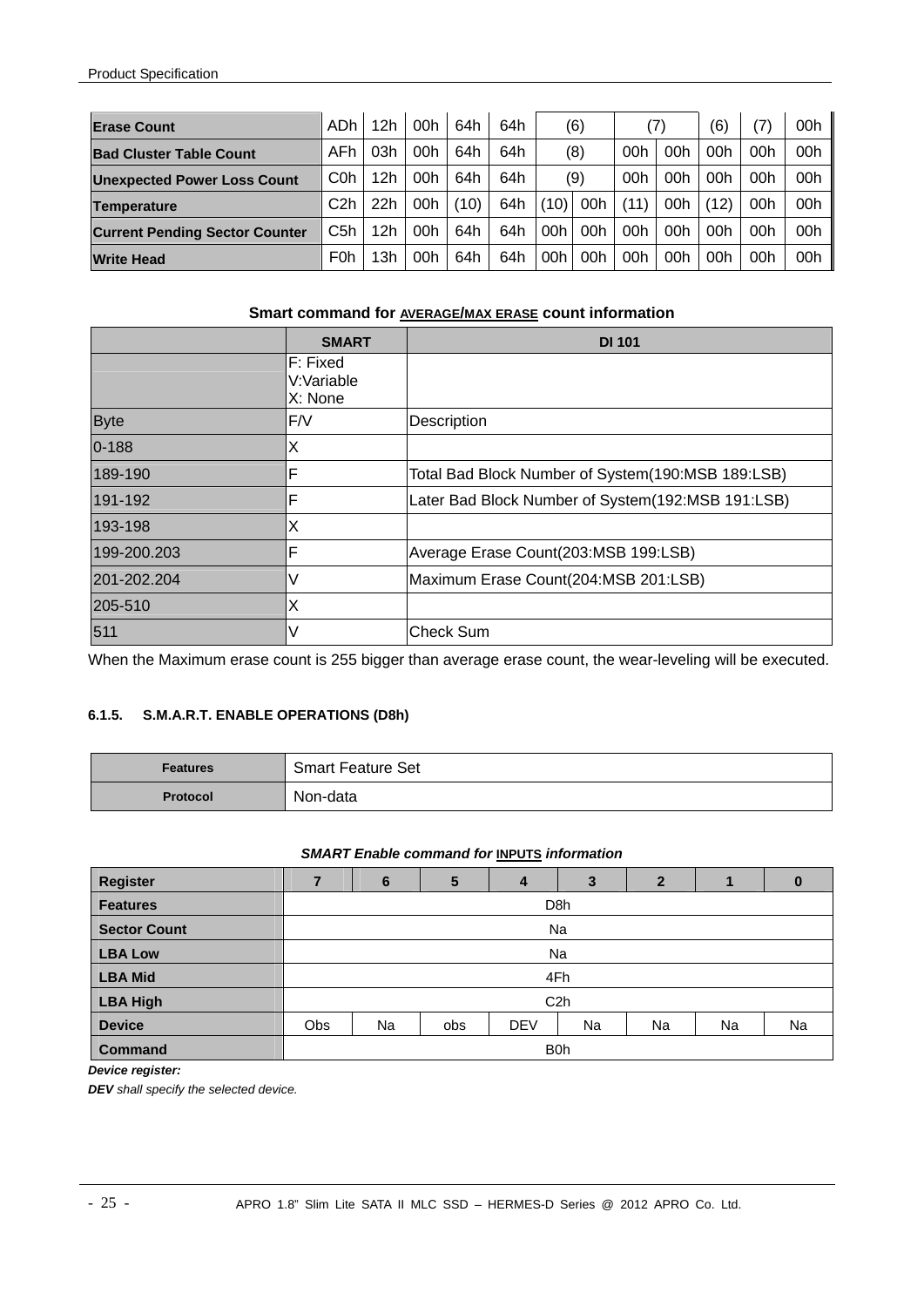#### *SMART command for* **NORMAL OUTPUTS** *information*

| <b>Register</b>     |            | 6                                               | 5  | 4  | 3          | 2  |    | $\bf{0}$   |  |  |
|---------------------|------------|-------------------------------------------------|----|----|------------|----|----|------------|--|--|
| Error               |            | Na                                              |    |    |            |    |    |            |  |  |
| <b>Sector Count</b> |            | Na                                              |    |    |            |    |    |            |  |  |
| <b>LBA Low</b>      |            | Na                                              |    |    |            |    |    |            |  |  |
| <b>LBA Mid</b>      |            | <b>Na</b>                                       |    |    |            |    |    |            |  |  |
| <b>LBA High</b>     |            | Na                                              |    |    |            |    |    |            |  |  |
| <b>Device</b>       | Obs        | Na<br>Na<br><b>DEV</b><br>Na<br>Na<br>Na<br>obs |    |    |            |    |    |            |  |  |
| <b>Status</b>       | <b>BSY</b> | <b>DRDY</b>                                     | DF | Na | <b>DRQ</b> | Na | Na | <b>ERR</b> |  |  |

*Device Register:* 

*DEV shall indicate the selected device.* 

*Status register:* 

*BSY will be cleared to zero indicating command completion.* 

*DRDY will be set to one. (This command enables access to all SMART capabilities within device.)* 

*DF (Device Fault) will be cleared to zero.* 

*DRQ shall be cleared to zero.* 

*ERR shall be cleared to zero.* 

#### **6.1.6. SMART DISABLE OPERATIONS (D9h)**

| <b>Features</b> | <b>Smart Feature Set</b> |
|-----------------|--------------------------|
| <b>Protocol</b> | Non-data                 |

#### **SMART DISABLE Command for <b>INPUTS** information

| <b>Register</b>     | $\overline{7}$ | 6                | 5   | $\overline{4}$ | $\mathbf{3}$     | $\overline{2}$ |    | $\bf{0}$ |  |  |
|---------------------|----------------|------------------|-----|----------------|------------------|----------------|----|----------|--|--|
| Features            |                | D <sub>9</sub> h |     |                |                  |                |    |          |  |  |
| <b>Sector Count</b> |                |                  |     |                | Na               |                |    |          |  |  |
| <b>LBA Low</b>      |                | Na               |     |                |                  |                |    |          |  |  |
| <b>LBA Mid</b>      |                | 4Fh              |     |                |                  |                |    |          |  |  |
| LBA High            |                |                  |     |                | C <sub>2</sub> h |                |    |          |  |  |
| <b>Device</b>       | Obs            | Na               | obs | <b>DEV</b>     | Na               | Na             | Na | Na       |  |  |
| Command             |                | B <sub>0</sub> h |     |                |                  |                |    |          |  |  |

*Device register:* 

*DEV shall specify the selected device.* 

#### **SMART command for NORMAL OUTPUTS information**

| <b>Register</b>     |    | 6  | 5 | 4 | 3  | 2 |  | ω |  |
|---------------------|----|----|---|---|----|---|--|---|--|
| Error               |    | Na |   |   |    |   |  |   |  |
| <b>Sector Count</b> | Na |    |   |   |    |   |  |   |  |
| <b>LBA Low</b>      |    | Na |   |   |    |   |  |   |  |
| <b>LBA Mid</b>      |    |    |   |   | Na |   |  |   |  |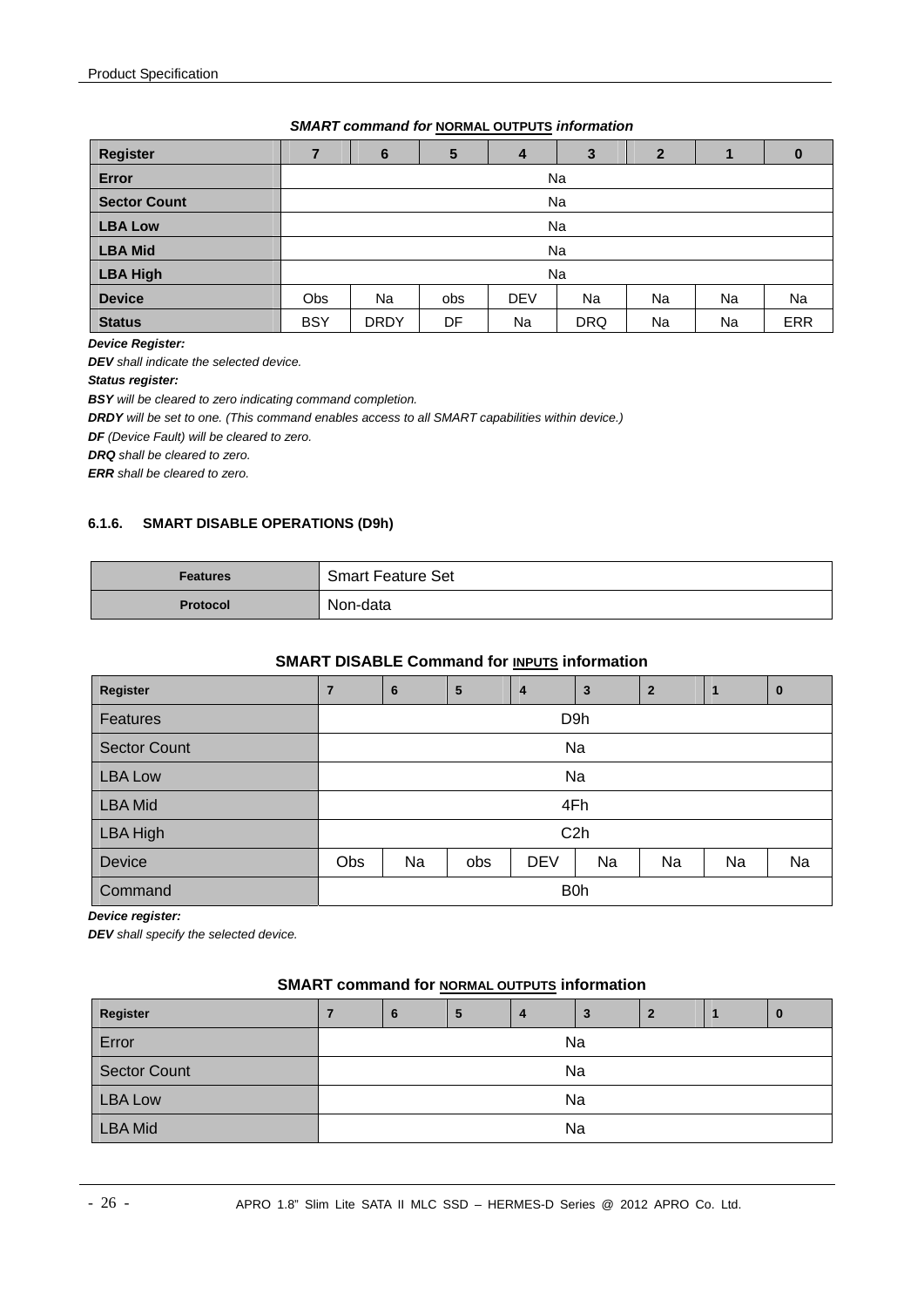| <b>LBA High</b> |            | Na          |     |            |            |    |    |            |
|-----------------|------------|-------------|-----|------------|------------|----|----|------------|
| Device          | Obs        | Na          | obs | <b>DEV</b> | Na         | Na | Na | Na         |
| <b>Status</b>   | <b>BSY</b> | <b>DRDY</b> | DF  | Na         | <b>DRQ</b> | Na | Na | <b>ERR</b> |

*Description: This command disables all SMART capabilities within device.* 

*Device Register:* 

*DEV shall indicate the selected device.* 

*Status register:* 

*BSY will be cleared to zero indicating command completion.* 

*DRDY will be set to one. SMART enabled.* 

*DF (Device Fault) will be cleared to zero.* 

*DRQ shall be cleared to zero.* 

*ERR shall be cleared to zero.* 

#### **6.1.7. Read Multiple (C4h)**

| PIO<br>` data-in<br><b>Protocol</b> |  |
|-------------------------------------|--|
|-------------------------------------|--|

#### **Read multiple command for INPUTS information**

| <b>Register</b>     | $\overline{7}$   | 6            | 5 | 4   | 3 | $\mathbf{2}$ | $\mathbf 1$ | $\bf{0}$   |  |  |
|---------------------|------------------|--------------|---|-----|---|--------------|-------------|------------|--|--|
| <b>Features</b>     | Na               |              |   |     |   |              |             |            |  |  |
| <b>Sector Count</b> |                  | Sector Count |   |     |   |              |             |            |  |  |
| <b>LBA Low</b>      |                  | LBA(7:0)     |   |     |   |              |             |            |  |  |
| <b>LBA Mid</b>      | LBA(15:8)        |              |   |     |   |              |             |            |  |  |
| LBA High            | LBA(23:16)       |              |   |     |   |              |             |            |  |  |
| <b>Device</b>       | obs              | Na           |   | obs |   | <b>DEV</b>   |             | LBA(27:24) |  |  |
| Command             | C <sub>4</sub> h |              |   |     |   |              |             |            |  |  |

*Sector Count: Number of sectors to be transferred. A value of 00h specifies that 256 sectors are to be transferred.LBA Low: Starting LBA bits (7:0).*

*LBA Mid: Starting LBA bits (15:8)*

*LBA High: Starting LBA bits (23:16)*

*Device: DEV shall specify the selected device.*

*Bit (3:0) starting LBA bits (27:24)* 

#### **Read multiple command for NORMAL OUTPUTS information**

| Register            | $\overline{7}$ | $6\phantom{1}6$ | 5   | 4          | $\mathbf{3}$ | $\overline{2}$ | 1  | $\bf{0}$   |  |  |
|---------------------|----------------|-----------------|-----|------------|--------------|----------------|----|------------|--|--|
| Error               |                | Na              |     |            |              |                |    |            |  |  |
| <b>Sector Count</b> |                | Na              |     |            |              |                |    |            |  |  |
| LBA Low             |                | Na              |     |            |              |                |    |            |  |  |
| <b>LBA Mid</b>      |                | Na              |     |            |              |                |    |            |  |  |
| LBA High            |                | Na              |     |            |              |                |    |            |  |  |
| Device              | obs            | Na              | obs | <b>DEV</b> | Na           | Na             | Na | Na         |  |  |
| <b>Status</b>       | <b>BSY</b>     | <b>DRDY</b>     | DF  | Na         | <b>DRQ</b>   | Na             | Na | <b>ERR</b> |  |  |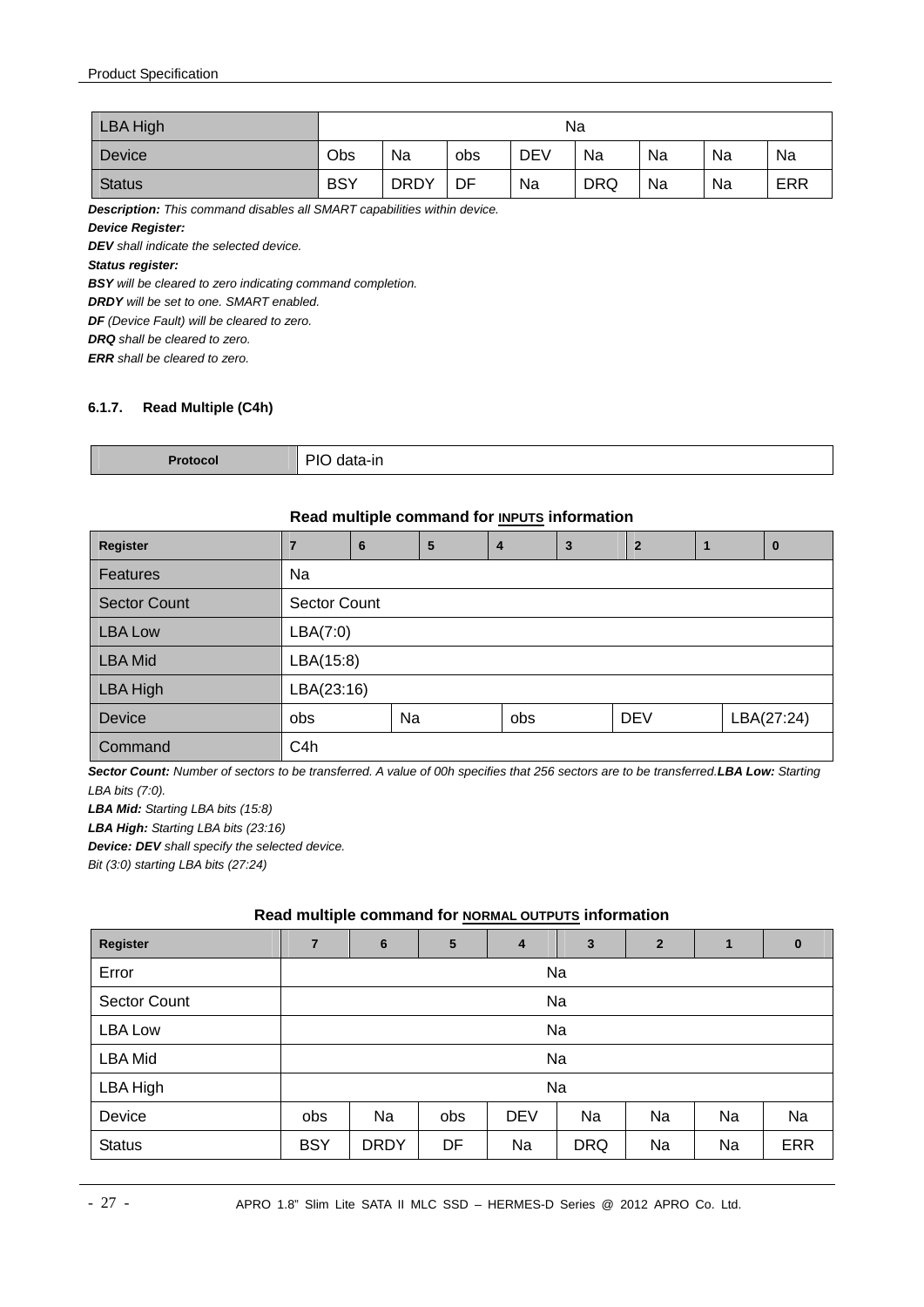*Device register:DEV shall specify the selected device. Status register: BSY will be cleared to zero indicating command completion DRDY will be set to one. DF (Device Fault) will be cleared to zero.* 

*DRQ will be cleared to zero ERR will be cleared to zero.* 

#### **Read multiple command for ERROR OUTPUTS information**

| <b>Register</b> | 7          | $6\phantom{1}6$ | $5\phantom{.0}$ | 4           | 3          | $\overline{2}$ | 1         | $\bf{0}$   |  |
|-----------------|------------|-----------------|-----------------|-------------|------------|----------------|-----------|------------|--|
| Error           | Na         | <b>UNC</b>      | <b>MC</b>       | <b>IDNF</b> | <b>MCR</b> | <b>ABRT</b>    | <b>NM</b> | Obs        |  |
| Sector Count    | Na         |                 |                 |             |            |                |           |            |  |
| LBA Low         | LBA(7:0)   |                 |                 |             |            |                |           |            |  |
| LBA Mid         | LBA(15:8)  |                 |                 |             |            |                |           |            |  |
| LBA High        |            |                 |                 | LBA(23:16)  |            |                |           |            |  |
| Device          | <b>obs</b> | Na              | obs             | <b>DEV</b>  | LBA(27:24) |                |           |            |  |
| <b>Status</b>   | <b>BSY</b> | <b>DRDY</b>     | DF              | Na          | <b>DRQ</b> | Na             | Na        | <b>ERR</b> |  |

*Description: This command reads the number of sectors specified in the sector Count register. The number of sectors per block is defined by the content of word 59 in the IDENTIFY DEVICE response.* 

*An unrecoverable error encountered during the execution of this command results in the termination of the command. The Command Block registers contain the address of the sector where the first unrecoverable error occurred. The amount of data transferred us indeterminate.* 

#### *Error register:*

*UNC shall be set to one if data is uncorrectable.* 

*IDNF shall be set to one if a user-accessible address is requested could not be found.* 

*LBA Low, LBA Mid, and LBA High, Device* 

*Shall be written with the address of first unrecoverable error.* 

#### *Status register:*

*BSY will be cleared to zero indicating command completion* 

*DRDY will be set to one.* 

*DF (Device Fault) will be cleared to zero.* 

*DRQ will be cleared to zero* 

*ERR will be set to one if an Error register bit is set to one.* 

## **6.1.8. Read Sector(s) (20h)**

| DIC<br>data-in<br>וי<br>- - <del>- - - - - -</del> |
|----------------------------------------------------|
|----------------------------------------------------|

#### **Read sector command for INPUTS information**

| <b>Register</b>     |           | 6                   | 5 | 4 | 3 |  |  | IJ. |  |
|---------------------|-----------|---------------------|---|---|---|--|--|-----|--|
| Features            | Na        |                     |   |   |   |  |  |     |  |
| <b>Sector Count</b> |           | <b>Sector Count</b> |   |   |   |  |  |     |  |
| <b>LBA Low</b>      |           | LBA(7:0)            |   |   |   |  |  |     |  |
| <b>LBA Mid</b>      | LBA(15:8) |                     |   |   |   |  |  |     |  |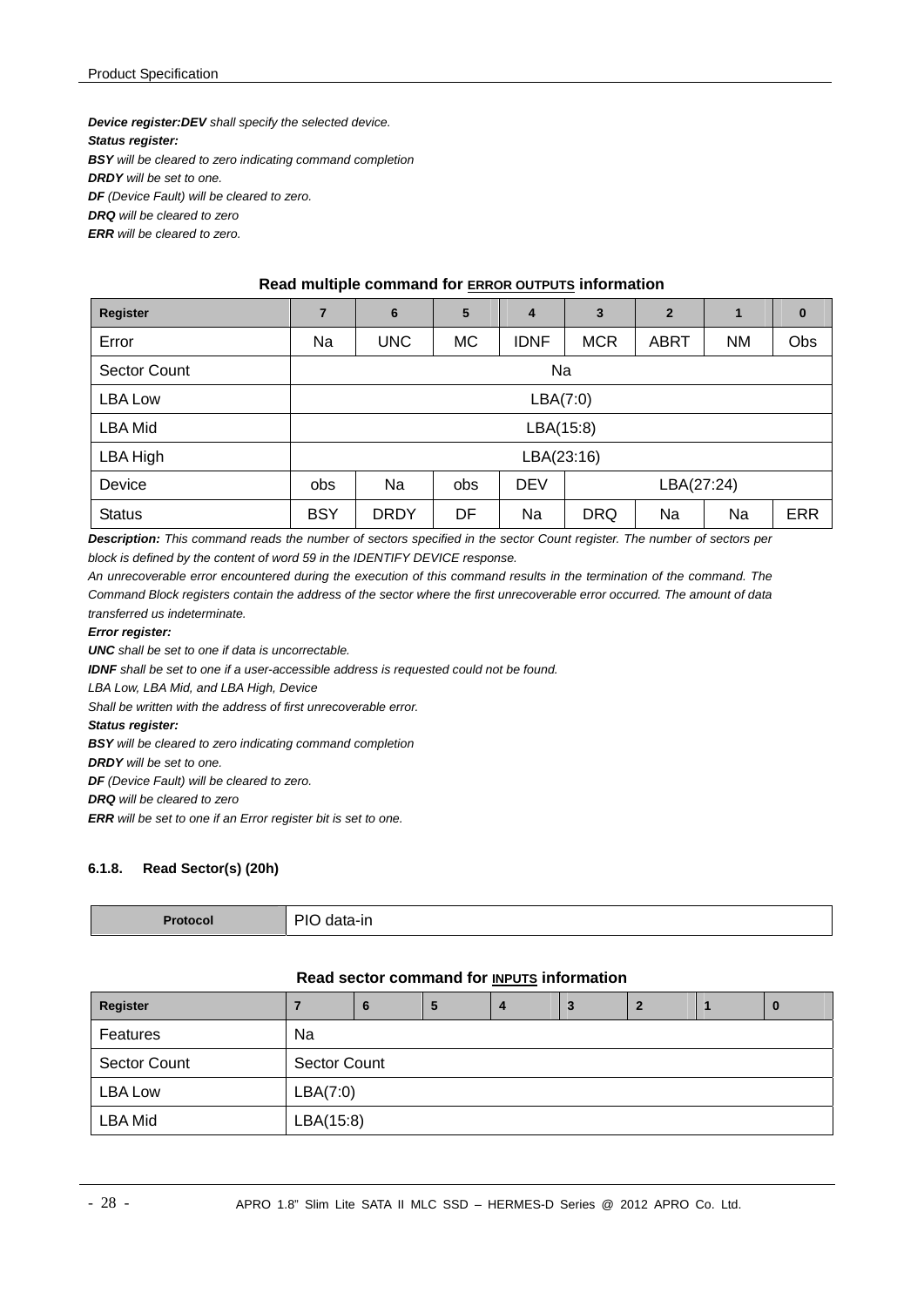| LBA High | LBA(23:16) |    |     |            |            |
|----------|------------|----|-----|------------|------------|
| Device   | obs        | Na | obs | <b>DEV</b> | LBA(27:24) |
| Command  | 20h        |    |     |            |            |

*Sector Count:* 

*Number of sectors to be transferred. A value of 00h specifies that 256 sectors are to be transferred.* 

*LBA Low:Starting LBA bits (7:0).*

*LBA Mid:Starting LBA bits (15:8)*

*LBA High:Starting LBA bits (23:16)*

*Device:DEV shall specify the selected device.*

*Bit (3:0) starting LBA bits (27:24)* 

#### **Read sector command for NORMAL OUTPUTS information**

| Register            | $\overline{7}$ | $6\phantom{1}6$ | 5   | 4          | 3          | $\overline{2}$ | $\blacksquare$ | $\bf{0}$   |  |  |  |
|---------------------|----------------|-----------------|-----|------------|------------|----------------|----------------|------------|--|--|--|
| Error               |                |                 |     |            | Na         |                |                |            |  |  |  |
| <b>Sector Count</b> |                | Na              |     |            |            |                |                |            |  |  |  |
| <b>LBA Low</b>      |                | Na              |     |            |            |                |                |            |  |  |  |
| <b>LBA Mid</b>      |                | Na              |     |            |            |                |                |            |  |  |  |
| LBA High            |                |                 |     |            | Na         |                |                |            |  |  |  |
| Device              | obs            | Na              | obs | <b>DEV</b> | Na         | Na             | Na             | Na         |  |  |  |
| <b>Status</b>       | <b>BSY</b>     | <b>DRDY</b>     | DF  | Na         | <b>DRQ</b> | Na             | Na             | <b>ERR</b> |  |  |  |

#### *Device register:*

*DEV shall specify the selected device.* 

*Status register:* 

*BSY will be cleared to zero indicating command completion* 

*DRDY will be set to one.* 

*DF (Device Fault) will be cleared to zero.* 

*DRQ will be cleared to zero* 

*ERR will be cleared to zero.* 

#### **Read sector command for ERROR OUTPUTS information**

| <b>Register</b> | $\overline{7}$ | 6           | $5\phantom{1}$ | $\overline{4}$ | 3          | $\overline{2}$ | 1         | $\bf{0}$   |  |  |  |
|-----------------|----------------|-------------|----------------|----------------|------------|----------------|-----------|------------|--|--|--|
| Error           | Na             | <b>UNC</b>  | <b>MC</b>      | IDNF           | <b>MCR</b> | <b>ABRT</b>    | <b>NM</b> | Obs        |  |  |  |
| Sector Count    | Na             |             |                |                |            |                |           |            |  |  |  |
| LBA Low         | LBA(7:0)       |             |                |                |            |                |           |            |  |  |  |
| <b>LBA Mid</b>  | LBA(15:8)      |             |                |                |            |                |           |            |  |  |  |
| LBA High        |                |             |                | LBA(23:16)     |            |                |           |            |  |  |  |
| Device          | obs            | Na          | obs            | <b>DEV</b>     | LBA(27:24) |                |           |            |  |  |  |
| <b>Status</b>   | <b>BSY</b>     | <b>DRDY</b> | DF             | Na             | <b>DRQ</b> | Na             | Na        | <b>ERR</b> |  |  |  |

*Description: This command reads from 1 to 256 sectors as specified in the Sector Count register. A sector count of 0 requests 256 sectors. This transfer shall begin at the sector specified in the LBA Low, LBA Mid, LBA High, and Device registers. The DRQ bit is always set to one prior to data transfer regardless of the presence or absence of an error condition. The device shall interrupt for each DRQ block transferred.* 

*An unrecoverable error encountered during the execution of this command results in the termination of the command. The*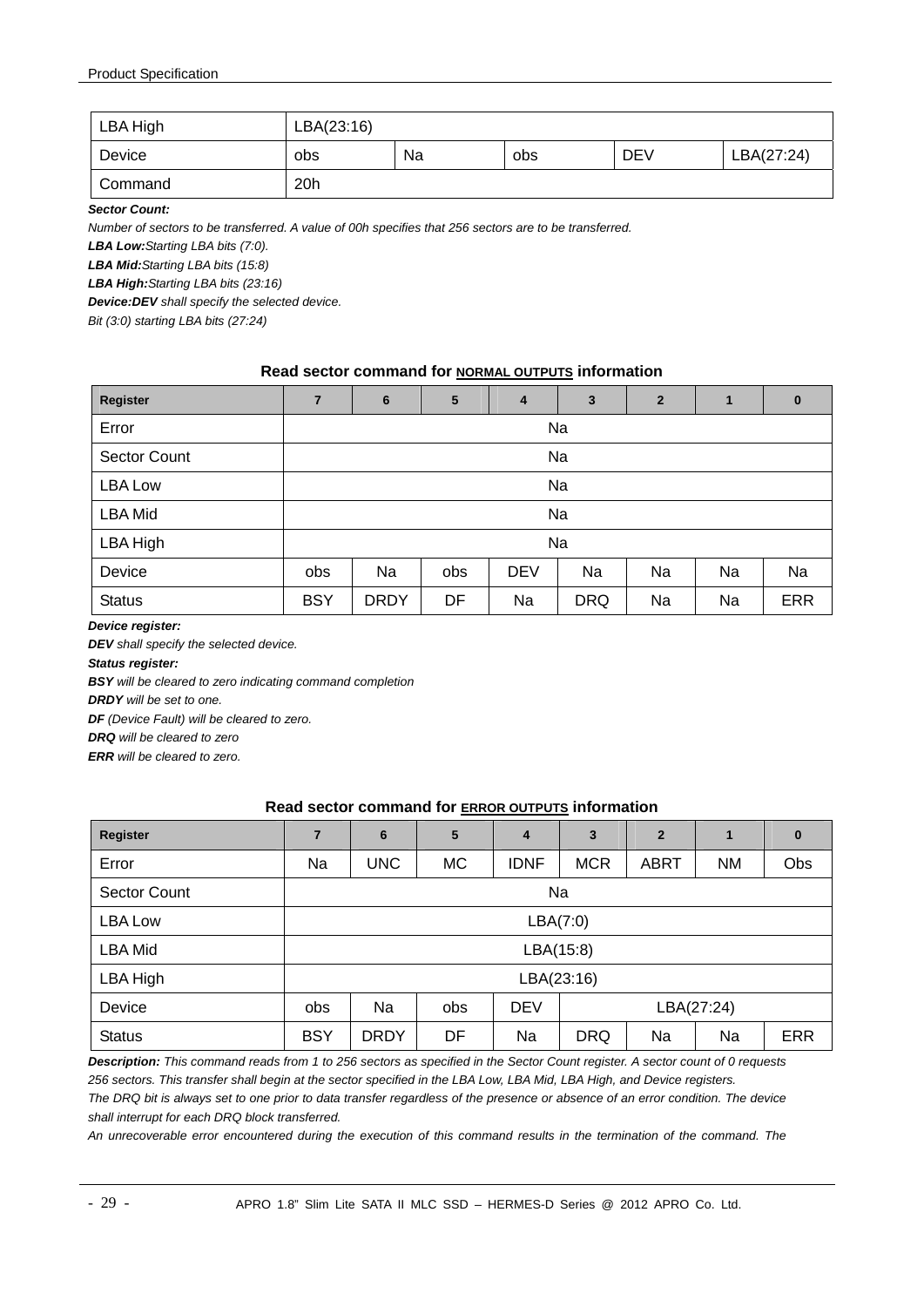*Command Block registers contain the address of the sector where the first unrecoverable error occurred. The amount of data transferred us indeterminate.* 

#### *Error register:*

*UNC shall be set to one if data is uncorrectable. IDNF shall be set to one if a user-accessible address is requested could not be found. LBA Low, LBA Mid, and LBA High, Device Shall be written with the address of first unrecoverable error. Status register: BSY will be cleared to zero indicating command completion DRDY will be set to one. DF (Device Fault) will be cleared to zero. DRQ will be cleared to zero* 

*ERR will be set to one if an Error register bit is set to one.* 

#### **6.1.9. Read Verify Sector (40h)**

| NC    | uato |
|-------|------|
| ----- | .    |

#### **Read verify sector command for INPUTS information**

| Register            | 7   | 6                                            | 5 | $\overline{4}$ | 3          | $\mathbf{2}$ |  | 0 |  |  |  |
|---------------------|-----|----------------------------------------------|---|----------------|------------|--------------|--|---|--|--|--|
| Features            |     | Na                                           |   |                |            |              |  |   |  |  |  |
| <b>Sector Count</b> |     | <b>Sector Count</b>                          |   |                |            |              |  |   |  |  |  |
| LBA Low             |     | LBA(7:0)                                     |   |                |            |              |  |   |  |  |  |
| <b>LBA Mid</b>      |     | LBA(15:8)                                    |   |                |            |              |  |   |  |  |  |
| LBA High            |     |                                              |   |                | LBA(23:16) |              |  |   |  |  |  |
| Device              |     | LBA(27:24)<br>Na<br><b>DEV</b><br>obs<br>obs |   |                |            |              |  |   |  |  |  |
| Command             | 40h |                                              |   |                |            |              |  |   |  |  |  |

#### *Sector Count:*

*Number of sectors to be transferred. A value of 00h specifies that 256 sectors are to be transferred.* 

*LBA Low:Starting LBA bits (7:0).*

*LBA Mid: Starting LBA bits (15:8)*

*LBA High:Starting LBA bits (23:16)*

*Device:The LBA bit shall be set to one to specify the address is an LBA.*

*DEV shall specify the selected device.* 

*Bit (3:0) starting LBA bits (27:24)* 

#### **Read verify sector command for NORMAL OUTPUTS information**

| Register            | 7   | 6  | 5   | 4          | $\overline{\mathbf{3}}$ | $\overline{2}$ |    | $\bf{0}$ |
|---------------------|-----|----|-----|------------|-------------------------|----------------|----|----------|
| Error               | Na  |    |     |            |                         |                |    |          |
| <b>Sector Count</b> | Na  |    |     |            |                         |                |    |          |
| LBA Low             | Na  |    |     |            |                         |                |    |          |
| <b>LBA Mid</b>      | Na  |    |     |            |                         |                |    |          |
| LBA High            | Na  |    |     |            |                         |                |    |          |
| Device              | obs | Na | obs | <b>DEV</b> | Na                      | Na             | Na | Na       |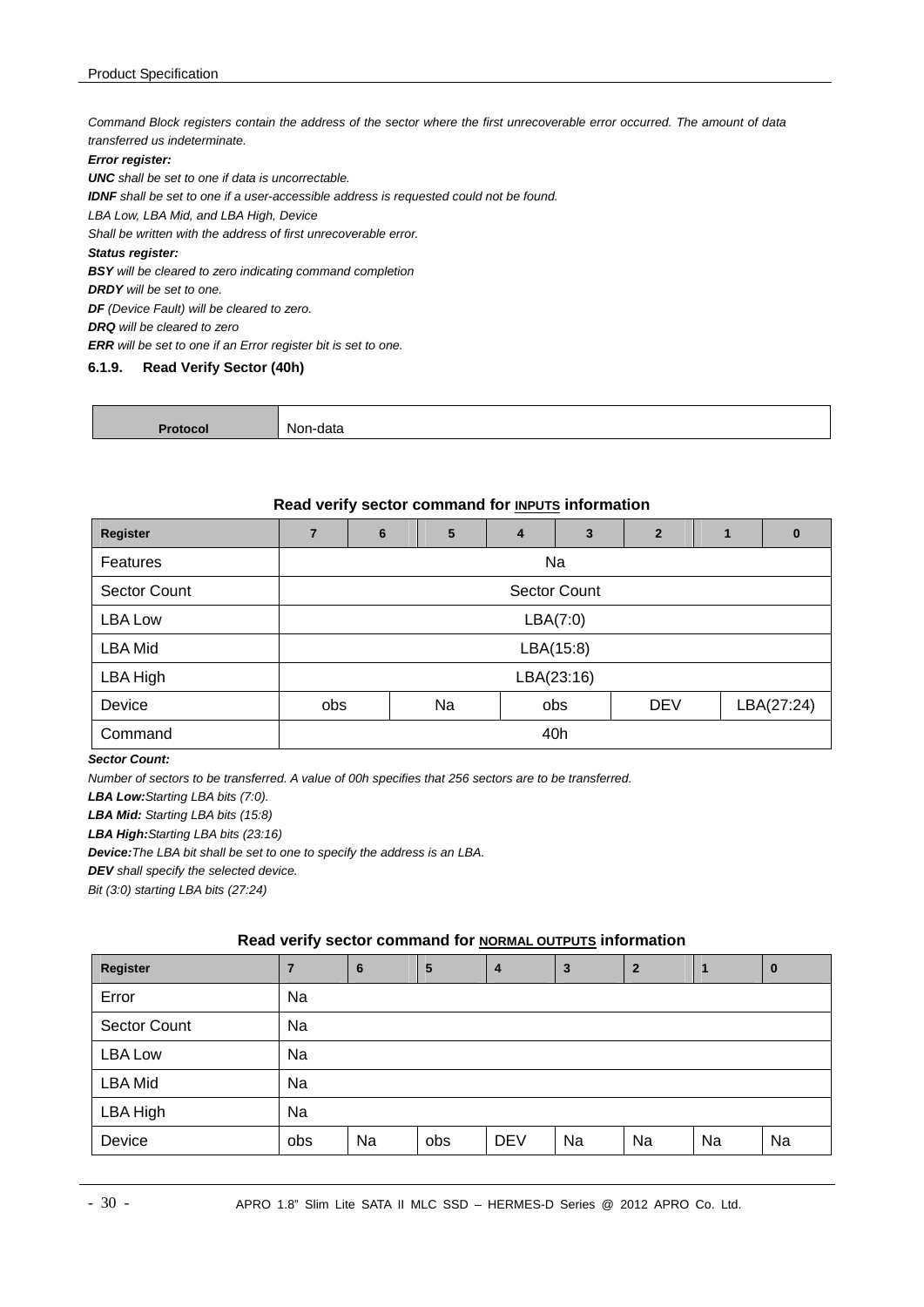| $\sim$<br>w | DOV:<br>. .<br>DC | ١v<br>או | - -<br>J⊦ | Na<br>__ | וRר<br>. Ja<br>- | Na<br>__ | Nδ<br>__ | ---<br>--<br>_ |
|-------------|-------------------|----------|-----------|----------|------------------|----------|----------|----------------|
|-------------|-------------------|----------|-----------|----------|------------------|----------|----------|----------------|

*Device register:* 

*DEV shall specify the selected device.* 

*Status register:* 

*BSY will be cleared to zero indicating command completion* 

*DRDY will be set to one.* 

*DF (Device Fault) will be cleared to zero.* 

*DRQ will be cleared to zero* 

*ERR will be cleared to zero.* 

#### **Read verify sector command for NORMAL OUTPUTS information**

| Register            | $\overline{7}$ | 6           | 5         | 4           | $\overline{\mathbf{3}}$ | $\overline{2}$ | 1         | $\bf{0}$   |  |  |  |  |
|---------------------|----------------|-------------|-----------|-------------|-------------------------|----------------|-----------|------------|--|--|--|--|
| Error               | Na             | <b>UNC</b>  | <b>MC</b> | <b>IDNF</b> | <b>MCR</b>              | <b>ABRT</b>    | <b>NM</b> | Obs        |  |  |  |  |
| <b>Sector Count</b> | Na             |             |           |             |                         |                |           |            |  |  |  |  |
| LBA Low             | LBA(7:0)       |             |           |             |                         |                |           |            |  |  |  |  |
| LBA Mid             | LBA(15:8)      |             |           |             |                         |                |           |            |  |  |  |  |
| LBA High            | LBA(23:16)     |             |           |             |                         |                |           |            |  |  |  |  |
| Device              | obs            | Na          | obs       | <b>DEV</b>  | LBA(27:24)              |                |           |            |  |  |  |  |
| <b>Status</b>       | <b>BSY</b>     | <b>DRDY</b> | DF        | Na          | <b>DRQ</b>              | Na             | Na        | <b>ERR</b> |  |  |  |  |

*Description: This command is identical to the READ SECTOR(s) command, except that the device shall have read the data from the SSD, the DRQ bit is never set to one, and no data is transferred to the host.* 

*An unrecoverable error encountered during the execution of this command results in the termination of the command. The Command Block registers contain the address of the sector where the first unrecoverable error occurred.* 

*Error register:* 

*UNC shall be set to one if data is uncorrectable.* 

*IDNF shall be set to one if a user-accessible address could not be found.* 

*LBA Low, LBA Mid, and LBA High, Device* 

*Shall be written with the address of first unrecoverable error.* 

*Status register:* 

*BSY will be cleared to zero indicating command completion* 

*DRDY will be set to one.* 

*DF (Device Fault) will be cleared to zero.* 

*DRQ will be cleared to zero* 

*ERR will be set to one if an Error register bit is set to one.* 

#### **6.1.10. Read DMA (C8h)**

|          | DMA |
|----------|-----|
| -------- |     |

#### **Read DMA command for INPUTS information**

| <b>Register</b> |          |                     | C |  | 3 |  |  |  |  |  |  |
|-----------------|----------|---------------------|---|--|---|--|--|--|--|--|--|
| Features        |          | Na                  |   |  |   |  |  |  |  |  |  |
| Sector Count    |          | <b>Sector Count</b> |   |  |   |  |  |  |  |  |  |
| LBA Low         | LBA(7:0) |                     |   |  |   |  |  |  |  |  |  |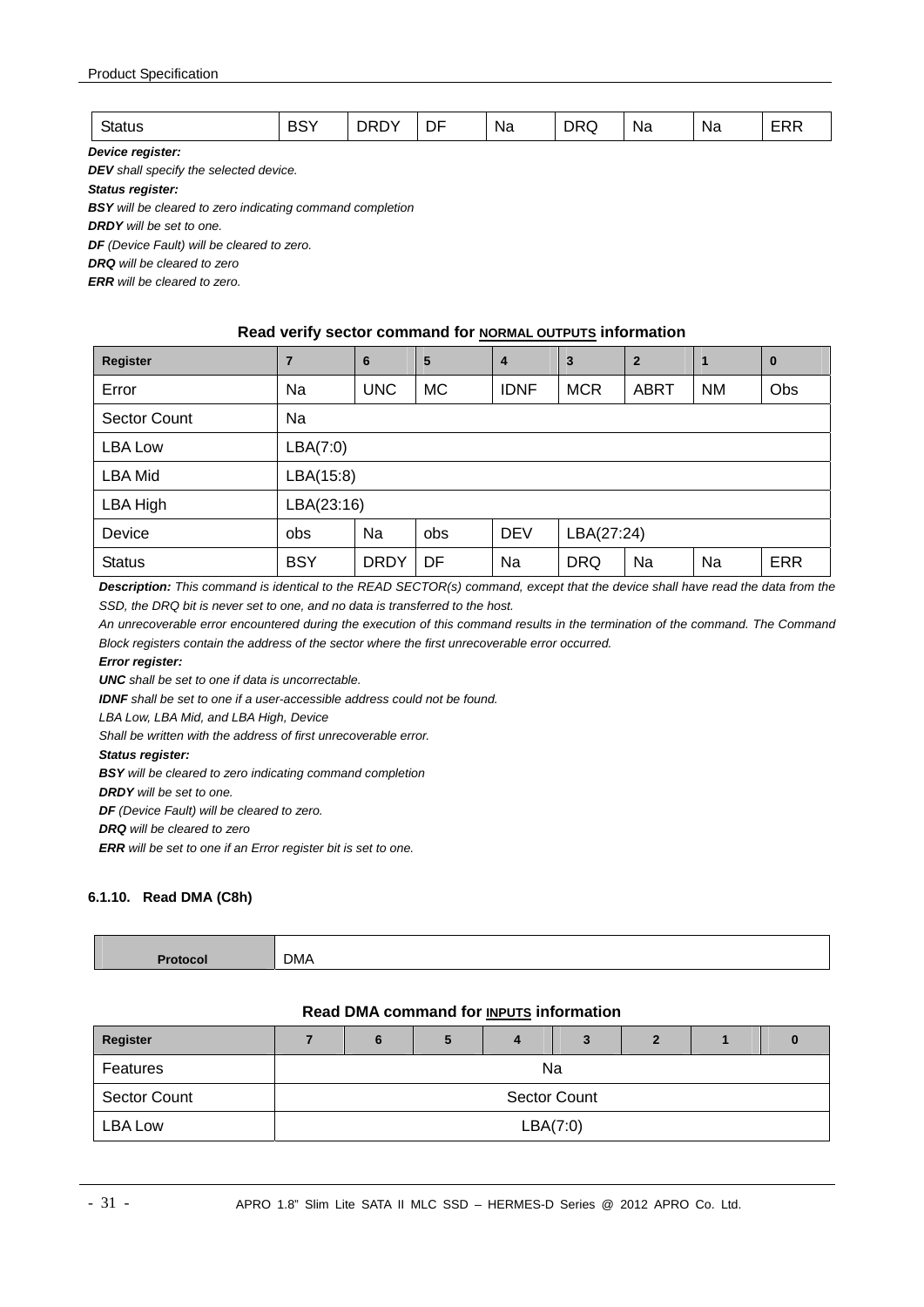| LBA Mid                                                                                           |     | LBA(15:8)  |                  |            |            |  |  |  |  |  |  |  |
|---------------------------------------------------------------------------------------------------|-----|------------|------------------|------------|------------|--|--|--|--|--|--|--|
| LBA High                                                                                          |     | LBA(23:16) |                  |            |            |  |  |  |  |  |  |  |
| Device                                                                                            | obs | Na         | obs              | <b>DEV</b> | LBA(27:24) |  |  |  |  |  |  |  |
| Command                                                                                           |     |            | C <sub>4</sub> h |            |            |  |  |  |  |  |  |  |
| <b>Sector Count:</b>                                                                              |     |            |                  |            |            |  |  |  |  |  |  |  |
| Number of cooters to be transferred Augus of 00b enceities that 356 sectors are to be transferred |     |            |                  |            |            |  |  |  |  |  |  |  |

*Number of sectors to be transferred. A value of 00h specifies that 256 sectors are to be transferred.* 

*LBA Low: Starting LBA bits (7:0). LBA Mid: Starting LBA bits (15:8) LBA High: Starting LBA bits (23:16) Device: DEV shall specify the selected device. Bit (3:0) starting LBA bits (27:24)* 

#### **Read DMA command for NORMAL OUTPUTS information**

| Register            |            | $6\phantom{1}$ | 5   | 4          | $\overline{3}$ | $\overline{2}$ | 1  | $\bf{0}$   |  |  |  |
|---------------------|------------|----------------|-----|------------|----------------|----------------|----|------------|--|--|--|
| Error               | Na         |                |     |            |                |                |    |            |  |  |  |
| <b>Sector Count</b> | Na         |                |     |            |                |                |    |            |  |  |  |
| <b>LBA Low</b>      | Na         |                |     |            |                |                |    |            |  |  |  |
| <b>LBA Mid</b>      | Na         |                |     |            |                |                |    |            |  |  |  |
| LBA High            | Na         |                |     |            |                |                |    |            |  |  |  |
| Device              | obs        | Na             | obs | <b>DEV</b> | Na             | Na             | Na | Na         |  |  |  |
| <b>Status</b>       | <b>BSY</b> | <b>DRDY</b>    | DF  | Na         | <b>DRQ</b>     | Na             | Na | <b>ERR</b> |  |  |  |

*Device register:* 

*DEV shall specify the selected device.* 

*Status register:* 

*BSY will be cleared to zero indicating command completion* 

*DRDY will be set to one.* 

*DF (Device Fault) will be cleared to zero.* 

*DRQ will be cleared to zero* 

*ERR will be cleared to zero.* 

## **Read DMA command for ERROR OUTPUTS information**

| Register      | 7           | 6           | 5         | 4           | $\overline{3}$ | $\overline{2}$ | 1         | $\bf{0}$   |  |  |  |
|---------------|-------------|-------------|-----------|-------------|----------------|----------------|-----------|------------|--|--|--|
| Error         | <b>ICRC</b> | <b>UNC</b>  | <b>MC</b> | <b>IDNF</b> | <b>MCR</b>     | <b>ABRT</b>    | <b>NM</b> | Obs        |  |  |  |
| Sector Count  |             | Na          |           |             |                |                |           |            |  |  |  |
| LBA Low       | LBA(7:0)    |             |           |             |                |                |           |            |  |  |  |
| LBA Mid       | LBA(15:8)   |             |           |             |                |                |           |            |  |  |  |
| LBA High      |             |             |           |             | LBA(23:16)     |                |           |            |  |  |  |
| Device        | Obs         | Na          | obs       | <b>DEV</b>  | LBA(27:24)     |                |           |            |  |  |  |
| <b>Status</b> | <b>BSY</b>  | <b>DRDY</b> | DF        | Na          | <b>DRQ</b>     | Na             | Na        | <b>ERR</b> |  |  |  |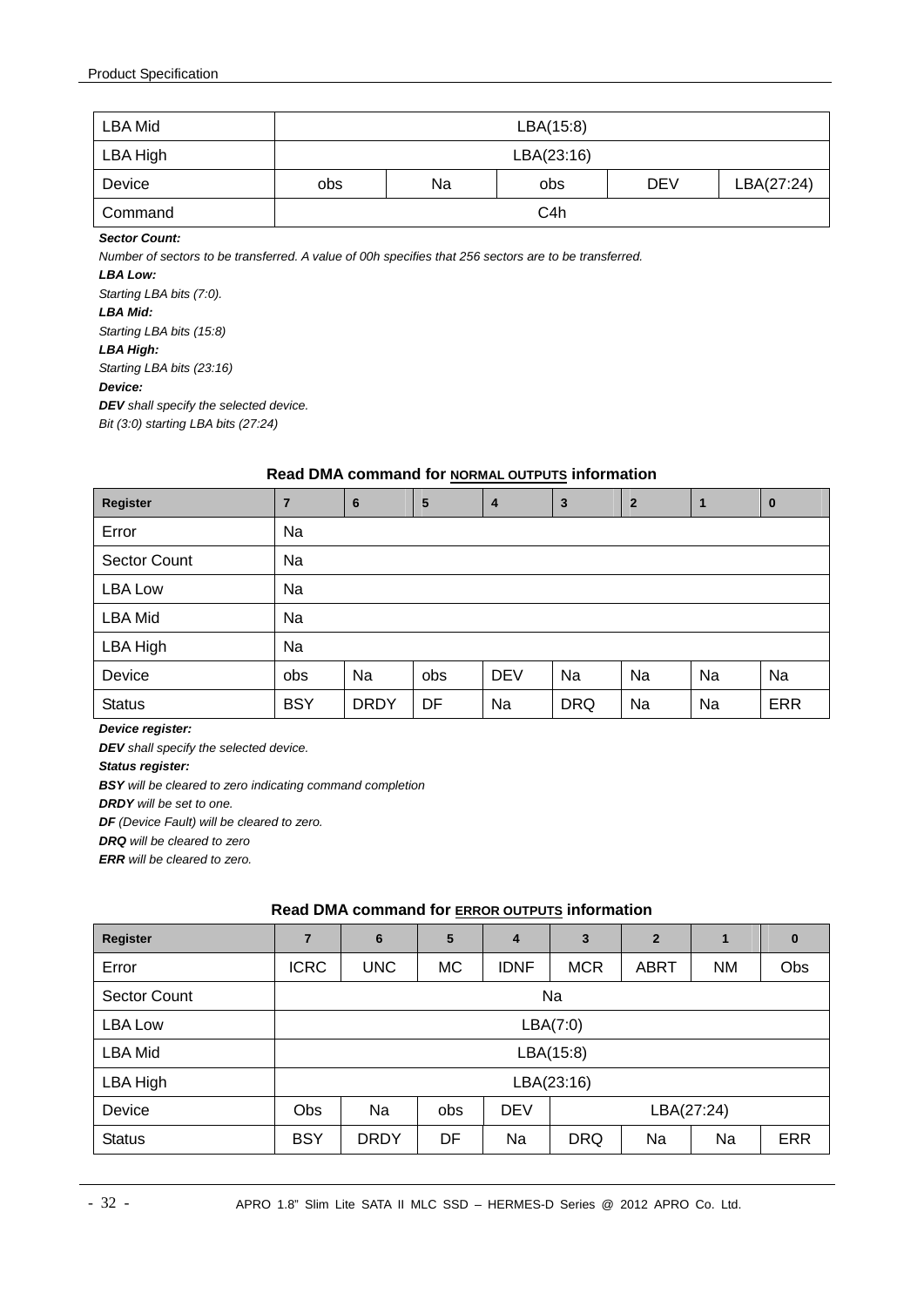*Description: The READ DMA command allows the host to read data using the DMA data transfer protocol.* 

*An unrecoverable error encountered during the execution of this command results in the termination of the command. The Command Block registers contain the address of the sector where the first unrecoverable error occurred. The amount of data transferred us indeterminate.* 

#### *Error register:*

ICRC shall be set to one if an interface CRC error has occurred during an Ultra DMA data transfer. The content of this bit is not *applicable for Multiword DMA transfers.* 

*UNC shall be set to one if data is uncorrectable.* 

*IDNF shall be set to one if a user-accessible address could not be found.* 

*LBA Low, LBA Mid, and LBA High, Device* 

*Shall be written with the address of first unrecoverable error.* 

#### *Status register:*

*BSY will be cleared to zero indicating command completion* 

*DRDY will be set to one. The host shall initialize the DMA channel.* 

*DF (Device Fault) will be cleared to zero.* 

*DRQ will be cleared to zero* 

*ERR will be set to one if an Error register bit is set to one.* 

#### **6.1.11. Set Multiple Mode (C6h)**

| - | w<br>uaia<br>. ان<br>. |
|---|------------------------|
|   |                        |

#### **Set multiple mode command for INPUTS information**

| Register            | 7                | 6  | 5   | $\overline{4}$ | 3  | $\overline{2}$ | $\bf{0}$ |
|---------------------|------------------|----|-----|----------------|----|----------------|----------|
| Features            | Na               |    |     |                |    |                |          |
| <b>Sector Count</b> | Sector per block |    |     |                |    |                |          |
| <b>LBA Low</b>      | Na               |    |     |                |    |                |          |
| <b>LBA Mid</b>      | Na               |    |     |                |    |                |          |
| LBA High            | Na               |    |     |                |    |                |          |
| Device              | obs              | Na | obs | <b>DEV</b>     | Na |                |          |
| Command             | C6h              |    |     |                |    |                |          |

*Description: If the content of the Sector Count Register is not zero, then the Sector Count register contains the number of sectors per block for the device to be used on all following READ/WRITE MULTIPLE commands. The content of the Sector Count register shall be less than or equal to the value in bits (7:0) in word 47 in the IDENTIFY DEVICE information. The host should set the content of the Sector Count register to 1.* 

#### Set multiple mode command for **NORMAL OUTPUTS** information

| <b>Register</b>     | $\overline{7}$ | 6  | 5   | 4          | 3  | $\overline{2}$ | $\mathbf{1}$ | $\mathbf{0}$ |  |  |  |
|---------------------|----------------|----|-----|------------|----|----------------|--------------|--------------|--|--|--|
| Error               |                | Na |     |            |    |                |              |              |  |  |  |
| <b>Sector Count</b> |                | Na |     |            |    |                |              |              |  |  |  |
| <b>LBA Low</b>      |                | Na |     |            |    |                |              |              |  |  |  |
| <b>LBA Mid</b>      |                |    |     |            | Na |                |              |              |  |  |  |
| LBA High            |                | Na |     |            |    |                |              |              |  |  |  |
| Device              | obs            | Na | obs | <b>DEV</b> | Na | Na             | Na           | Na           |  |  |  |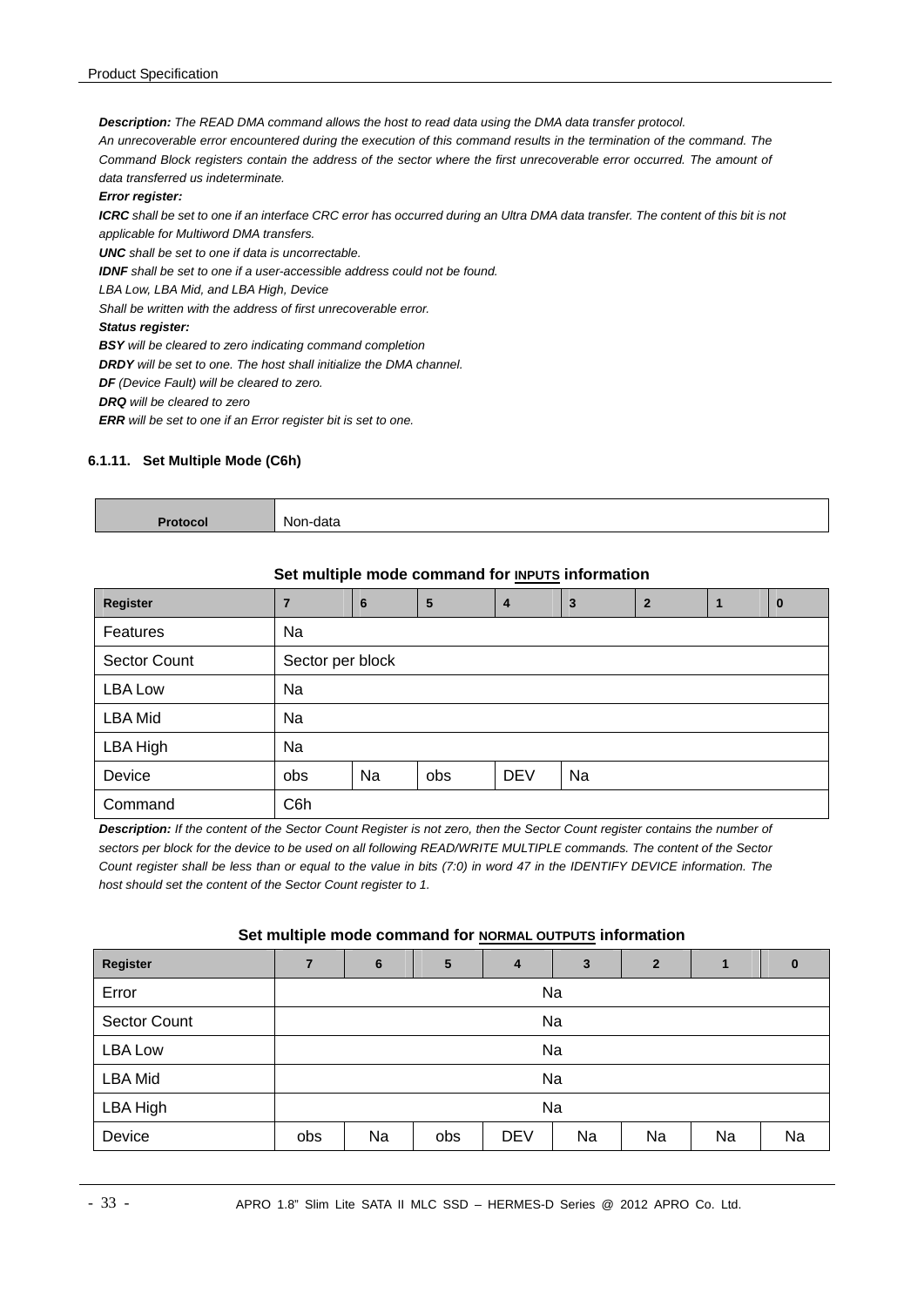| $\sim$ $\sim$ $\sim$<br>ડાતાus | <b>DOV</b><br>וטט | ∨חםר<br>שאט | $-$<br>DΕ | . .<br>Na. | <sub>DD</sub><br>JRC<br>້ | ма | Na | F R<br>–™ |
|--------------------------------|-------------------|-------------|-----------|------------|---------------------------|----|----|-----------|
|--------------------------------|-------------------|-------------|-----------|------------|---------------------------|----|----|-----------|

*Device register:* 

*DEV shall specify the selected device.* 

*Status register* 

*BSY will be cleared to zero indicating command completion* 

*DRDY will be set to one.* 

*DF (Device Fault) will be cleared to zero.* 

*DRQ will be cleared to zero* 

*ERR will be cleared to zero.* 

#### **Set multiple mode command for ERROR OUTPUTS information**

| <b>Register</b>     | 7          | 6           | 5   | $\overline{4}$ | $\overline{\mathbf{3}}$ | $\overline{2}$ | 1  | $\bf{0}$   |  |
|---------------------|------------|-------------|-----|----------------|-------------------------|----------------|----|------------|--|
| Error               | Na         | Na          | obs | Na             | Na                      | <b>ABRT</b>    | Na | Na         |  |
| <b>Sector Count</b> | Na         |             |     |                |                         |                |    |            |  |
| LBA Low             | Na         |             |     |                |                         |                |    |            |  |
| <b>LBA Mid</b>      | Na         |             |     |                |                         |                |    |            |  |
| LBA High            | Na         |             |     |                |                         |                |    |            |  |
| Device              | Obs        | Na          | obs | <b>DEV</b>     | Na                      |                |    |            |  |
| <b>Status</b>       | <b>BSY</b> | <b>DRDY</b> | DF  | Na             | <b>DRQ</b>              | Na             | Na | <b>ERR</b> |  |

**Description:** This command establishes the block count for READ MULTIPLE, READ MULTI EXT, WRITE MULTIPLE. SSD can only *support 1 sector per block.* 

#### *Status register:*

*BSY will be cleared to zero indicating command completion* 

*DRDY will be set to one.* 

*DF (Device Fault) will be cleared to one if a device fault has occurred.* 

*DRQ will be cleared to zero* 

*ERR will be set to one if an Error register bit is set to one.* 

#### **6.1.12. Set Sleep Mode (E6h)**

**Protocol Non-data** 

#### **Set sleep mode for INPUTS information**

| Register       | $\overline{7}$ | 6  | 5   | $\boldsymbol{4}$ | 3                | $\overline{2}$ | 1 | $\bf{0}$ |  |
|----------------|----------------|----|-----|------------------|------------------|----------------|---|----------|--|
|                |                |    |     |                  |                  |                |   |          |  |
| Features       |                |    |     |                  | Na               |                |   |          |  |
| Sector Count   |                |    |     |                  | Na               |                |   |          |  |
| <b>LBA Low</b> | Na             |    |     |                  |                  |                |   |          |  |
| <b>LBA Mid</b> |                |    |     |                  | Na               |                |   |          |  |
| LBA High       |                |    |     |                  | Na               |                |   |          |  |
| Device         | obs            | Na | obs | <b>DEV</b>       | Na               |                |   |          |  |
| Command        |                |    |     |                  | E <sub>6</sub> h |                |   |          |  |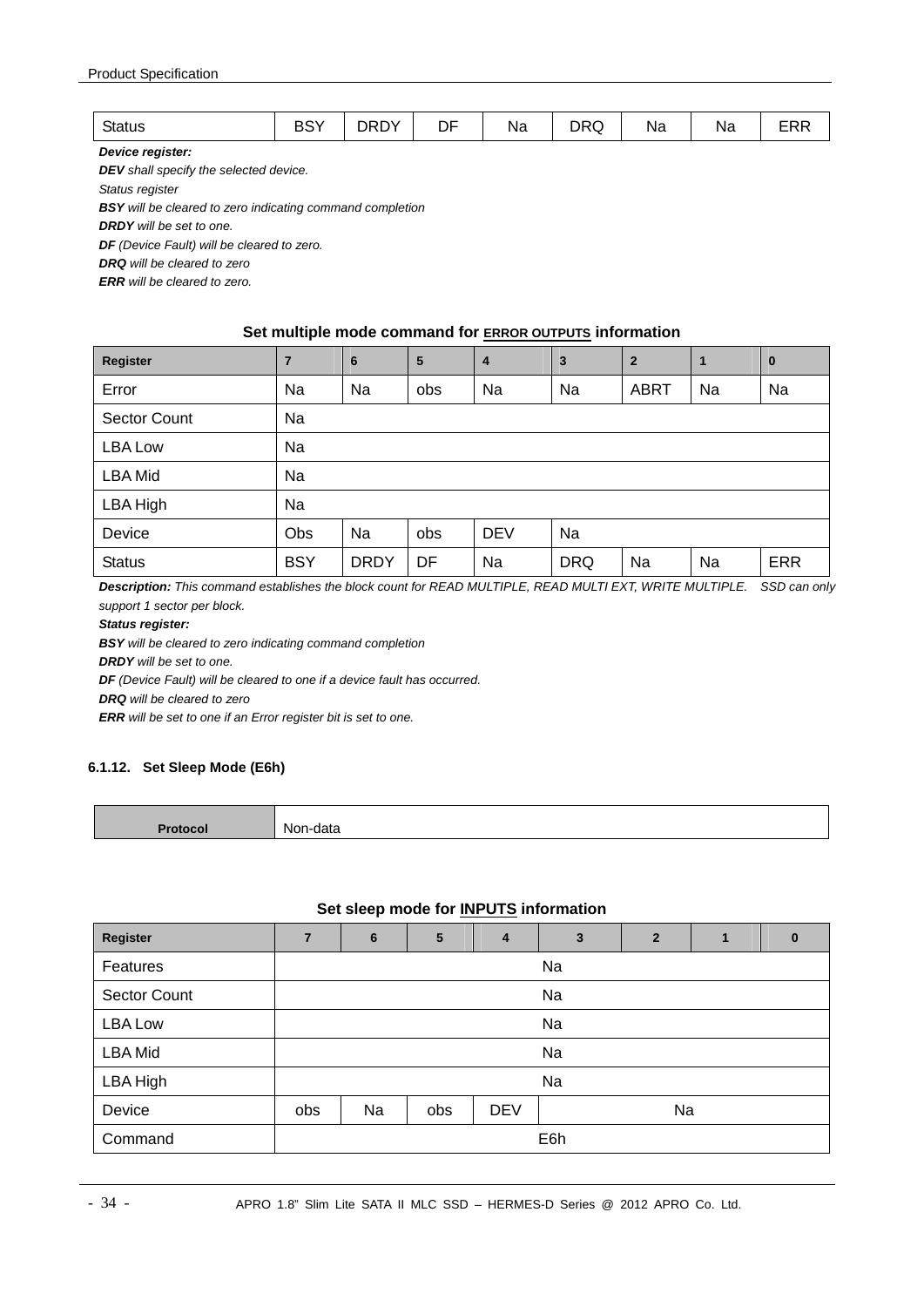*Device register:* 

*DEV shall specify the selected device.* 

#### **Set sleep mode for NORMAL OUTPUTS information**

| <b>Register</b>     | $\overline{7}$ | $6\phantom{1}6$ | 5   | $\overline{4}$ | $\mathbf{3}$ | $\overline{2}$ | 1  | $\bf{0}$   |  |  |
|---------------------|----------------|-----------------|-----|----------------|--------------|----------------|----|------------|--|--|
| Error               |                | Na              |     |                |              |                |    |            |  |  |
| <b>Sector Count</b> |                | Na              |     |                |              |                |    |            |  |  |
| <b>LBA Low</b>      |                | Na              |     |                |              |                |    |            |  |  |
| <b>LBA Mid</b>      |                | Na              |     |                |              |                |    |            |  |  |
| LBA High            |                |                 |     |                | Na           |                |    |            |  |  |
| Device              | obs            | Na              | obs | <b>DEV</b>     | Na           | Na             | Na | Na         |  |  |
| <b>Status</b>       | <b>BSY</b>     | <b>DRDY</b>     | DF  | Na             | <b>DRQ</b>   | Na             | Na | <b>ERR</b> |  |  |

*Device register:* 

*DEV shall specify the selected device.* 

*Status register:* 

*BSY will be cleared to zero indicating command completion* 

*DRDY will be set to one.* 

*DF (Device Fault) will be cleared to zero.* 

*DRQ will be cleared to zero* 

*ERR will be cleared to zero.* 

#### **Set sleep mode for ERROR OUTPUTS information**

| Register       | $\overline{7}$ | 6           | $5\phantom{1}$ | $\overline{4}$ | 3          | $\overline{2}$ | $\mathbf{1}$ | $\bf{0}$   |
|----------------|----------------|-------------|----------------|----------------|------------|----------------|--------------|------------|
| Error          | Na             | Na          | Na             | Na             | Na         | <b>ABRT</b>    | Na           | Na         |
| Sector Count   | Na             |             |                |                |            |                |              |            |
| <b>LBA Low</b> | Na             |             |                |                |            |                |              |            |
| <b>LBA Mid</b> |                |             |                |                | Na         |                |              |            |
| LBA High       |                |             |                |                | Na         |                |              |            |
| Device         | Obs            | Na          | obs            | <b>DEV</b>     | Na         |                |              |            |
| <b>Status</b>  | <b>BSY</b>     | <b>DRDY</b> | DF             | Na             | <b>DRQ</b> | Na             | Na           | <b>ERR</b> |

*Description: This command is the only way to cause the device to enter Sleep mode.* 

*Status register:* 

*BSY will be cleared to zero indicating command completion* 

*DRDY will be set to one.* 

*DF (Device Fault) will be set to one if a device fault has occurred.* 

*DRQ will be cleared to zero* 

*ERR will be set to one if an Error register bit is set to one.* 

#### **6.1.13. Flush Cache (E7h)**

| . | M<br>912ء<br>$\overline{\phantom{a}}$ |
|---|---------------------------------------|
|   |                                       |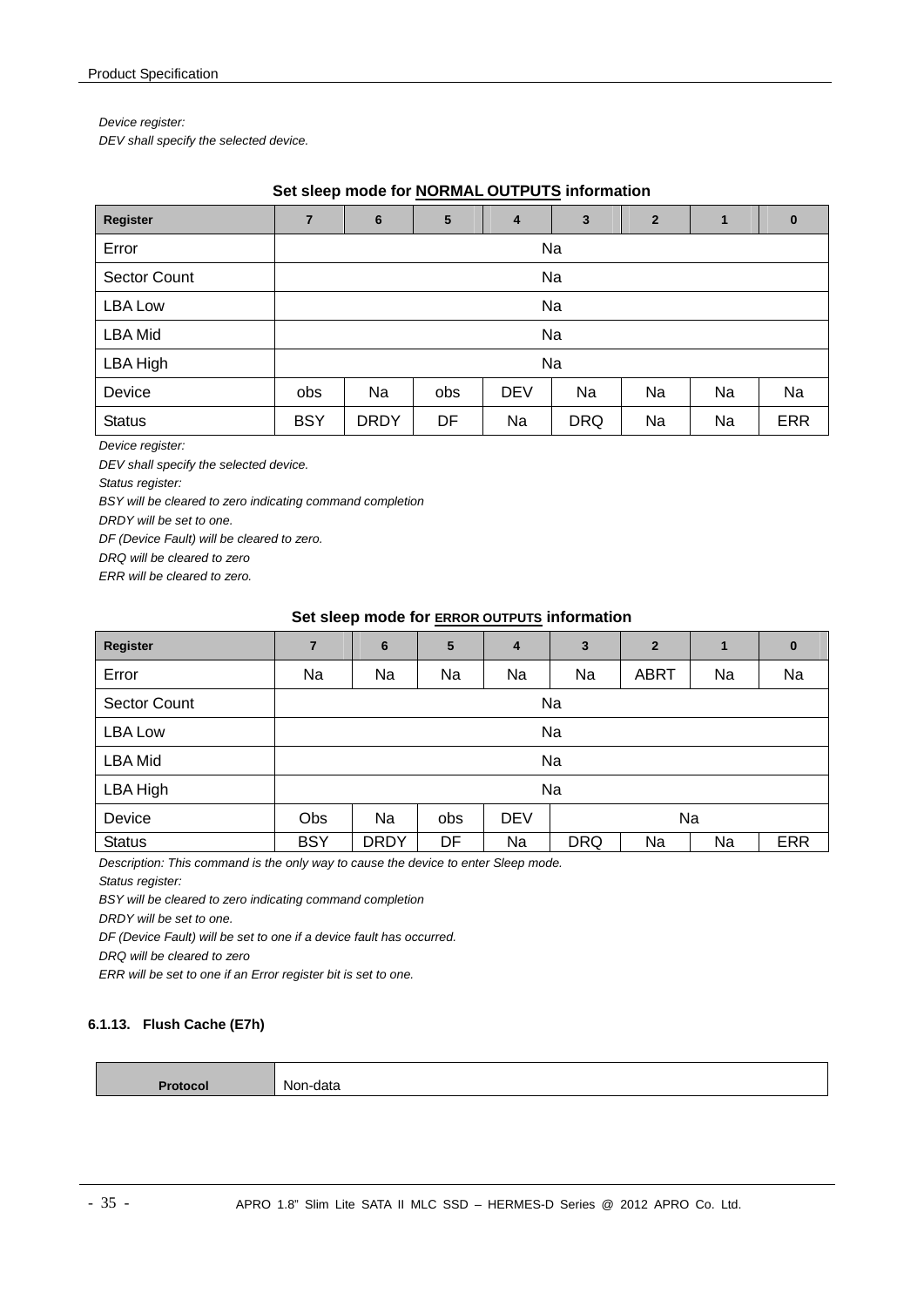#### **Flush cache command for INPUTS information**

| Register            | $\overline{7}$ | 6  | $5\phantom{1}$ | 4          | 3  | $\overline{2}$ |  | $\bf{0}$ |  |
|---------------------|----------------|----|----------------|------------|----|----------------|--|----------|--|
| Features            | Na             |    |                |            |    |                |  |          |  |
| <b>Sector Count</b> | Na             |    |                |            |    |                |  |          |  |
| <b>LBA Low</b>      | Na             |    |                |            |    |                |  |          |  |
| <b>LBA Mid</b>      |                |    |                | Na         |    |                |  |          |  |
| LBA High            |                |    |                | Na         |    |                |  |          |  |
| Device              | obs            | Na | obs            | <b>DEV</b> | Na |                |  |          |  |
| Command             | E7h            |    |                |            |    |                |  |          |  |

*Device register:* 

*DEV shall specify the selected device.* 

#### **Flush cache command for NORMAL OUTPUTS information**

| Register            | 7          | 6           | 5   | $\overline{4}$ | 3          | $\overline{2}$ |    | $\bf{0}$   |
|---------------------|------------|-------------|-----|----------------|------------|----------------|----|------------|
| Error               | Na         |             |     |                |            |                |    |            |
| <b>Sector Count</b> | Na         |             |     |                |            |                |    |            |
| <b>LBA Low</b>      | Na         |             |     |                |            |                |    |            |
| <b>LBA Mid</b>      | Na         |             |     |                |            |                |    |            |
| LBA High            | Na         |             |     |                |            |                |    |            |
| Device              | obs        | Na          | obs | <b>DEV</b>     | Na         | Na             | Na | Na         |
| <b>Status</b>       | <b>BSY</b> | <b>DRDY</b> | DF  | Na             | <b>DRQ</b> | Na             | Na | <b>ERR</b> |

*Device register:* 

*DEV shall specify the selected device.* 

*Status register:* 

*BSY will be cleared to zero indicating command completion* 

*DRDY will be set to one.* 

*DF (Device Fault) will be cleared to zero.* 

*DRQ will be cleared to zero* 

*ERR will be cleared to zero.* 

#### **Flush cache command for ERROR OUTPUTS information**

| Register            | 7          | 6           | 5   | 4          | $\mathbf{3}$ | $\overline{2}$ | 1  | 0          |
|---------------------|------------|-------------|-----|------------|--------------|----------------|----|------------|
| Error               | Na         | Na          | Na  | Na         | Na           | <b>ABRT</b>    | Na | Na         |
| <b>Sector Count</b> | Na         |             |     |            |              |                |    |            |
| <b>LBA Low</b>      | LBA(7:0)   |             |     |            |              |                |    |            |
| LBA Mid             |            |             |     |            | LBA(15:8)    |                |    |            |
| LBA High            |            |             |     |            | LBA(23:16)   |                |    |            |
| Device              | Obs        | Na          | obs | <b>DEV</b> | LBA(27:24)   |                |    |            |
| <b>Status</b>       | <b>BSY</b> | <b>DRDY</b> | DF  | Na         | <b>DRQ</b>   | Na             | Na | <b>ERR</b> |

*Description:This command is used by the host to request the device to flush the write cache. If there is data in write cache, that data shall be written to the SSD. The BSY bit shall remain set to one until all data has been successfully written or an error occurs.*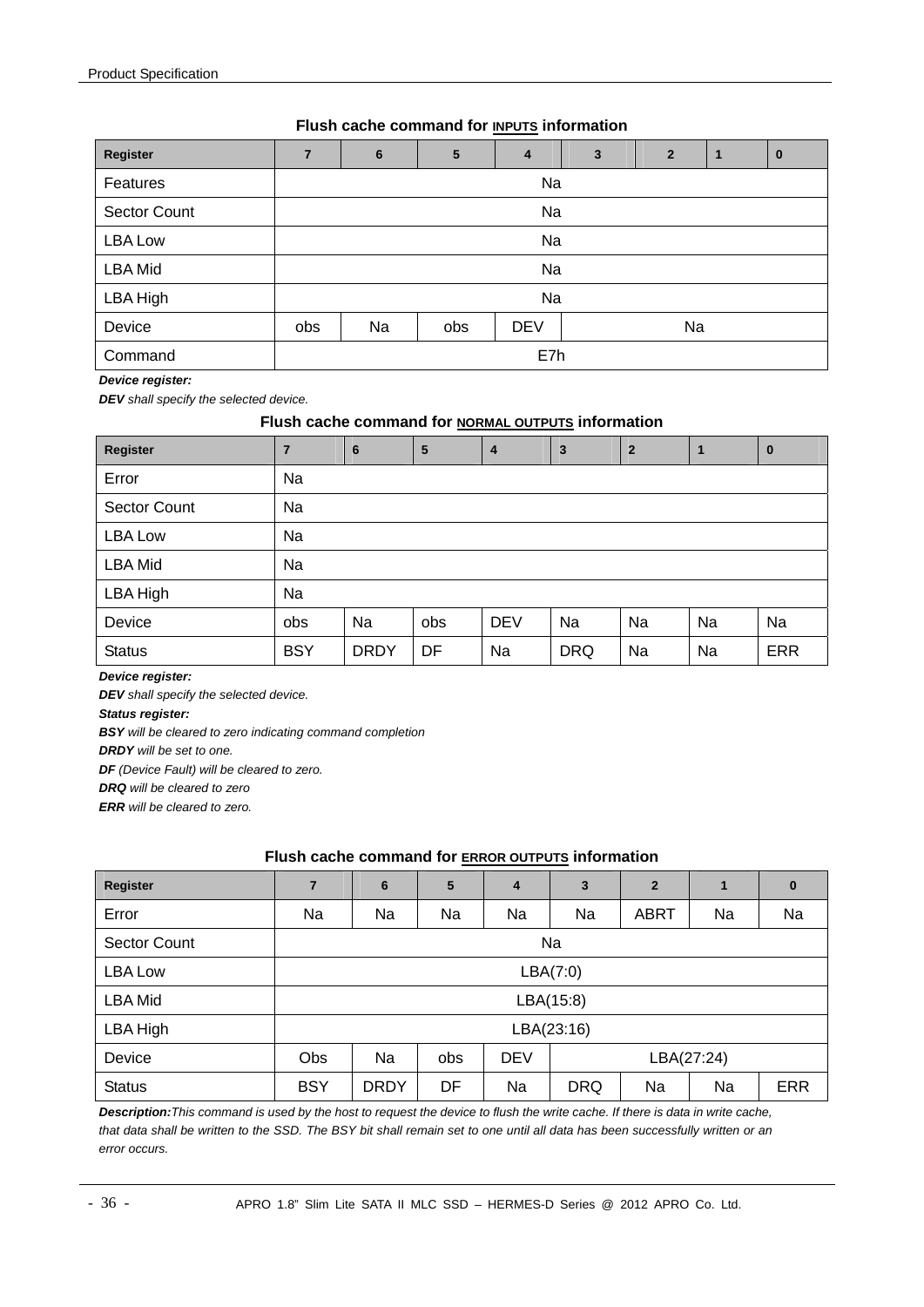#### *Error register:*

*ABRT may be set to one if the device is not able to complete the action requested by the command. LBA Low, LBA Mid, and LBA High, Device Shall be written with the address of first unrecoverable error. Status register: BSY will be cleared to zero indicating command completion DRDY will be set to one.* 

*DF (Device Fault) will be cleared to one if a device fault has occurred.* 

*DRQ will be cleared to zero* 

*ERR will be set to one if an Error register bit is set to one.* 

#### **6.1.14. Standby (E2h)**

| NI |
|----|
|    |

#### **Standby command for INPUTS information**

| Register            | $\overline{7}$    | 6  | 5   | $\overline{4}$ | $\overline{\mathbf{3}}$ | $\overline{2}$ | 1 | $\bf{0}$ |  |  |  |
|---------------------|-------------------|----|-----|----------------|-------------------------|----------------|---|----------|--|--|--|
| Features            |                   | Na |     |                |                         |                |   |          |  |  |  |
| <b>Sector Count</b> | Time period value |    |     |                |                         |                |   |          |  |  |  |
| <b>LBA Low</b>      | Na                |    |     |                |                         |                |   |          |  |  |  |
| <b>LBA Mid</b>      |                   |    |     |                | Na                      |                |   |          |  |  |  |
| LBA High            |                   |    |     |                | Na                      |                |   |          |  |  |  |
| Device              | obs               | Na | obs | <b>DEV</b>     |                         | Na             |   |          |  |  |  |
| Command             |                   |    |     |                | E <sub>2</sub> h        |                |   |          |  |  |  |

*Description: The value in the Sector Count register when the STANDBY command is issued shall determine the time period programmed into the Standby timer.* 

*Device register:* 

*DEV shall specify the selected device.* 

#### **Standby command for NORMAL OUTPUTS information**

| Register            | 7          | $6\phantom{1}6$ | 5   | 4          | $\mathbf{3}$ | $\overline{2}$ | 1  | $\bf{0}$   |  |  |
|---------------------|------------|-----------------|-----|------------|--------------|----------------|----|------------|--|--|
| Error               |            | Na              |     |            |              |                |    |            |  |  |
| <b>Sector Count</b> |            | Na              |     |            |              |                |    |            |  |  |
| <b>LBA Low</b>      |            | Na              |     |            |              |                |    |            |  |  |
| <b>LBA Mid</b>      |            |                 |     |            | Na           |                |    |            |  |  |
| LBA High            |            |                 |     |            | Na           |                |    |            |  |  |
| Device              | <b>obs</b> | Na              | obs | <b>DEV</b> | Na           | Na             | Na | Na         |  |  |
| <b>Status</b>       | <b>BSY</b> | <b>DRDY</b>     | DF  | Na         | <b>DRQ</b>   | Na             | Na | <b>ERR</b> |  |  |

*Device register:* 

*DEV shall specify the selected device.* 

*Status register:* 

*BSY will be cleared to zero indicating command completion* 

*DRDY will be set to one.*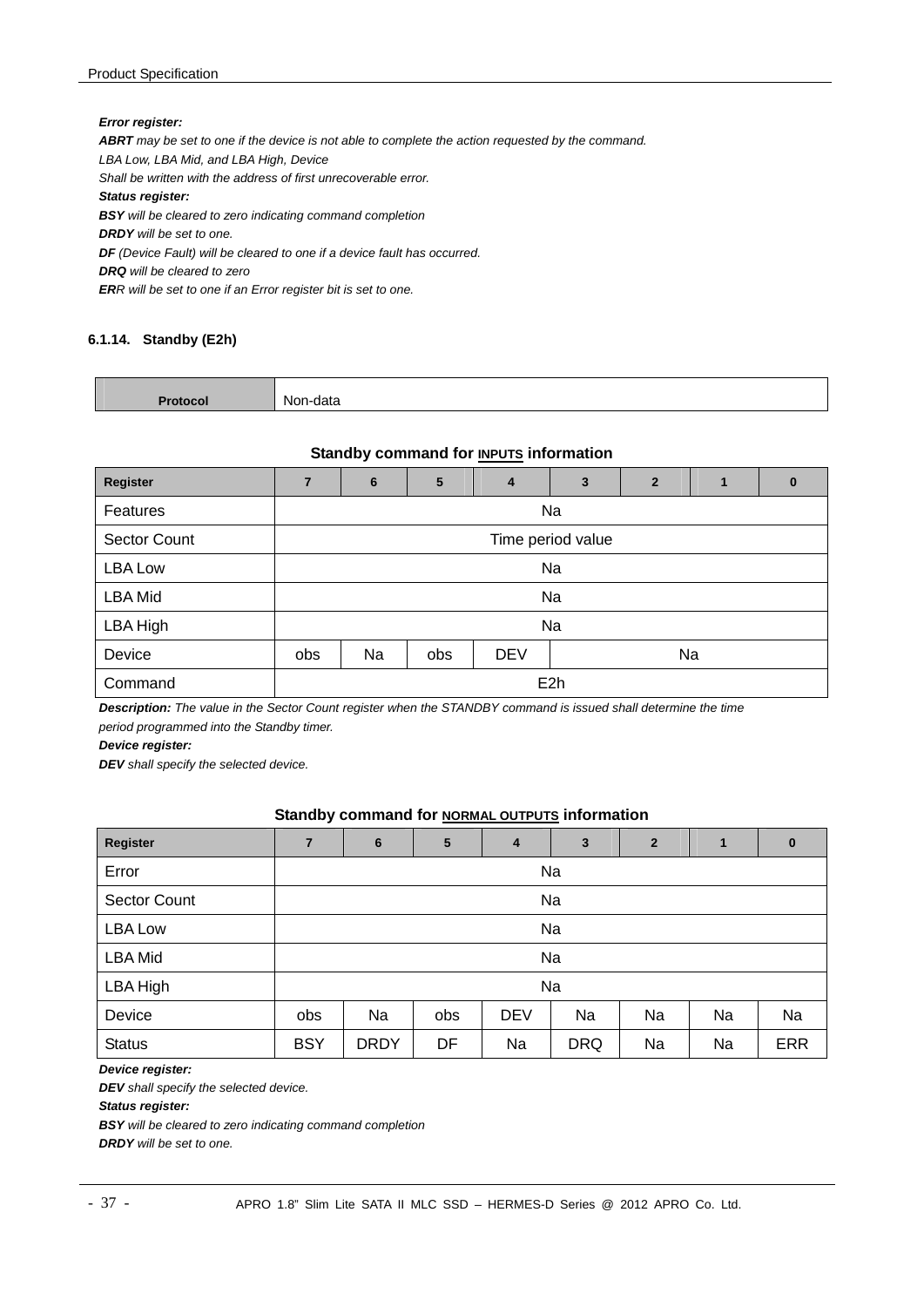*DF (Device Fault) will be cleared to zero. DRQ will be cleared to zero ERR will be cleared to zero.* 

#### **Standby command for ERROR OUTPUTS information**

| <b>Register</b>     | $\overline{7}$ | 6           | 5   | 4          | 3          | $\overline{2}$ | 1  | $\bf{0}$   |
|---------------------|----------------|-------------|-----|------------|------------|----------------|----|------------|
| Error               | Na             | Na          | Na  | Na         | Na         | <b>ABRT</b>    | Na | Na         |
| <b>Sector Count</b> | Na             |             |     |            |            |                |    |            |
| LBA Low             | Na             |             |     |            |            |                |    |            |
| <b>LBA Mid</b>      |                | Na          |     |            |            |                |    |            |
| LBA High            |                |             |     |            | Na         |                |    |            |
| Device              | <b>Obs</b>     | Na          | obs | <b>DEV</b> | Na         |                |    |            |
| <b>Status</b>       | <b>BSY</b>     | <b>DRDY</b> | DF  | Na         | <b>DRQ</b> | Na             | Na | <b>ERR</b> |

*Description : This command causes the device to enter the Standby mode. If the Sector Count register is non-zero then Standby timer shall be enabled. The value in the Sector Count register shall be used determine the time programmed into the Standby timer. If the Sector Count register is zero then the Standby timer is disabled. Error register:* 

ABRT may be set to one if the device is not able to complete the action requested by the command.

*Status register:* 

*BSY will be cleared to zero indicating command completion* 

*DRDY will be set to one.* 

*DF (Device Fault) will be set to one if a device fault has occurred.* 

*DRQ will be cleared to zero* 

*ERR will be set to one if an Error register bit is set to one.*

#### **6.1.15. Standby Immediate (E0h)**

| IM.<br>-uata<br>. |
|-------------------|
|                   |

#### **Standby immediate command for <b>INPUTS** information

| Register       | 7   | 6  | 5   | $\overline{4}$ | 3                | $\mathbf{2}$ | 1 | 0 |  |  |  |
|----------------|-----|----|-----|----------------|------------------|--------------|---|---|--|--|--|
| Features       |     | Na |     |                |                  |              |   |   |  |  |  |
| Sector Count   | Na  |    |     |                |                  |              |   |   |  |  |  |
| <b>LBA Low</b> | Na  |    |     |                |                  |              |   |   |  |  |  |
| <b>LBA Mid</b> |     |    |     |                | Na               |              |   |   |  |  |  |
| LBA High       |     |    |     |                | Na               |              |   |   |  |  |  |
| Device         | obs | Na | obs | <b>DEV</b>     |                  | Na           |   |   |  |  |  |
| Command        |     |    |     |                | E <sub>0</sub> h |              |   |   |  |  |  |

*Device register:* 

*DEV shall specify the selected device*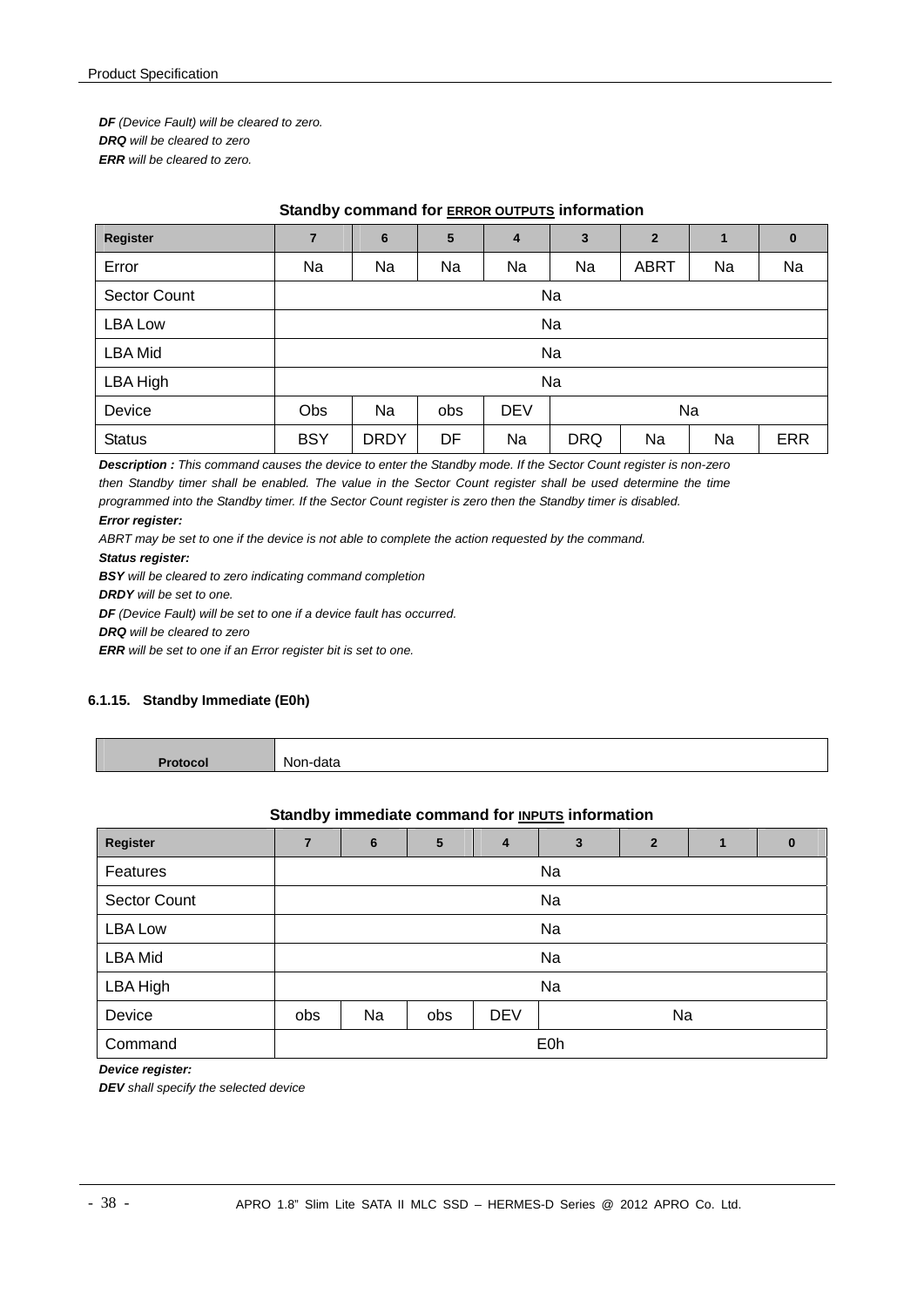#### **Standby immediate command for NORMAL OUTPUTS information**

| Register            | $\overline{7}$ | 6           | $5\phantom{1}$ | $\overline{4}$ | 3          | $\overline{2}$ | 1  | $\bf{0}$   |  |  |  |
|---------------------|----------------|-------------|----------------|----------------|------------|----------------|----|------------|--|--|--|
| Error               |                | Na          |                |                |            |                |    |            |  |  |  |
| <b>Sector Count</b> |                | Na          |                |                |            |                |    |            |  |  |  |
| <b>LBA Low</b>      |                | Na          |                |                |            |                |    |            |  |  |  |
| <b>LBA Mid</b>      |                | Na          |                |                |            |                |    |            |  |  |  |
| LBA High            |                |             |                |                | Na         |                |    |            |  |  |  |
| Device              | <b>obs</b>     | Na          | <b>obs</b>     | <b>DEV</b>     | Na         | Na             | Na | Na         |  |  |  |
| <b>Status</b>       | <b>BSY</b>     | <b>DRDY</b> | DF             | Na             | <b>DRQ</b> | Na             | Na | <b>ERR</b> |  |  |  |

#### *Device register:*

*DEV shall specify the selected device.* 

*Status register:* 

*BSY will be cleared to zero indicating command completion* 

*DRDY will be set to one.* 

*DF (Device Fault) will be cleared to zero.* 

*DRQ will be cleared to zero* 

*ERR will be cleared to zero.* 

#### **Standby immediate command for ERROR OUTPUTS information**

| Register            | $\overline{7}$ | 6           | $5\phantom{1}$ | 4          | 3          | $\overline{2}$ | $\blacksquare$ | $\bf{0}$   |
|---------------------|----------------|-------------|----------------|------------|------------|----------------|----------------|------------|
| Error               | Na             | Na          | Na             | Na         | Na         | <b>ABRT</b>    | Na             | Na         |
| <b>Sector Count</b> | Na             |             |                |            |            |                |                |            |
| LBA Low             | Na             |             |                |            |            |                |                |            |
| <b>LBA Mid</b>      |                | Na          |                |            |            |                |                |            |
| LBA High            |                |             |                |            | Na         |                |                |            |
| Device              | <b>Obs</b>     | Na          | obs            | <b>DEV</b> | Na         |                |                |            |
| <b>Status</b>       | <b>BSY</b>     | <b>DRDY</b> | DF             | Na         | <b>DRQ</b> | Na             | Na             | <b>ERR</b> |

*Description : This command causes the device to immediately enter the Standby mode.* 

#### *Error register:*

*ABRT may be set to one if the device is not able to complete the action requested by the command.* 

*Status register:* 

*BSY will be cleared to zero indicating command completion* 

*DRDY will be set to one.* 

*DF (Device Fault) will be set to one if a device fault has occurred.* 

*DRQ will be cleared to zero* 

*ERR will be set to one if an Error register bit is set to one.*

#### **6.1.16. Write Multiple (C5h)**

**Protocol** PIO data-out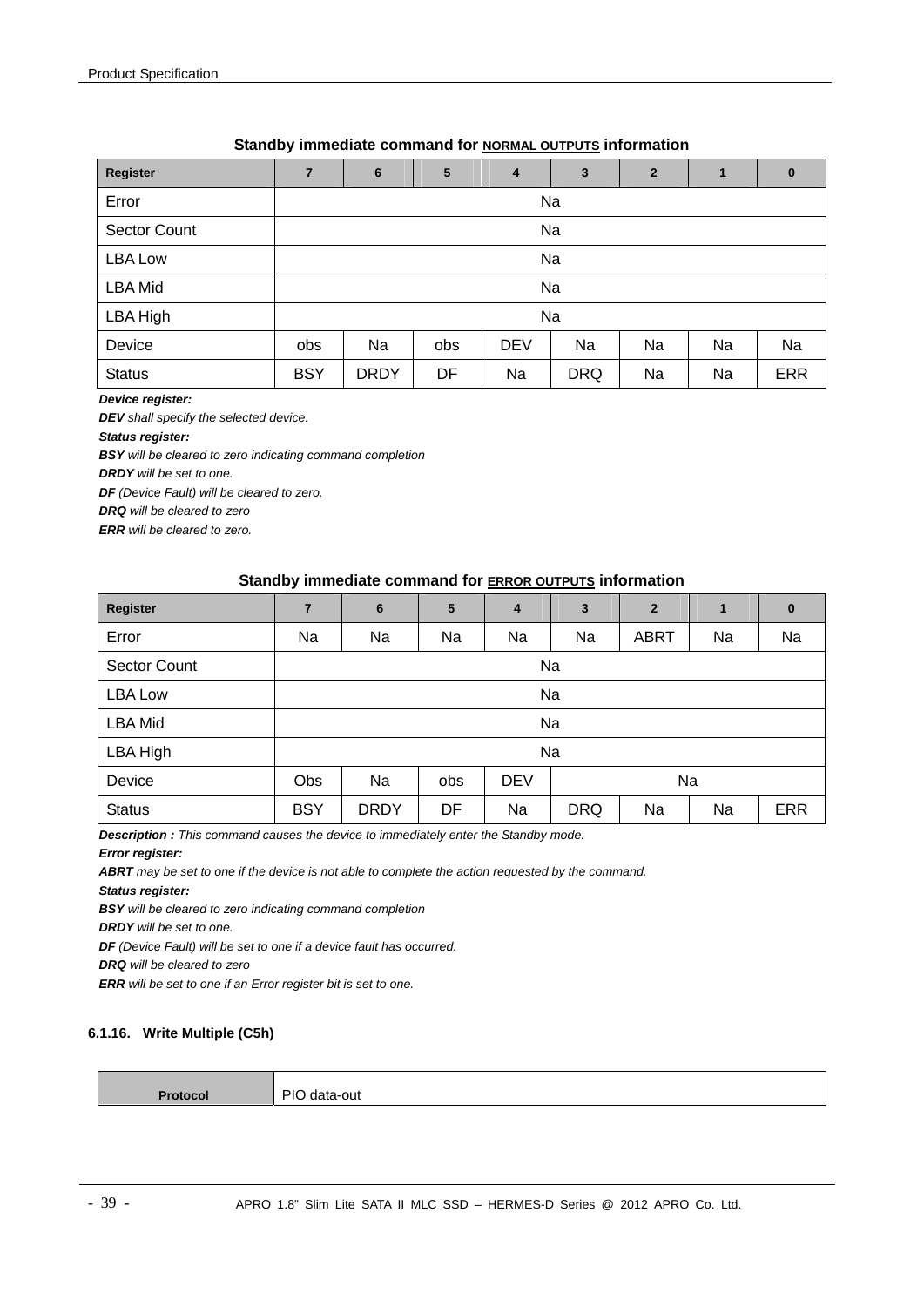#### **Write multiple command for INPUTS information**

| Register       |                  | $6\phantom{1}6$ | 5   | $\overline{4}$ | 3          | $\overline{2}$ |  | 0 |  |  |  |  |
|----------------|------------------|-----------------|-----|----------------|------------|----------------|--|---|--|--|--|--|
| Features       | Na               |                 |     |                |            |                |  |   |  |  |  |  |
| Sector Count   |                  | Sector Count    |     |                |            |                |  |   |  |  |  |  |
| LBA Low        |                  | LBA(7:0)        |     |                |            |                |  |   |  |  |  |  |
| <b>LBA Mid</b> | LBA(15:8)        |                 |     |                |            |                |  |   |  |  |  |  |
| LBA High       | LBA(23:16)       |                 |     |                |            |                |  |   |  |  |  |  |
| Device         | obs              | Na              | obs | <b>DEV</b>     | LBA(27:24) |                |  |   |  |  |  |  |
| Command        | C <sub>5</sub> h |                 |     |                |            |                |  |   |  |  |  |  |

*Description : The LBA mid, LBA High, Device, and LBA Low specify the starting sector address to be written. The Sector Count register specifies the number of sectors to be transferred.* 

#### *Sector Count:*

*Number of sectors to be transferred. A value of 00h specifies that 256 sectors shall be transferred.* 

*LBA Low: Starting LBA bits (7:0) LBA Mid: Starting LBA bits (15:8) LBA High: Starting LBA bits (23:16) Device: The LBA bit shall be set to one to specify the address is an LBA. DEV shall specify the selected device.* 

*Bits(3:0) starting LBA bits (27:24)* 

#### **Write multiple command for NORMAL OUTPUTS information**

| Register            |            | $6\phantom{1}$ | 5   | 4          | 3          | $\overline{2}$ | $\overline{1}$ | $\bf{0}$   |
|---------------------|------------|----------------|-----|------------|------------|----------------|----------------|------------|
| Error               | Na         |                |     |            |            |                |                |            |
| <b>Sector Count</b> | Na         |                |     |            |            |                |                |            |
| <b>LBA Low</b>      | Na         |                |     |            |            |                |                |            |
| <b>LBA Mid</b>      | Na         |                |     |            |            |                |                |            |
| LBA High            | Na         |                |     |            |            |                |                |            |
| Device              | obs        | Na             | obs | <b>DEV</b> | Na         | Na             | Na             | Na         |
| <b>Status</b>       | <b>BSY</b> | <b>DRDY</b>    | DF  | Na         | <b>DRQ</b> | Na             | Na             | <b>ERR</b> |

*Device register:* 

*DEV shall specify the selected device.* 

*Status register:* 

*BSY will be cleared to zero indicating command completion* 

*DRDY will be set to one.* 

*DF (Device Fault) will be cleared to zero.* 

*DRQ will be cleared to zero* 

*ERR will be cleared to zero.*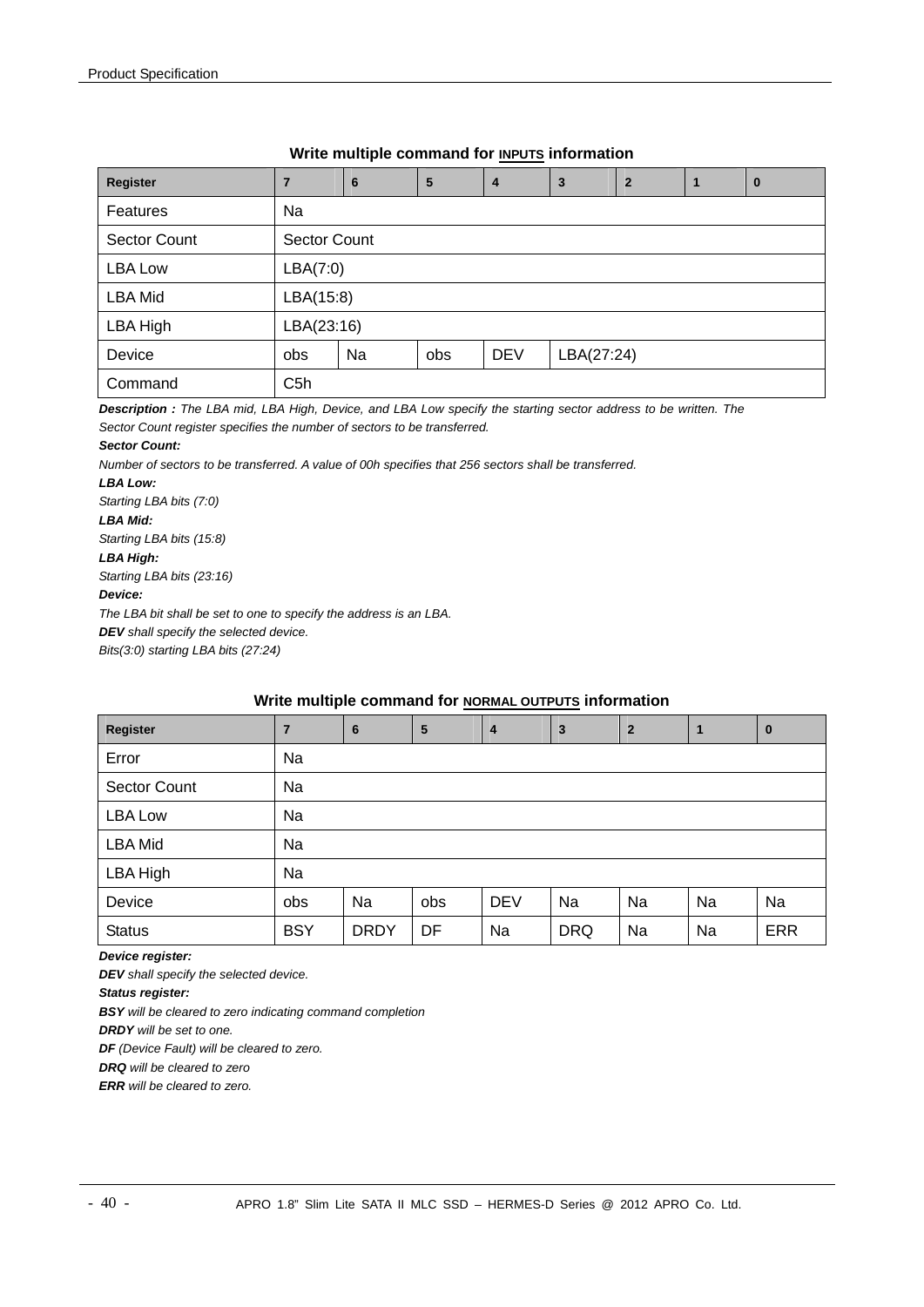| Register            | 7          | 6           | 5         | 4           | $\mathbf{3}$ | $\overline{2}$ | 1         | $\bf{0}$   |
|---------------------|------------|-------------|-----------|-------------|--------------|----------------|-----------|------------|
| Error               | Na         | <b>WP</b>   | <b>MC</b> | <b>IDNF</b> | <b>MCR</b>   | <b>ABRT</b>    | <b>NM</b> | Na         |
| <b>Sector Count</b> |            | Na          |           |             |              |                |           |            |
| LBA Low             | LBA(7:0)   |             |           |             |              |                |           |            |
| <b>LBA Mid</b>      |            |             |           |             | LBA(15:8)    |                |           |            |
| LBA High            |            |             |           |             | LBA(23:16)   |                |           |            |
| Device              | <b>Obs</b> | Na          | obs       | <b>DEV</b>  | LBA(27:24)   |                |           |            |
| <b>Status</b>       | <b>BSY</b> | <b>DRDY</b> | DF        | Na          | <b>DRQ</b>   | Na             | Na        | <b>ERR</b> |

#### **Write multiple command for ERROR OUTPUTS information**

*Description: This command writes the number of sectors specified in the Sector Count register. The number of sectors per block is defined by the content of word 59 of the IDENTIFY DEVICE response. When the WRITE MULTIPLE command is issued, the SECTOR Count register contains the number of sectors (not the number of blocks) requested. The device shall interrupt for each DRQ block transferred. IF the number of requested sectors is not evenly divisible by the block count, as many full blocks as possible are transferred, followed by a final, partial block transfer. The partial block transfer is for n sectors, where: N = Remainder ( sector count / block count).* 

*If the WRITE MULTIPLE command is received when WRITE MULTIPLE commands are disabled, the Write Multiple operation shall be rejected with command aborted.* 

*Device errors encountered during WRITE MULTIPLE commands are posted after the attempted device write of the block or partial block transferred. The command ends with the sector in error, even if the error was in the middle of a block. Subsequent blocks are not transferred in the event of an error.* 

*The contents of the Command Block Registers following the transfer of a data block that had a sector in error are undefined. The host should retry the transfer as individual requests to obtain valid error information. Interrupt pending is set when the DRQ bit is set to one at the beginning of each block or partial block.* 

*An unrecoverable error encountered during the execution of this command results in the termination of the command. The Command Block register contain the address of the sector where the first unrecoverable error occurred. The amount of data transferred is indeterminate.* 

#### *Error register:*

*IDNF shall be set to one if a user-accessible address could not be found. IDNF shall be set to one if an address outside of the range user-accessible address is requested if command aborted is not returned.* 

ABRT shall be set to one if an error, include an ICRC error, has occurred during an Ultra DMA data transfer. ABRT shall be set to one if an address outside of the range of user-accessible address is requested if IDNF is not set to one. *LBA Low, LBA Mid, and LBA High, Device -* 

*Shall be written with the address of first unrecoverable error.* 

*Status register:* 

*BSY will be cleared to zero indicating command completion* 

*DRDY will be set to one. (If bit 8 of IDENTIFY DEVICE word 59 is cleared to zero, a successful SET MULTIPLE MODE command shall proceed a WRITE MULTIPLE command.)* 

*DF (Device Fault) will be set to one if a device fault has occurred.* 

*DRQ will be cleared to zero* 

*ERR will be set to one if an Error register bit is set to one.* 

#### **6.1.17. Write Sector (30h)**

**Protocol** PIO data-out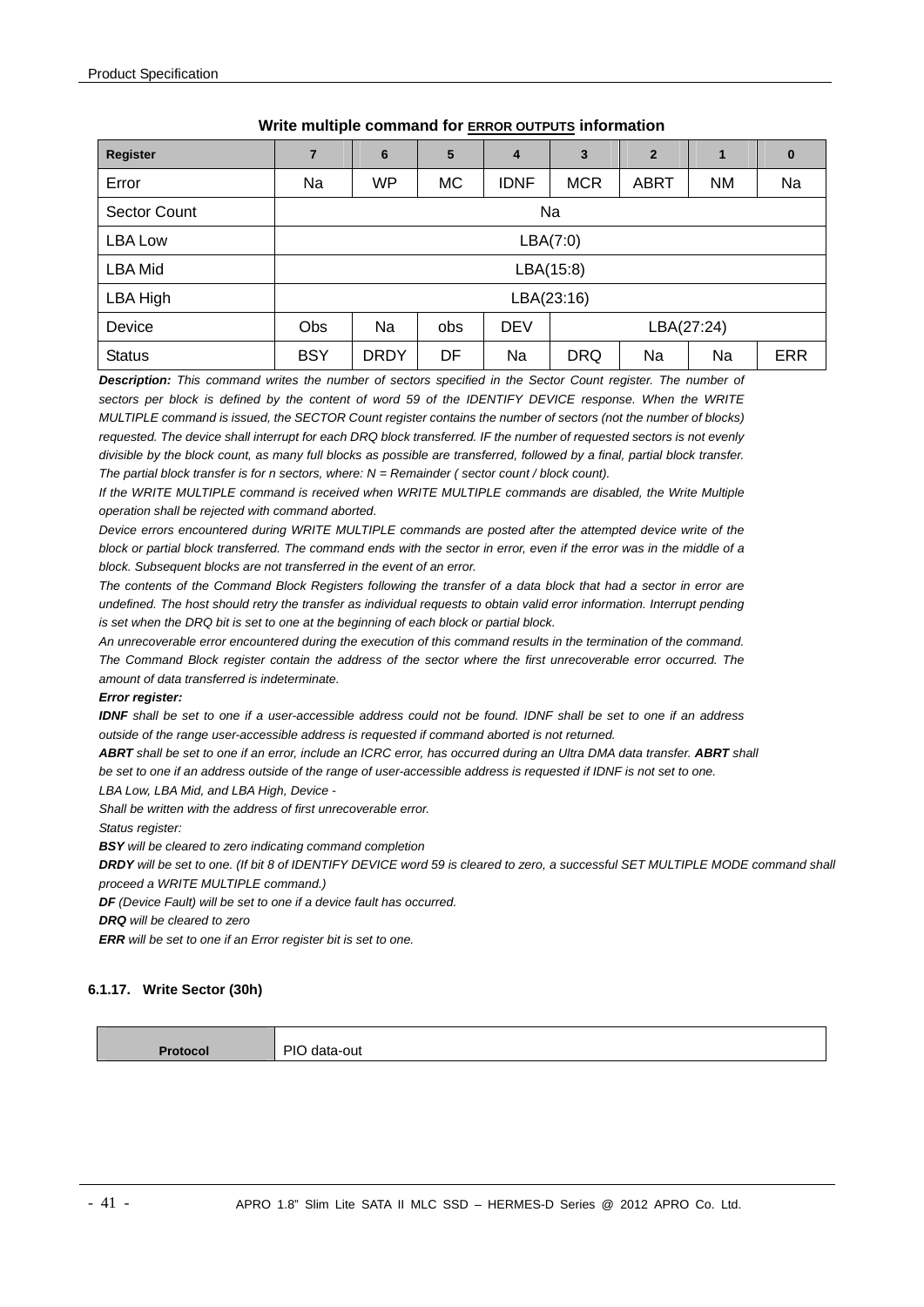#### **Write sector command for INPUTS information**

| Register            |            | 6                   | 5   | $\overline{4}$ | 3          | $\overline{2}$ |  | $\bf{0}$ |  |  |  |  |
|---------------------|------------|---------------------|-----|----------------|------------|----------------|--|----------|--|--|--|--|
| Features            | Na         |                     |     |                |            |                |  |          |  |  |  |  |
| <b>Sector Count</b> |            | <b>Sector Count</b> |     |                |            |                |  |          |  |  |  |  |
| <b>LBA Low</b>      |            | LBA(7:0)            |     |                |            |                |  |          |  |  |  |  |
| LBA Mid             | LBA(15:8)  |                     |     |                |            |                |  |          |  |  |  |  |
| LBA High            | LBA(23:16) |                     |     |                |            |                |  |          |  |  |  |  |
| Device              | obs        | <b>LBA</b>          | obs | <b>DEV</b>     | LBA(27:24) |                |  |          |  |  |  |  |
| Command             | 30h        |                     |     |                |            |                |  |          |  |  |  |  |

*Description: The LBA mid, LBA High, Device, and LBA Low specify the starting sector address to be written. The Sector Count register specifies the number of sectors to be transferred.* 

#### *Sector Count:*

*Number of sectors to be transferred. A value of 00h specifies that 256 sectors shall be transferred.* 

*LBA Low: Starting LBA bits (7:0) LBA Mid: Starting LBA bits (15:8) LBA High: Starting LBA bits (23:16) Device: The LBA bit shall be set to one to specify the address is an LBA.* 

*DEV shall specify the selected device.* 

*Bits(3:0) starting LBA bits (27:24)* 

## **Write sector command for NORMAL OUTPUTS information**

| Register            | $\overline{7}$ | 6           | $5\phantom{1}$                      | $\overline{4}$ | 3          | $\overline{2}$ |    | $\bf{0}$   |
|---------------------|----------------|-------------|-------------------------------------|----------------|------------|----------------|----|------------|
| Error               | Na             |             |                                     |                |            |                |    |            |
| <b>Sector Count</b> |                | Na          |                                     |                |            |                |    |            |
| <b>LBA Low</b>      |                | Na          |                                     |                |            |                |    |            |
| <b>LBA Mid</b>      |                |             |                                     |                | Na         |                |    |            |
| LBA High            |                |             |                                     |                | Na         |                |    |            |
| Device              | obs            | Na          | <b>DEV</b><br>Na<br>Na<br>obs<br>Na |                |            |                |    |            |
| <b>Status</b>       | <b>BSY</b>     | <b>DRDY</b> | DF                                  | Na             | <b>DRQ</b> | Na             | Na | <b>ERR</b> |

*Device register:* 

*DEV shall specify the selected device.* 

*Status register:* 

*BSY will be cleared to zero indicating command completion* 

*DRDY will be set to one.* 

*DF (Device Fault) will be cleared to zero.* 

*DRQ will be cleared to zero* 

*ERR will be cleared to zero.*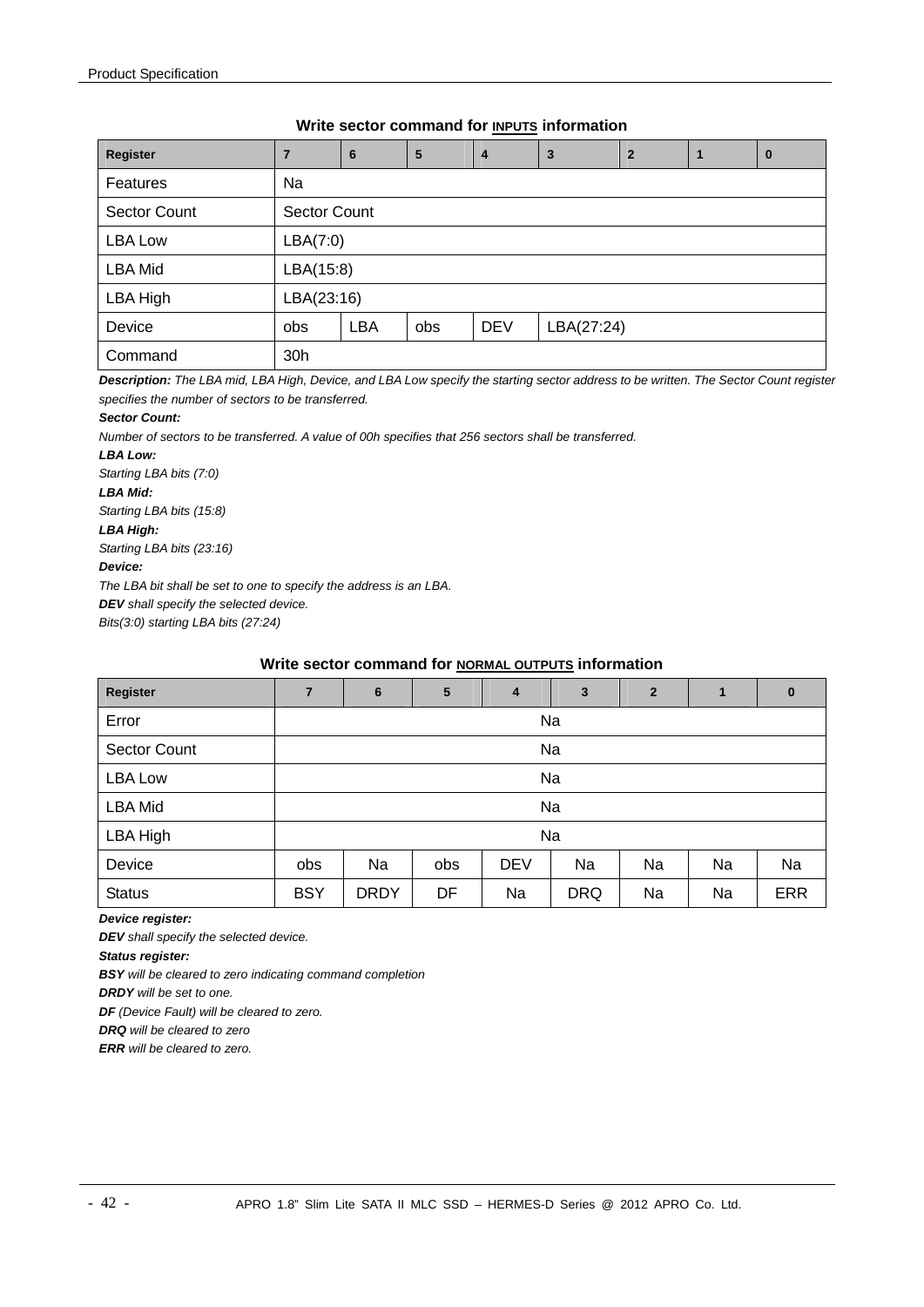| <b>Register</b> |            | 6           | 5         | 4           | 3          | $\mathbf{2}$ |           | 0          |  |
|-----------------|------------|-------------|-----------|-------------|------------|--------------|-----------|------------|--|
| Error           | Na         | <b>WP</b>   | <b>MC</b> | <b>IDNF</b> | <b>MCR</b> | <b>ABRT</b>  | <b>NM</b> | Na         |  |
| Sector Count    |            |             |           |             | Na         |              |           |            |  |
| <b>LBA Low</b>  | LBA(7:0)   |             |           |             |            |              |           |            |  |
| LBA Mid         |            |             |           |             | LBA(15:8)  |              |           |            |  |
| LBA High        |            |             |           |             | LBA(23:16) |              |           |            |  |
| Device          | <b>Obs</b> | Na          | obs       | <b>DEV</b>  | LBA(27:24) |              |           |            |  |
| <b>Status</b>   | <b>BSY</b> | <b>DRDY</b> | DF        | Na          | <b>DRQ</b> | Na           | Na        | <b>ERR</b> |  |

#### **Write sector command for ERROR OUTPUTS information**

*Description: This command writes from 1 to 256 sectors as specified in the Sector Count register. A sector count of 0 requests 256 sectors. The device shall interrupt for each DRQ block transferred.* 

*An unrecoverable error encountered during the execution if this command results in the termination of the command. The Command Block registers contain the address of the sector where the first unrecoverable error occurred. The amount of data transferred is indeterminate.* 

#### *Error register:*

**IDNF** shall be set to one if a user-accessible address could not be found. IDNF shall be set to one if an address outside of *the range of user-accessible addresses is requested if command aborted is not returned.* 

ABRT shall be set to one if an error, including an ICRC error, has occurred during an Ultra DMA data transfer. ABRT shall *be set to one if the device is not able to complete the action requested by the command. ABRT shall be set to one if an address outside of the range of user-accessible addresses is requested if IDNF is not set to one.* 

*LBA Low, LBA Mid, and LBA High, Device* 

*Shall be written with the address of first unrecoverable error.* 

#### *Status register:*

*BSY will be cleared to zero indicating command completion* 

*DRDY will be set to one.* 

*DF (Device Fault) will be set to one if a device fault has occurred.* 

*DRQ will be cleared to zero* 

*ERR will be set to one if an Error register bit is set to one.* 

#### **6.1.18. Write DMA (CAh)**

| $T = -1$ | <b>DMA</b> |
|----------|------------|

#### **Write DMA command for INPUTS information**

| Register            |     | 6          | 5   | 4          | 3                   | $\overline{2}$ | 1 | 0 |  |
|---------------------|-----|------------|-----|------------|---------------------|----------------|---|---|--|
| Features            |     |            |     | Na         |                     |                |   |   |  |
| <b>Sector Count</b> |     |            |     |            | <b>Sector Count</b> |                |   |   |  |
| <b>LBA Low</b>      |     | LBA(7:0)   |     |            |                     |                |   |   |  |
| <b>LBA Mid</b>      |     |            |     | LBA(15:8)  |                     |                |   |   |  |
| LBA High            |     |            |     | LBA(23:16) |                     |                |   |   |  |
| Device              | obs | <b>LBA</b> | obs | <b>DEV</b> | LBA(27:24)          |                |   |   |  |
| Command             |     |            |     | CAh        |                     |                |   |   |  |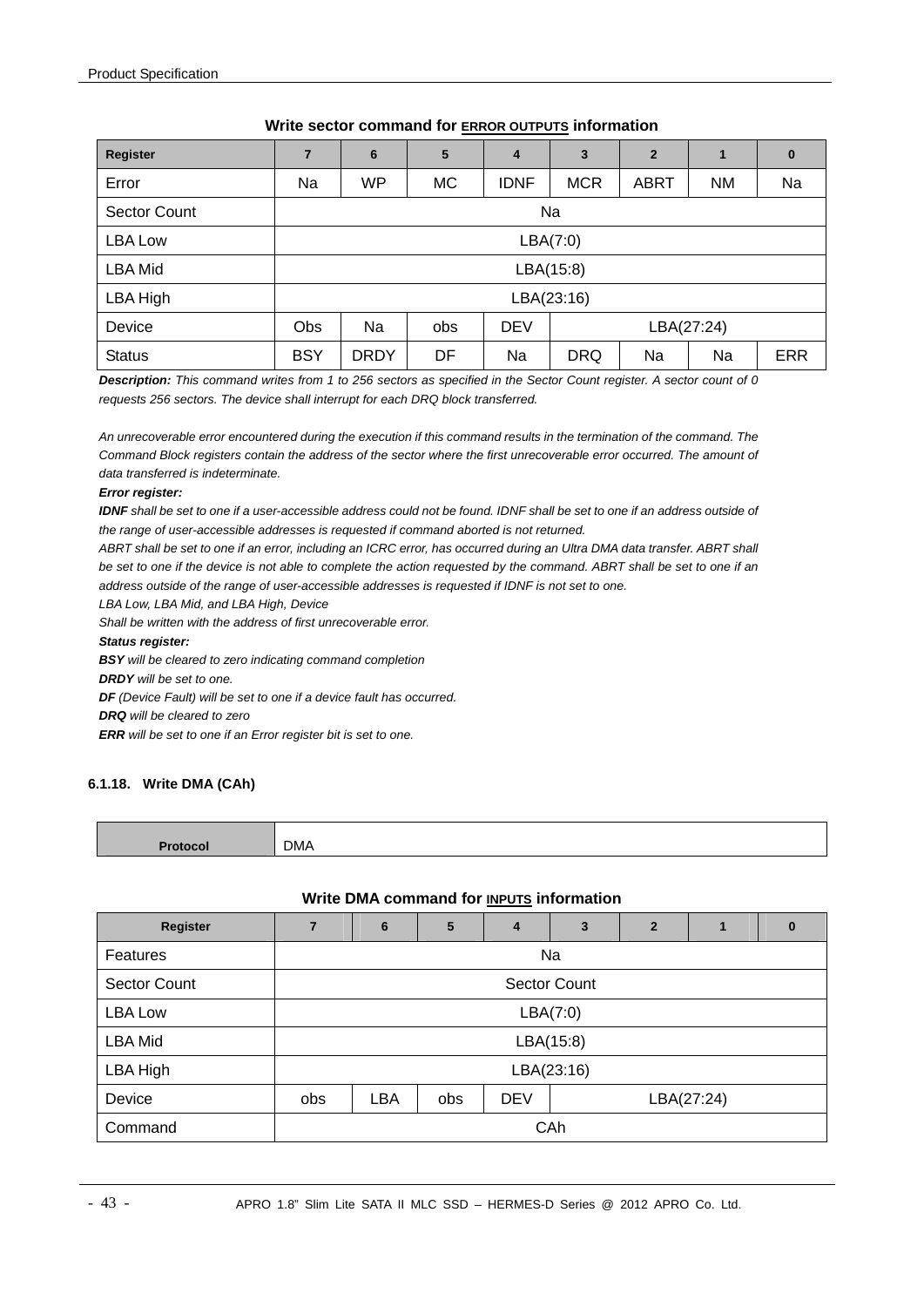*Description: The LBA Mid, LBA High, Device, and LBA Low specify the starting sector address to be written. The Sector Count register specifies the number of sectors to be transferred.* 

*Sector Count:* 

*Number of sectors to be transferred. A value of 00h specifies that 256 sectors shall be transferred.* 

*LBA Low: Starting LBA bits (7:0) LBA Mid: Starting LBA bits (15:8)* 

*LBA High: Starting LBA bits (23:16)* 

*Device:* 

*The LBA bit shall be set to one to specify the address is an LBA.* 

*DEV shall specify the selected device.* 

*Bits (3:0) starting LBA bits (27:24)* 

#### **Write DMA command for NORMAL OUTPUTS information**

| Register            | $\overline{7}$ | 6                                         | 5  | 4  | 3          | $\overline{2}$ | $\blacksquare$ | $\bf{0}$   |  |
|---------------------|----------------|-------------------------------------------|----|----|------------|----------------|----------------|------------|--|
| Error               |                | Na                                        |    |    |            |                |                |            |  |
| <b>Sector Count</b> |                | Na                                        |    |    |            |                |                |            |  |
| <b>LBA Low</b>      |                | Na                                        |    |    |            |                |                |            |  |
| <b>LBA Mid</b>      |                |                                           |    |    | Na         |                |                |            |  |
| LBA High            |                |                                           |    |    | Na         |                |                |            |  |
| Device              | obs            | Na<br><b>DEV</b><br>Na<br>obs<br>Na<br>Na |    |    |            |                |                |            |  |
| <b>Status</b>       | <b>BSY</b>     | <b>DRDY</b>                               | DF | Na | <b>DRQ</b> | Na             | Na             | <b>ERR</b> |  |

*Device register:* 

*DEV shall specify the selected device.* 

*Status register:* 

*BSY will be cleared to zero indicating command completion* 

*DRDY will be set to one.* 

*DF (Device Fault) will be cleared to zero.* 

*DRQ will be cleared to zero* 

*ERR will be cleared to zero.* 

#### **Write DMA command for ERROR OUTPUTS information**

| <b>Register</b>     | 7           | 6           | 5         | 4           | 3          | $\overline{2}$ | 1  | $\bf{0}$   |  |
|---------------------|-------------|-------------|-----------|-------------|------------|----------------|----|------------|--|
| Error               | <b>ICRC</b> | WP          | <b>MC</b> | <b>IDNF</b> | <b>MCR</b> | <b>ABRT</b>    | ΝM | Obs        |  |
| <b>Sector Count</b> |             |             |           |             | Na         |                |    |            |  |
| <b>LBA Low</b>      |             | LBA(7:0)    |           |             |            |                |    |            |  |
| <b>LBA Mid</b>      |             |             |           |             | LBA(15:8)  |                |    |            |  |
| LBA High            |             |             |           |             | LBA(23:16) |                |    |            |  |
| Device              | <b>Obs</b>  | Na          | obs       | <b>DEV</b>  | LBA(27:24) |                |    |            |  |
| <b>Status</b>       | <b>BSY</b>  | <b>DRDY</b> | DF        | Na          | <b>DRQ</b> | Na             | Na | <b>ERR</b> |  |

*Description: The Write DMA command allows the host to write data using the DMA data transfer protocol.* 

*Error register:* 

*ICRC shall be set to one if an interface CRC error has occurred during an Ultra DMA data transfer.*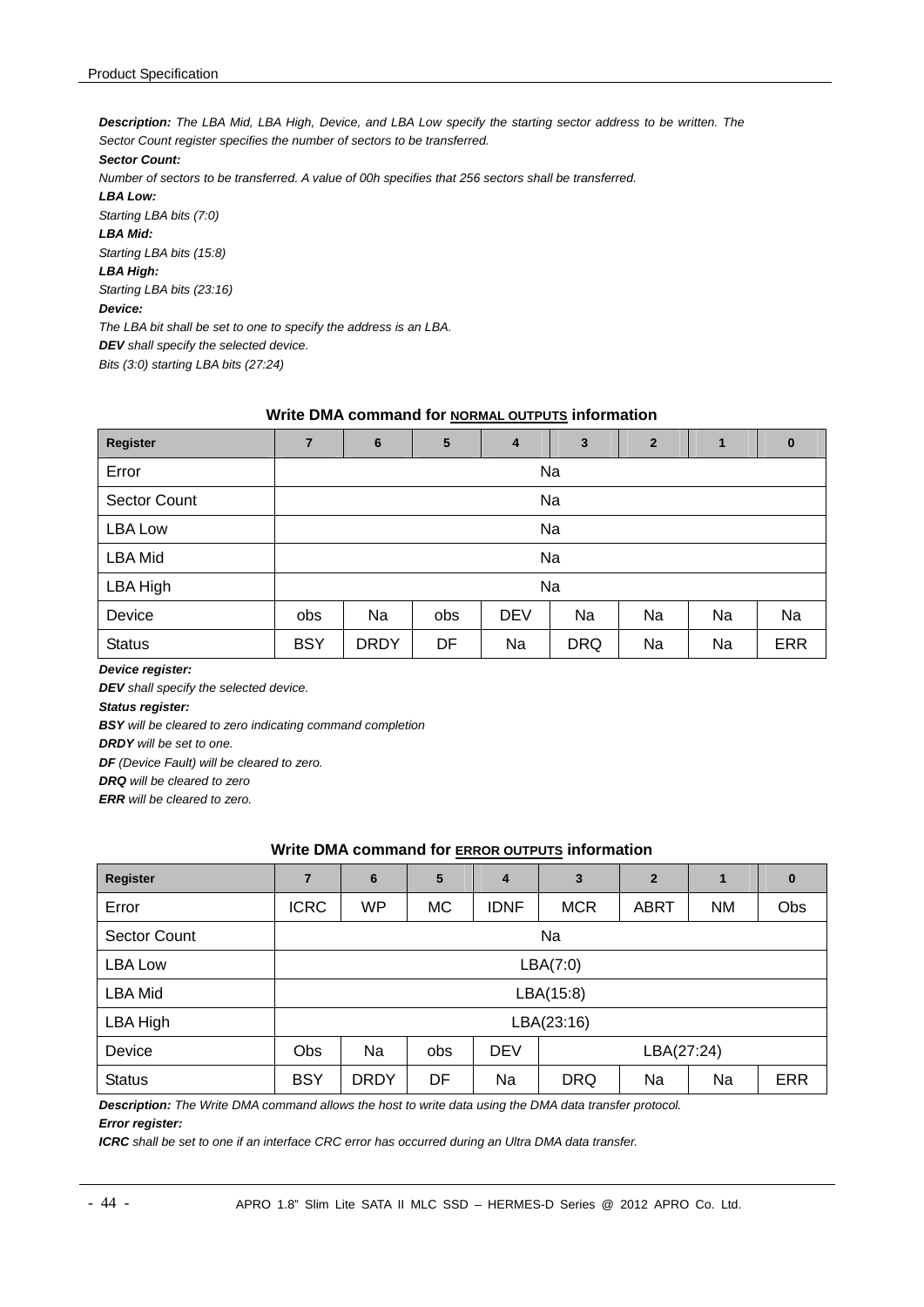*The content of this bit is not applicable for Multiword DMA transfers.* 

*IDNF shall be set to one if a user-accessible address could not be found. INDF shall be set to one if an address outside of the range of user-accessible address is requested if command aborted is not returned.* 

*ABRT shall be set to one if an error, including an ICRC error, has occurred during an Ultra DMA data transfer. ABRT shall be set to one if the device is not able to complete the action requested by the command. ABRT shall be set to* 

*one if an address outside of the range of user-accessible addresses is requested if IDNF is not set to one.* 

*LBA Low, LBA Mid, and LBA High, Device* 

*Shall be written with the address of first unrecoverable error.* 

#### *Status register:*

*BSY will be cleared to zero indicating command completion DRDY will be set to one. (The host shall initialize the DMA channel.) DF (Device Fault) will be set to one if a device fault has occurred. DRQ will be cleared to zero* 

*ERR will be set to one if an Error register bit is set to one.* 

#### **6.1.19. Execute Device Diagnostic (90h)**

| Feature         | General feature set |
|-----------------|---------------------|
| <b>Protocol</b> | Device diagnostic   |

#### **Execute device diagnostic command for INPUTS information**

| Register            | $\overline{7}$ | 6                     | 5 | $\overline{4}$ | $\mathbf{3}$ | $\overline{2}$ | $\mathbf{1}$ | $\bf{0}$ |  |  |
|---------------------|----------------|-----------------------|---|----------------|--------------|----------------|--------------|----------|--|--|
| Features            |                | Na                    |   |                |              |                |              |          |  |  |
| <b>Sector Count</b> |                | Na                    |   |                |              |                |              |          |  |  |
| <b>LBA Low</b>      |                | Na                    |   |                |              |                |              |          |  |  |
| <b>LBA Mid</b>      |                |                       |   |                | Na           |                |              |          |  |  |
| LBA High            |                |                       |   |                | Na           |                |              |          |  |  |
| Device              | obs            | Na<br>Na<br>Na<br>obs |   |                |              |                |              |          |  |  |
| Command             |                | 90h                   |   |                |              |                |              |          |  |  |

*Description: Only the command code (90h). All other registers shall be ignored.* 

*Device:* 

*DEV shall be ignored.* 

#### **Execute device diagnostic command for NORMAL OUTPUTS information**

| Register            | 7          | 6               | 5  | 4  | 3          | $\overline{2}$ | 1  | $\bf{0}$   |  |  |
|---------------------|------------|-----------------|----|----|------------|----------------|----|------------|--|--|
| Error               |            | Diagnostic Code |    |    |            |                |    |            |  |  |
| <b>Sector Count</b> |            | Signature       |    |    |            |                |    |            |  |  |
| LBA Low             |            | Signature       |    |    |            |                |    |            |  |  |
| <b>LBA Mid</b>      |            |                 |    |    | Signature  |                |    |            |  |  |
| LBA High            |            |                 |    |    | Signature  |                |    |            |  |  |
| Device              |            | Signature       |    |    |            |                |    |            |  |  |
| <b>Status</b>       | <b>BSY</b> | <b>DRDY</b>     | DF | Na | <b>DRQ</b> | Na             | Na | <b>ERR</b> |  |  |

*Description: The diagnostic code written into the Error register is an 8-bit code.*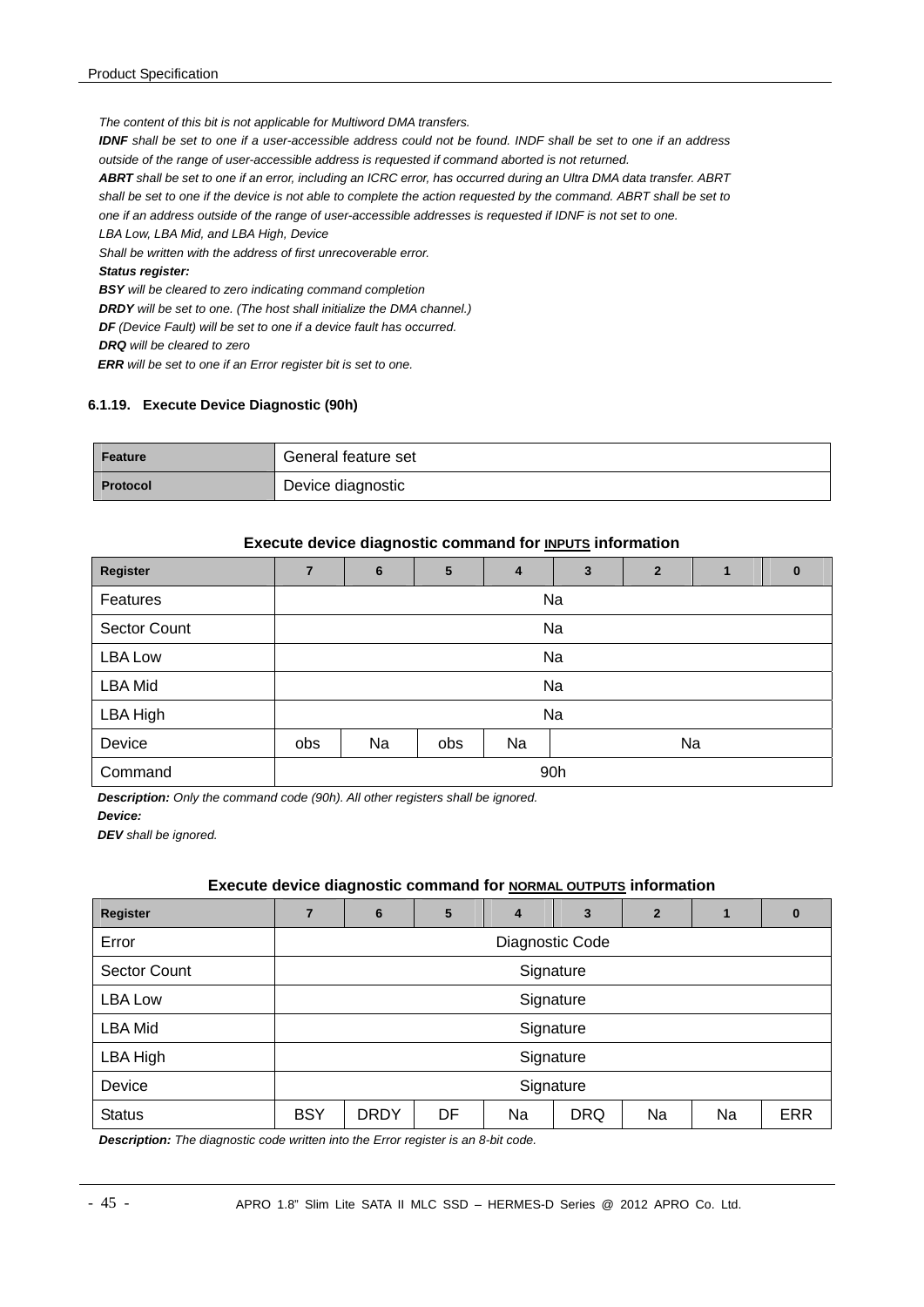*Error register: Diagnostic Code Sector Count, LBA Low, LBA Mid, LBA High, Device registers Device signature Device register: DEV shall be cleared to zero.* 

#### **Execute device diagnostic command for status register information**

| Code          | <b>Description</b> |
|---------------|--------------------|
| 01h           | Device passed      |
| <b>Others</b> | Device failed      |

#### **Execute device diagnostic command for ERROR OUTPUTS information**

*Description: In Table of Identify device command for normal outputs information shows the error information that is returned as a diagnostic code in the Error register. This command shall cause the devices to perform the internal diagnostic tests. This command shall be accepted regardless of the state of DRDY.* 

#### **6.1.20. Security Set Password (F1h)**

| Feature         | Security Mode feature set |
|-----------------|---------------------------|
| <b>Protocol</b> | PIO data-out              |

## Security set password command for **INPUTS** information

| <b>Register</b>     | $\overline{7}$ | 6  | 5   | 4  | 3                | $\overline{2}$ | 1  | $\bf{0}$ |
|---------------------|----------------|----|-----|----|------------------|----------------|----|----------|
| Features            | Na             |    |     |    |                  |                |    |          |
| <b>Sector Count</b> |                |    |     |    | Na               |                |    |          |
| <b>LBA Low</b>      | Na             |    |     |    |                  |                |    |          |
| <b>LBA Mid</b>      |                |    |     |    | Na               |                |    |          |
| LBA High            |                |    |     |    | Na               |                |    |          |
| Device              | obs            | Na | obs | Na |                  |                | Na |          |
| Command             |                |    |     |    | F <sub>1</sub> h |                |    |          |

*Device:* 

*DEV shall specify the selected device.* 

#### Security set password command for **NORMAL OUTPUTS** information

| <b>Register</b>     | 7 | 6  | 5 | 4 | 3  | $\mathbf{2}$ |  | 0 |  |  |
|---------------------|---|----|---|---|----|--------------|--|---|--|--|
| Error               |   | Na |   |   |    |              |  |   |  |  |
| <b>Sector Count</b> |   |    |   |   | Na |              |  |   |  |  |
| LBA Low             |   |    |   |   | Na |              |  |   |  |  |
| <b>LBA Mid</b>      |   | Na |   |   |    |              |  |   |  |  |
| LBA High            |   |    |   |   | Na |              |  |   |  |  |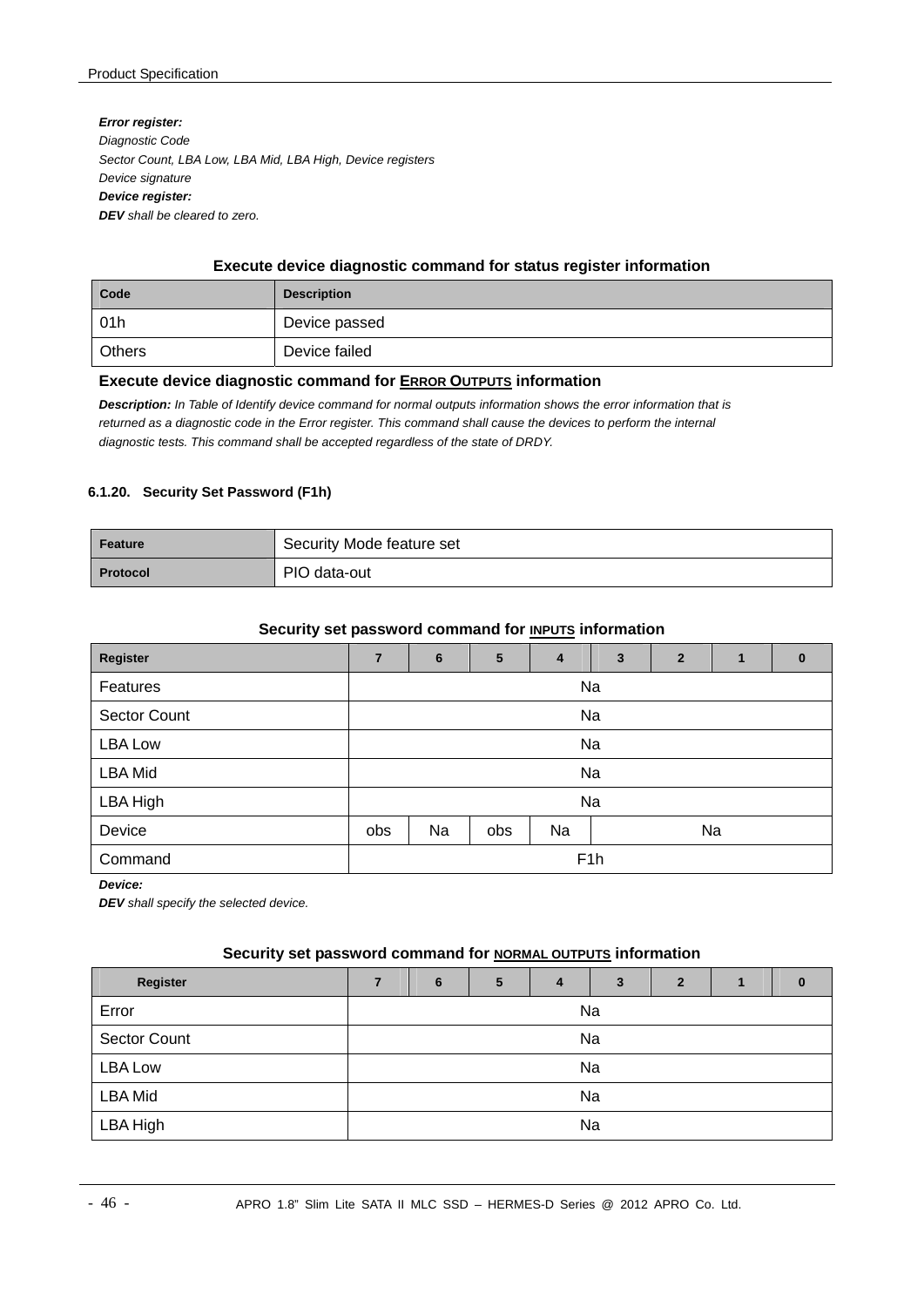| Device        | obs        | Na          | obs | DEV | Na              |  |  |            |
|---------------|------------|-------------|-----|-----|-----------------|--|--|------------|
| <b>Status</b> | <b>BSY</b> | <b>DRDY</b> | DF  | Na  | DRQ<br>Na<br>Na |  |  | <b>ERR</b> |

*Device register* 

*DEV shall indicate the selected device.* 

*Status register* 

*BSY will be cleared to zero indicating command completion* 

*DRDY will be set to one.* 

*DF (Device Fault) will be set to zero.* 

*DRQ will be cleared to zero* 

*ERR will be set to zero.* 

#### **Security set password command for ERROR OUTPUTS information**

| <b>Register</b>     | $\overline{7}$                       | $6\phantom{1}6$ | $5\phantom{.0}$ | 4  | 3          | $\overline{2}$ | 1  | $\bf{0}$   |  |
|---------------------|--------------------------------------|-----------------|-----------------|----|------------|----------------|----|------------|--|
| Error               | Na                                   | Na              | Na              | Na | Na         | <b>ABRT</b>    | Na | Na         |  |
| <b>Sector Count</b> |                                      | Na              |                 |    |            |                |    |            |  |
| <b>LBA Low</b>      |                                      | Na              |                 |    |            |                |    |            |  |
| <b>LBA Mid</b>      |                                      |                 |                 |    | Na         |                |    |            |  |
| LBA High            |                                      |                 |                 |    | Na         |                |    |            |  |
| Device              | <b>DEV</b><br>Na<br>Na<br>obs<br>obs |                 |                 |    |            |                |    |            |  |
| <b>Status</b>       | <b>BSY</b>                           | <b>DRDY</b>     | DF              | Na | <b>DRQ</b> | Na             | Na | <b>ERR</b> |  |

*Description: This command transfer 512 byte of data from the host. In Table of Identify device command for normal outputs information, it defines the content of this information. The data transferred controls the function of this*  command. In Table of Identify device command parameters, it defines the interaction of the identifier and security level *bits.* 

*The revision code field shall be returned in the IDENTIFY DEVICE word 92. The valid revision codes are 0001h through FFFEh. A value of 0000h or FFFFh indicates that the Master Password Revision Code is not supported.* 

#### *Error Register:*

*ABRT may be set to one if the device is not able to complete the action requested by the command* 

*Device register:* 

*DEV shall indicate the selected device.* 

*Status register:* 

*BSY will be cleared to zero indicating command completion* 

*DRDY will be set to one.* 

*DF (Device Fault) should be set to one if a device fault has occurred.* 

*DRQ will be cleared to zero* 

*ERR will be set to one if an Error register bit is set to one.* 

#### **Security set password command's data content**

| Word | <b>Content</b>      |                |                       |  |  |  |  |  |  |
|------|---------------------|----------------|-----------------------|--|--|--|--|--|--|
| 0    | <b>Control Word</b> |                |                       |  |  |  |  |  |  |
|      | Bit 0               | Identifier     | 0=set User password   |  |  |  |  |  |  |
|      |                     |                | 1=set Master password |  |  |  |  |  |  |
|      | Bits (7:1)          | Reserved       |                       |  |  |  |  |  |  |
|      | Bit(8)              | Security level | $0 = High$            |  |  |  |  |  |  |
|      |                     |                | 1=Maximum             |  |  |  |  |  |  |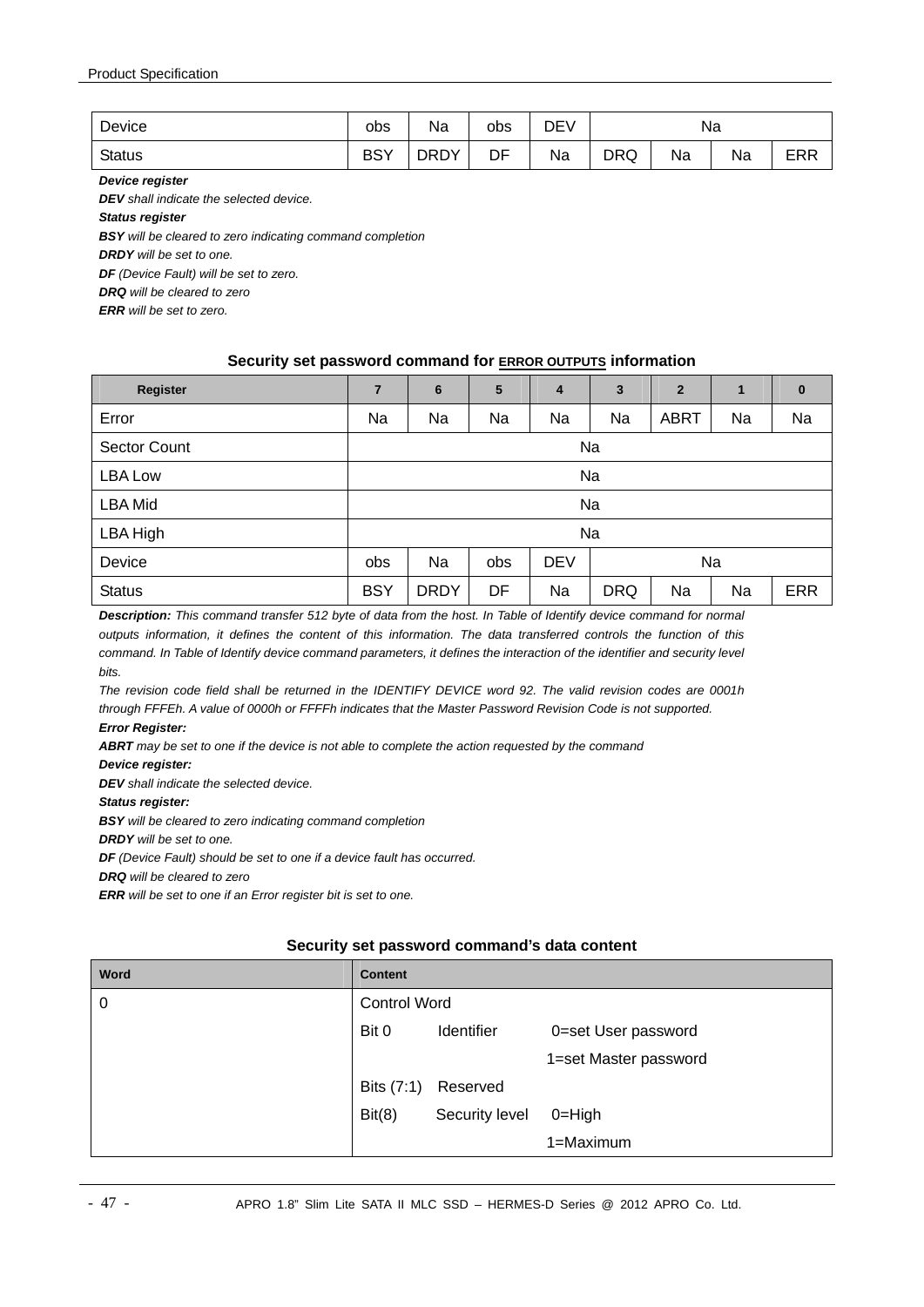|          | Bits(15:9) Reserved             |
|----------|---------------------------------|
| $1 - 16$ | Password(32 bytes)              |
|          | Master Password Revision Code() |
| 18-255   | Reserved                        |

#### **Security Set password command's identifier and security level bit interaction**

| <b>Identifier</b> | Level   | <b>Command result</b>                                               |
|-------------------|---------|---------------------------------------------------------------------|
| User              | High    | The password supplied with the command shall be saved as the        |
|                   |         | new User password. The Lock mode shall be enabled from the next     |
|                   |         | power-on or hardware reset. The device shall than be unlocked by    |
|                   |         | either the User password it the previously set Master password.     |
| User              | Maximum | The password supplied with the command shall be saved as the        |
|                   |         | new User password. The lock mode shall be enabled from the next     |
|                   |         | power-on or hardware reset. The device shall then be unlocked by    |
|                   |         | only the User password. The Master password previously set is still |
|                   |         | stored in the device but shall not be unlock                        |
| Master            | High or | This combination shall set a Master password but shall not enable   |
|                   | Maximum | or disable the Lock mode. The security level is not changed. Master |
|                   |         | password revision code set to the value in Master Password          |
|                   |         | Revision Code field.                                                |

#### **6.1.21. Security Unlock (F2h)**

| Feature         | Security Mode feature set |
|-----------------|---------------------------|
| <b>Protocol</b> | PIO data-out              |

#### **Security unlock command for <b>INPUTS** information

| Register            | 7                | 6  | 5   | $\overline{\mathbf{4}}$ | 3  | $\overline{2}$ |  | $\bf{0}$ |  |  |
|---------------------|------------------|----|-----|-------------------------|----|----------------|--|----------|--|--|
| Features            | Na               |    |     |                         |    |                |  |          |  |  |
| <b>Sector Count</b> | Na               |    |     |                         |    |                |  |          |  |  |
| LBA Low             | Na               |    |     |                         |    |                |  |          |  |  |
| <b>LBA Mid</b>      | Na               |    |     |                         |    |                |  |          |  |  |
| LBA High            | Na               |    |     |                         |    |                |  |          |  |  |
| Device              | obs              | Na | obs | Na                      | Na |                |  |          |  |  |
| Command             | F <sub>2</sub> h |    |     |                         |    |                |  |          |  |  |

#### *Device register:*

*DEV shall specify the selected device.*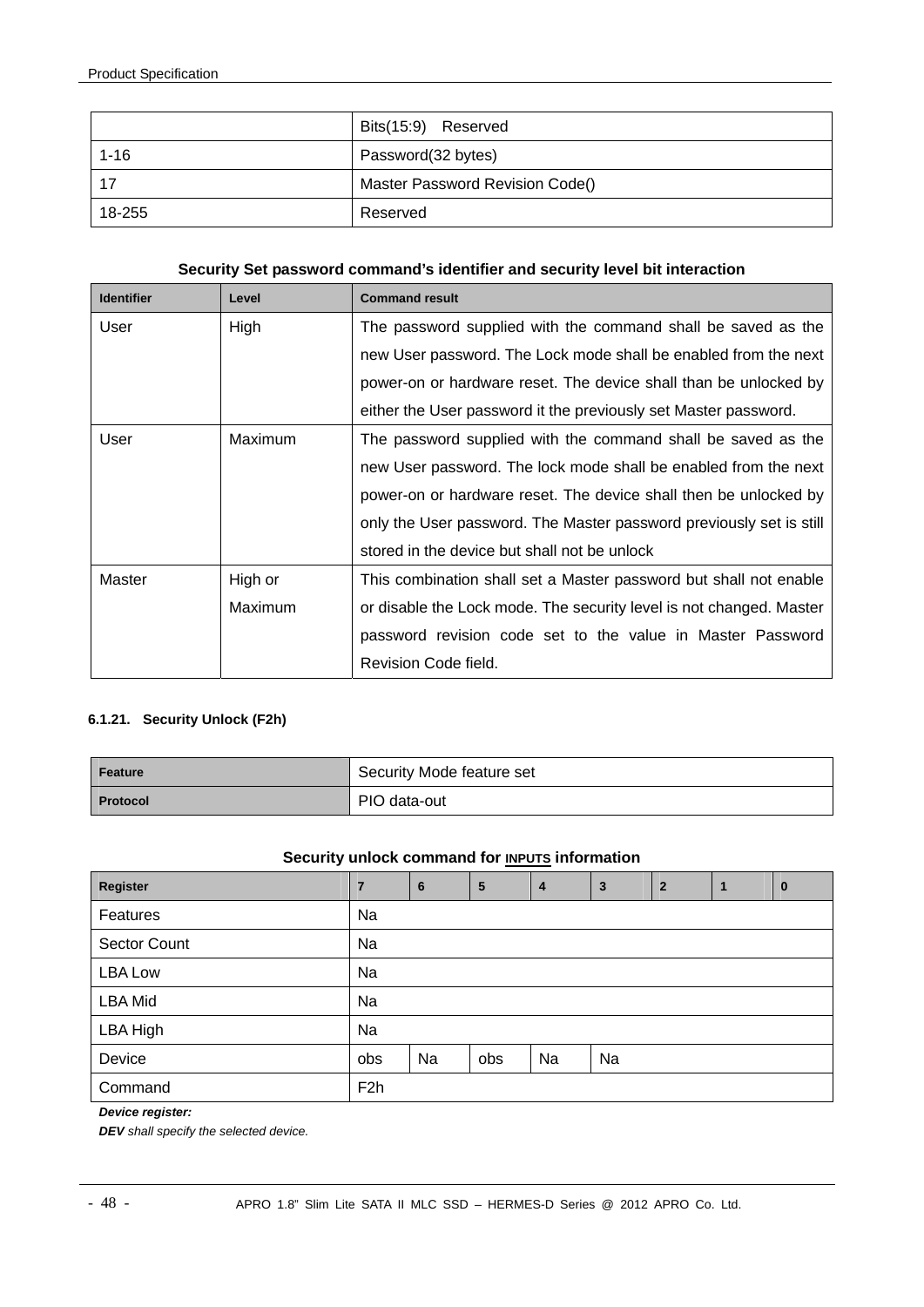#### **Security unlock command for NORMAL OUTPUTS information**

| Register            | 7                                    | 6           | 5  | 4  | 3          | $\overline{2}$ | 1  | $\bf{0}$   |  |
|---------------------|--------------------------------------|-------------|----|----|------------|----------------|----|------------|--|
| Error               | Na                                   |             |    |    |            |                |    |            |  |
| <b>Sector Count</b> |                                      | Na          |    |    |            |                |    |            |  |
| <b>LBA Low</b>      |                                      | Na          |    |    |            |                |    |            |  |
| <b>LBA Mid</b>      |                                      |             |    |    | Na         |                |    |            |  |
| LBA High            |                                      |             |    |    | Na         |                |    |            |  |
| Device              | <b>DEV</b><br>Na<br>Na<br>obs<br>obs |             |    |    |            |                |    |            |  |
| <b>Status</b>       | <b>BSY</b>                           | <b>DRDY</b> | DF | Na | <b>DRQ</b> | Na             | Na | <b>ERR</b> |  |

#### *Device register:*

*DEV shall indicate the selected device.* 

#### *Status register:*

*BSY will be cleared to zero indicating command completion* 

*DRDY will be set to one.* 

*DF (Device Fault) will be set to zero.* 

*DRQ will be cleared to zero* 

*ERR will be set to zero.* 

#### **Security unlock command for ERROR OUTPUTS information**

| Register            | 7                                    | 6           | 5  | $\overline{\mathbf{4}}$ | $\mathbf{3}$ | $\overline{2}$ | 1  | $\mathbf{0}$ |  |
|---------------------|--------------------------------------|-------------|----|-------------------------|--------------|----------------|----|--------------|--|
| Error               | Na                                   | Na          | Na | Na                      | Na           | <b>ABRT</b>    | Na | Na           |  |
| <b>Sector Count</b> |                                      | Na          |    |                         |              |                |    |              |  |
| <b>LBA Low</b>      |                                      | Na          |    |                         |              |                |    |              |  |
| <b>LBA Mid</b>      |                                      |             |    |                         | Na           |                |    |              |  |
| LBA High            |                                      |             |    |                         | Na           |                |    |              |  |
| Device              | <b>DEV</b><br>Na<br>Na<br>obs<br>obs |             |    |                         |              |                |    |              |  |
| <b>Status</b>       | <b>BSY</b>                           | <b>DRDY</b> | DF | Na                      | <b>DRQ</b>   | Na             | Na | <b>ERR</b>   |  |

*Description: The device shall return aborted if the device is in Frozen mode.* 

*This command transfers 512 bytes of data from the host. In Table of Idle command sector count register contents information, it defines the content of this information. If the Identifier bit is set to Master and the device is in high security level, then the password supplied shall be compared with the stored Master password. If the device is in maximum security level then the unlock shall be rejected.* 

If the Identifier bit is set to user then the device shall compare the supplied password with the stored User password. If *the password compare fails then the device shall return command aborted to the host and decrements the unlock counter. This counter shall be initially set to five and shall decremented for each password mismatch when SECURITY UNLOCK and SECURITY ERASE UNIT commands shall be command aborted until a power-on reset or a hardware reset. SECURITY UNLOCK commands issued when the device is unlocked have no effect on the unlock counter.* 

#### *Error Register:*

*ABRT may be set to one if the device is not able to complete the action requested by the command* 

*Device register:* 

*DEV shall indicate the selected device.* 

#### *Status register:*

*BSY will be cleared to zero indicating command completion DRDY will be set to one. DF (Device Fault) should be set to one if a device fault has occurred. DRQ will be cleared to zero*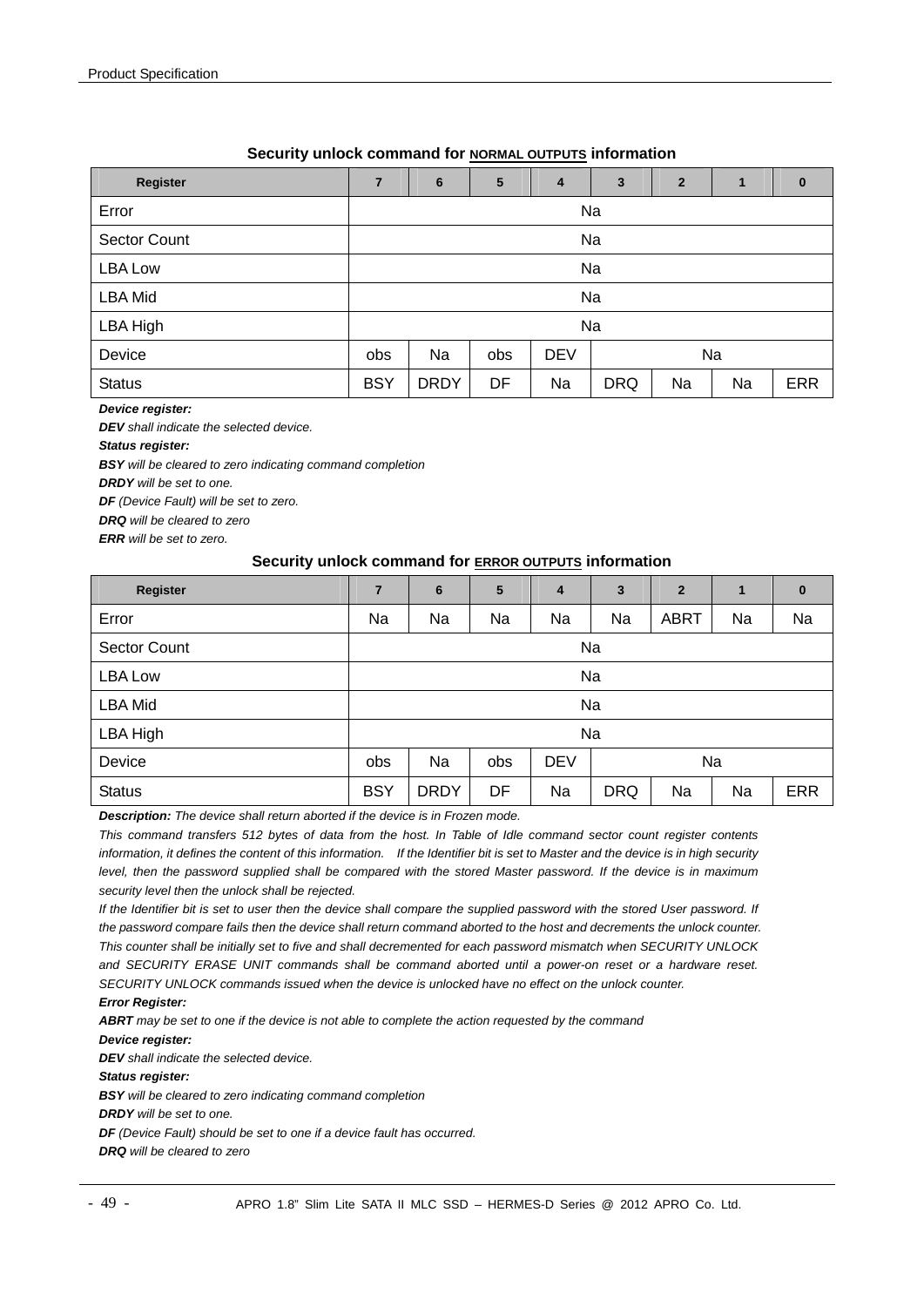*ERR will be set to one if an Error register bit is set to one.* 

#### **6.1.22. Security Erase Prepare (F3h)**

| Feature         | Security Mode feature set |
|-----------------|---------------------------|
| <b>Protocol</b> | Non-data                  |

#### **Security erase prepare command for <b>INPUTS** information

| Register            | $\overline{7}$               | 6                | 5 | 4 | $\overline{3}$ | $\overline{2}$ | 1 | $\bf{0}$ |  |  |  |
|---------------------|------------------------------|------------------|---|---|----------------|----------------|---|----------|--|--|--|
| Features            |                              | Na               |   |   |                |                |   |          |  |  |  |
| <b>Sector Count</b> |                              | Na               |   |   |                |                |   |          |  |  |  |
| <b>LBA Low</b>      |                              |                  |   |   | Na             |                |   |          |  |  |  |
| LBA Mid             |                              |                  |   |   | Na             |                |   |          |  |  |  |
| LBA High            |                              |                  |   |   | Na             |                |   |          |  |  |  |
| Device              | Na<br>Na<br>Na<br>obs<br>obs |                  |   |   |                |                |   |          |  |  |  |
| Command             |                              | F <sub>3</sub> h |   |   |                |                |   |          |  |  |  |

*Device register:* 

*DEV shall specify the selected device.* 

#### **Security erase prepare command for NORMAL OUTPUTS information**

| Register            | $\overline{7}$ | $6\phantom{1}$ | 5   | 4          | 3          | $\overline{2}$ | 1  | $\bf{0}$   |
|---------------------|----------------|----------------|-----|------------|------------|----------------|----|------------|
| Error               | Na             |                |     |            |            |                |    |            |
| <b>Sector Count</b> | Na             |                |     |            |            |                |    |            |
| <b>LBA Low</b>      | Na             |                |     |            |            |                |    |            |
| <b>LBA Mid</b>      |                |                |     |            | Na         |                |    |            |
| LBA High            |                |                |     |            | Na         |                |    |            |
| Device              | obs            | Na             | obs | <b>DEV</b> | Na         | Na             | Na | Na         |
| <b>Status</b>       | <b>BSY</b>     | <b>DRDY</b>    | DF  | Na         | <b>DRQ</b> | Na             | Na | <b>ERR</b> |

*Device register:* 

*DEV shall indicate the selected device.* 

*Status register:* 

*BSY will be cleared to zero indicating command completion* 

*DRDY will be set to one.* 

*DF (Device Fault) will be set to zero.* 

*DRQ will be cleared to zero* 

*ERR will be set to zero.* 

#### **Security erase prepare command for ERROR OUTPUTS information**

| Register |    |    |    |    |    |      |    |    |
|----------|----|----|----|----|----|------|----|----|
| Error    | Na | Na | ма | Na | Na | ABRT | Na | Na |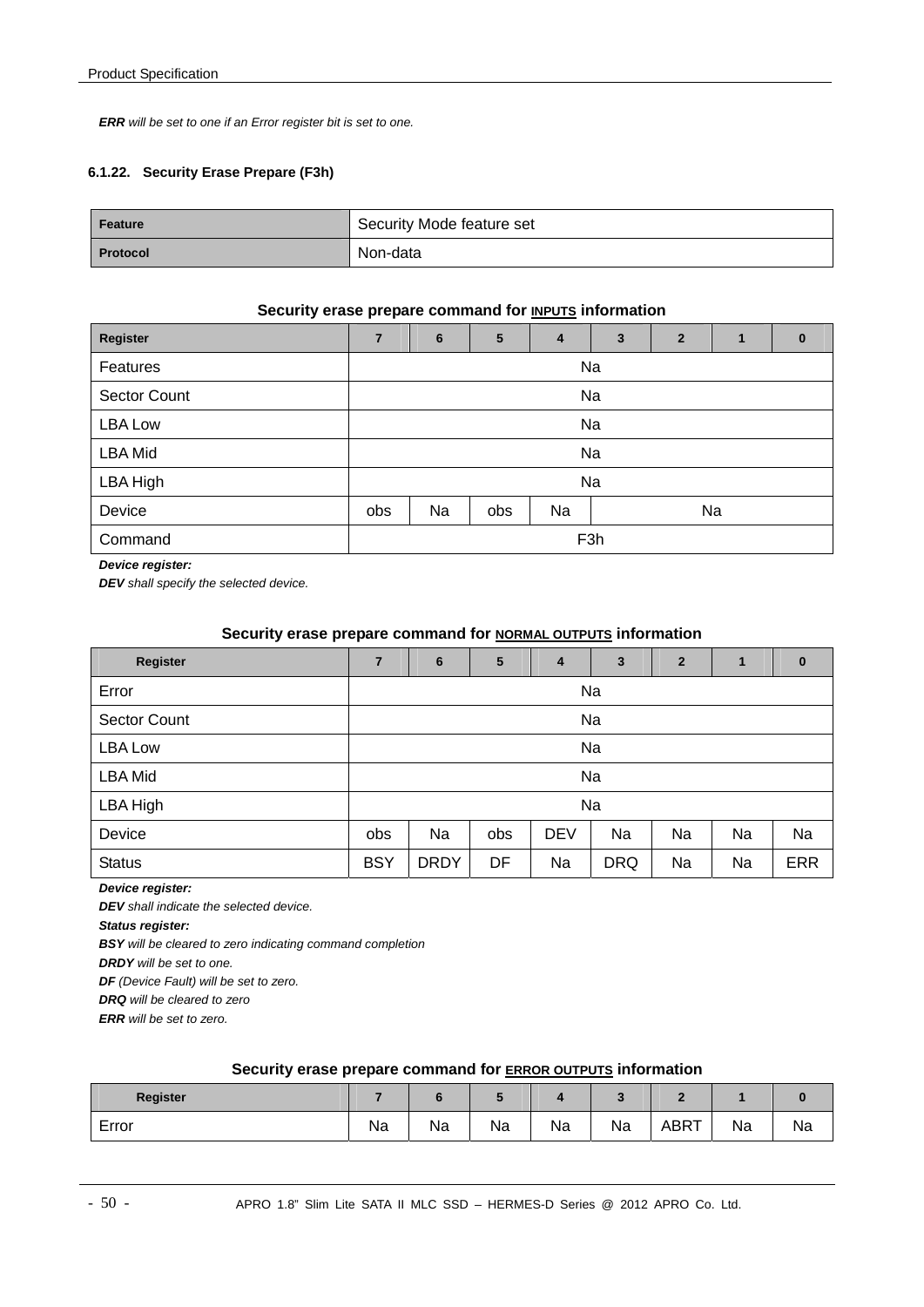| <b>Sector Count</b> |            | Na          |     |            |            |    |    |            |
|---------------------|------------|-------------|-----|------------|------------|----|----|------------|
| <b>LBA Low</b>      |            |             |     |            | Na         |    |    |            |
| <b>LBA Mid</b>      |            | Na          |     |            |            |    |    |            |
| LBA High            |            |             |     |            | Na         |    |    |            |
| Device              | obs        | Na          | obs | <b>DEV</b> | Na         |    |    |            |
| <b>Status</b>       | <b>BSY</b> | <b>DRDY</b> | DF  | Na         | <b>DRQ</b> | Na | Na | <b>ERR</b> |

*Description: The SECURITY ERASE PREPARE command shall be issued immediately before the SECURITY ERASE UNIT command to enable device erasing and unlocking. This command prevents accidental loss of data on the device. The device shall return aborted if the device is in Frozen mode.* 

#### *Error Register:*

*ABRT shall be set to one if the device is in Frozen mode. ABRT may be set to one if the device is not able to complete the action requested by the command Device register DEV shall indicate the selected device. Status register BSY will be cleared to zero indicating command completion DRDY will be set to one. DF (Device Fault) should be set to one if a device fault has occurred. DRQ will be cleared to zero* 

*ERR will be set to one if an Error register bit is set to one.* 

#### **6.1.23. Security Erase Unit (F4h)**

| Feature  | Security Mode feature set |
|----------|---------------------------|
| Protocol | PIO data-out              |

#### **Security erase unit command for <b>INPUTS** information

| <b>Register</b>     | 7   | 6   | 5   | 4  | 3  | $\mathbf{2}$ | 1  | $\bf{0}$ |  |
|---------------------|-----|-----|-----|----|----|--------------|----|----------|--|
| Features            |     | Na  |     |    |    |              |    |          |  |
| <b>Sector Count</b> | Na  |     |     |    |    |              |    |          |  |
| <b>LBA Low</b>      | Na  |     |     |    |    |              |    |          |  |
| <b>LBA Mid</b>      |     |     |     |    | Na |              |    |          |  |
| LBA High            |     |     |     |    | Na |              |    |          |  |
| Device              | obs | Na  | obs | Na | Na | Na           | Na | Na       |  |
| Command             |     | F4h |     |    |    |              |    |          |  |

*Device register:* 

*DEV shall specify the selected device.* 

#### **Security erase unit command for NORMAL OUTPUTS information**

| Register            |  |  |    |  |  |
|---------------------|--|--|----|--|--|
| Error               |  |  | Na |  |  |
| <b>Sector Count</b> |  |  | Na |  |  |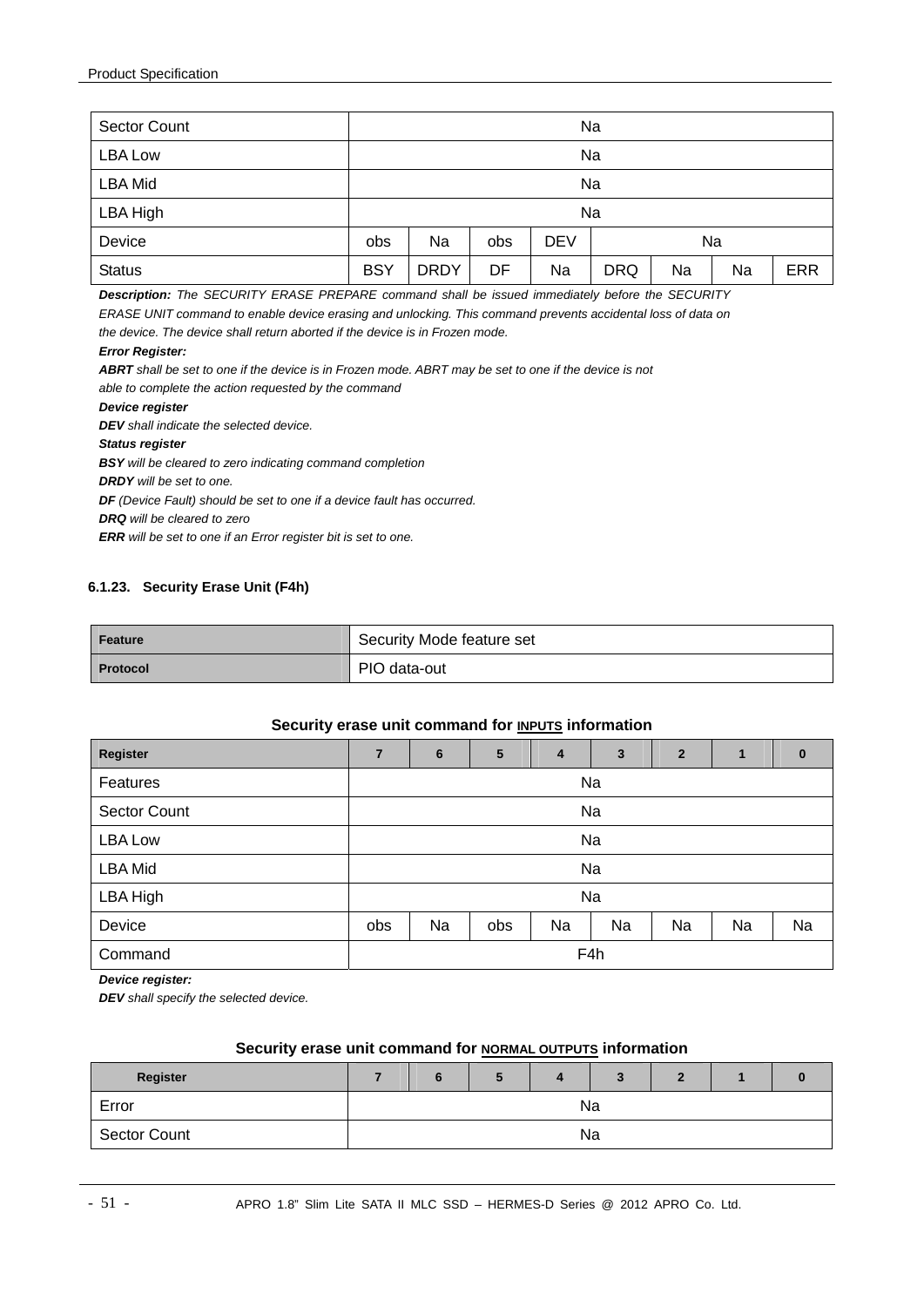| <b>LBA Low</b> |            | Na          |     |            |            |    |    |            |
|----------------|------------|-------------|-----|------------|------------|----|----|------------|
| <b>LBA Mid</b> |            | Na          |     |            |            |    |    |            |
| LBA High       |            | Na          |     |            |            |    |    |            |
| Device         | obs        | Na          | obs | <b>DEV</b> | Na         | Na | Na | Na         |
| <b>Status</b>  | <b>BSY</b> | <b>DRDY</b> | DF  | Na         | <b>DRQ</b> | Na | Na | <b>ERR</b> |

*Device register:* 

*DEV shall indicate the selected device.* 

*Status register:* 

*BSY shall be cleared to zero indicating command completion* 

*DRDY shall be set to one.* 

*DF (Device Fault) will be set to zero.* 

*DRQ shall be cleared to zero* 

*ERR shall be cleared to zero.* 

#### **Security erase unit command for ERROR OUTPUTS information**

| Register            | $\overline{7}$ | 6           | 5   | 4          | $\mathbf{3}$ | $\overline{2}$ | $\mathbf{1}$ | $\bf{0}$   |  |
|---------------------|----------------|-------------|-----|------------|--------------|----------------|--------------|------------|--|
| Error               | Na             | Na          | Na  | Na         | Na           | <b>ABRT</b>    | Na           | Na         |  |
| <b>Sector Count</b> |                |             |     | Na         |              |                |              |            |  |
| <b>LBA Low</b>      | Na             |             |     |            |              |                |              |            |  |
| <b>LBA Mid</b>      |                |             |     |            | Na           |                |              |            |  |
| LBA High            |                |             |     |            | Na           |                |              |            |  |
| Device              | obs            | Na          | obs | <b>DEV</b> | Na           |                |              |            |  |
| <b>Status</b>       | <b>BSY</b>     | <b>DRDY</b> | DF  | Na         | <b>DRQ</b>   | Na             | Na           | <b>ERR</b> |  |

*Description: This command transfer 512 bytes of data from the host. In Table of Idle command for inputs information defines the content of this information. If the password does not match the password previously saved by the device, the device shall reject the command with command aborted.* 

*The SECURITY ERASE PREPARE command shall be completed immediately prior to the SECURITY ERASE UNIT command. If the device receives a SECURITY ERASE UNIT command without an immediately prior SECURITY ERASE PREPARE command, the device shall command abort the SECURITY ERASE UNIT command.* 

*When Normal Erase mode is specified, the SECURITY ERASE UNIT command shall write binary zeroes to all user*  data areas. The Enhanced Erase mode is optional. When Enhanced Erase Mode is specified, the device shall write *predetermined data patterns to all user areas. In Enhanced Erase mode, all previously written user data shall be overwritten, including sectors that are no longer in use due to reallocation.* 

*This command shall disable the device Lock mode, however, the Master password shall still be stored internally within the device and may be reactivated later a new User password is set.* 

*The device shall return aborted if the device is in Frozen mode, not preceded by a SECURITY ERASE PREPARE command, if Enhance Erase is specified but not supported, or if the data area is not successfully overwritten.* 

#### *Error Register*

*ABRT shall be set to one if the device is in Frozen mode, not preceded by a SECURITY ERASE PREPARE command, or if the data area is not successfully overwritten. ABRT may be set to one if the device is not able to complete the action requested by the command.* 

#### *Device register*

*DEV shall indicate the selected device.* 

#### *Status register*

*BSY will be cleared to zero indicating command completion* 

*DRDY will be set to one. (DRDY set to one. This command shall be immediately preceded by a SECURITY ERASE PREPARE command.)* 

*DF (Device Fault) should be set to one if a device fault has occurred.*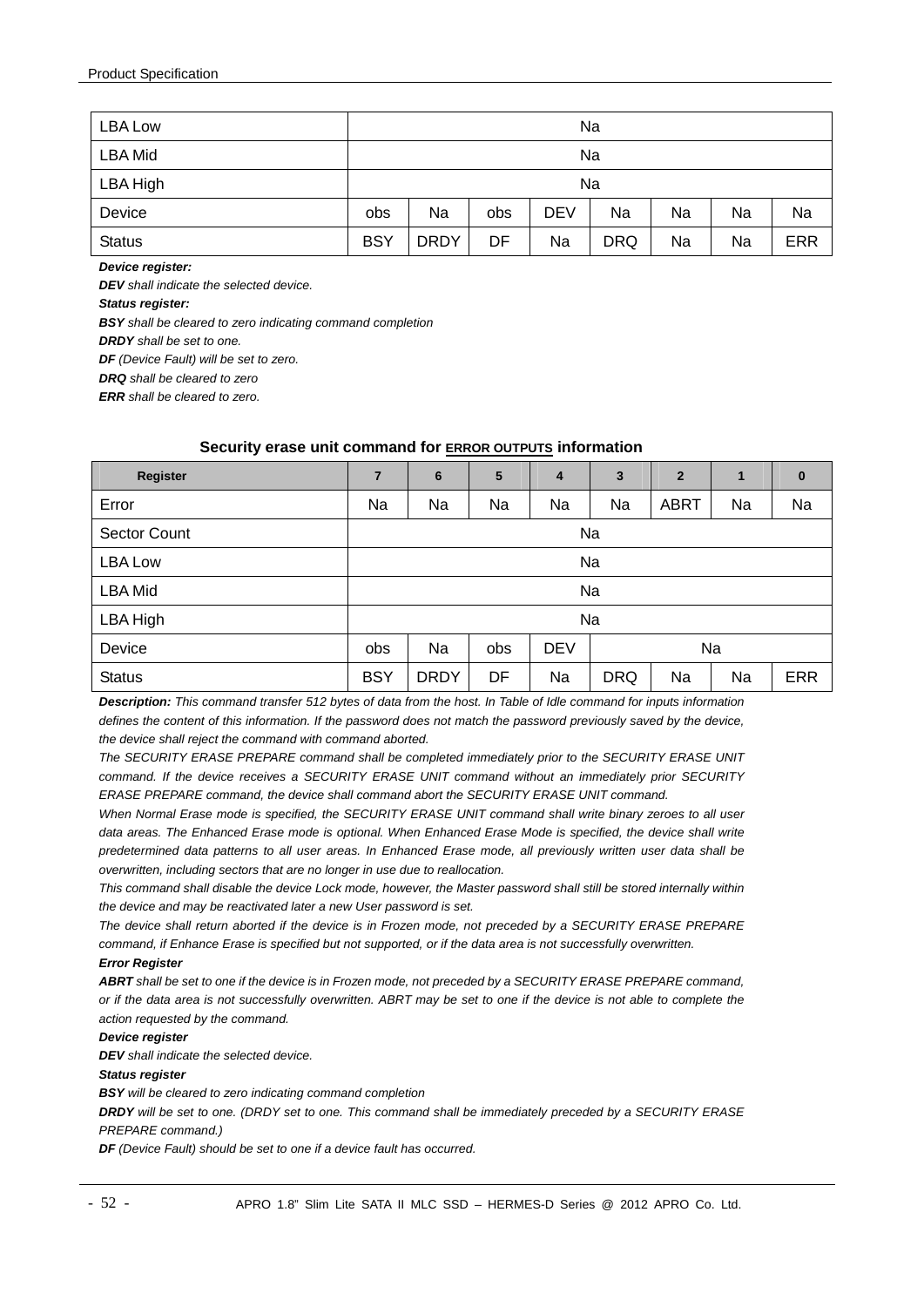#### *DRQ will be cleared to zero*

*ERR will be set to one if an Error register bit is set to one.* 

| Word     | <b>Content</b>      |                     |                            |
|----------|---------------------|---------------------|----------------------------|
| 0        | <b>Control Word</b> |                     |                            |
|          | Bit 0               | <b>Identifier</b>   | 0=Compare User password    |
|          |                     |                     | 1= Compare Master password |
|          | Bit 1               | Erase mode          | 0=Normal Erase             |
|          |                     |                     | 1=Enhanced Erase           |
|          | Bit(15:2)           | Reserved            |                            |
| $1 - 16$ |                     | Password (32 Bytes) |                            |
| 17-255   | Reserved            |                     |                            |

#### **6.1.24. Security Freeze Lock (F5h)**

| Feature         | Security Mode feature set |
|-----------------|---------------------------|
| <b>Protocol</b> | Non-data                  |

#### **Security freeze lock for <b>INPUTS** information

| <b>Register</b>     | $\overline{7}$ | $6\phantom{1}6$ | 5   | 4                | $\mathbf{3}$ | $\overline{2}$ |    | $\bf{0}$ |
|---------------------|----------------|-----------------|-----|------------------|--------------|----------------|----|----------|
| Features            |                |                 |     |                  | Na           |                |    |          |
| <b>Sector Count</b> |                |                 |     |                  | Na           |                |    |          |
| <b>LBA Low</b>      |                | Na              |     |                  |              |                |    |          |
| <b>LBA Mid</b>      |                |                 |     |                  | Na           |                |    |          |
| LBA High            |                |                 |     |                  | Na           |                |    |          |
| Device              | Obs            | Na              | obs | Na               | Na           | Na             | Na | Na       |
| Command             |                |                 |     | F <sub>5</sub> h |              |                |    |          |

#### *Device register:*

*DEV shall specify the selected device.* 

#### **Security freeze lock for NORMAL OUTPUTS information**

| Register            |    | 6  | 5 | 4  |  | $\mathbf{2}$ |  |  |  |  |
|---------------------|----|----|---|----|--|--------------|--|--|--|--|
| Error               |    | Na |   |    |  |              |  |  |  |  |
| <b>Sector Count</b> | Na |    |   |    |  |              |  |  |  |  |
| <b>LBA Low</b>      |    |    |   | Na |  |              |  |  |  |  |
| <b>LBA Mid</b>      | Na |    |   |    |  |              |  |  |  |  |
| LBA High            | Na |    |   |    |  |              |  |  |  |  |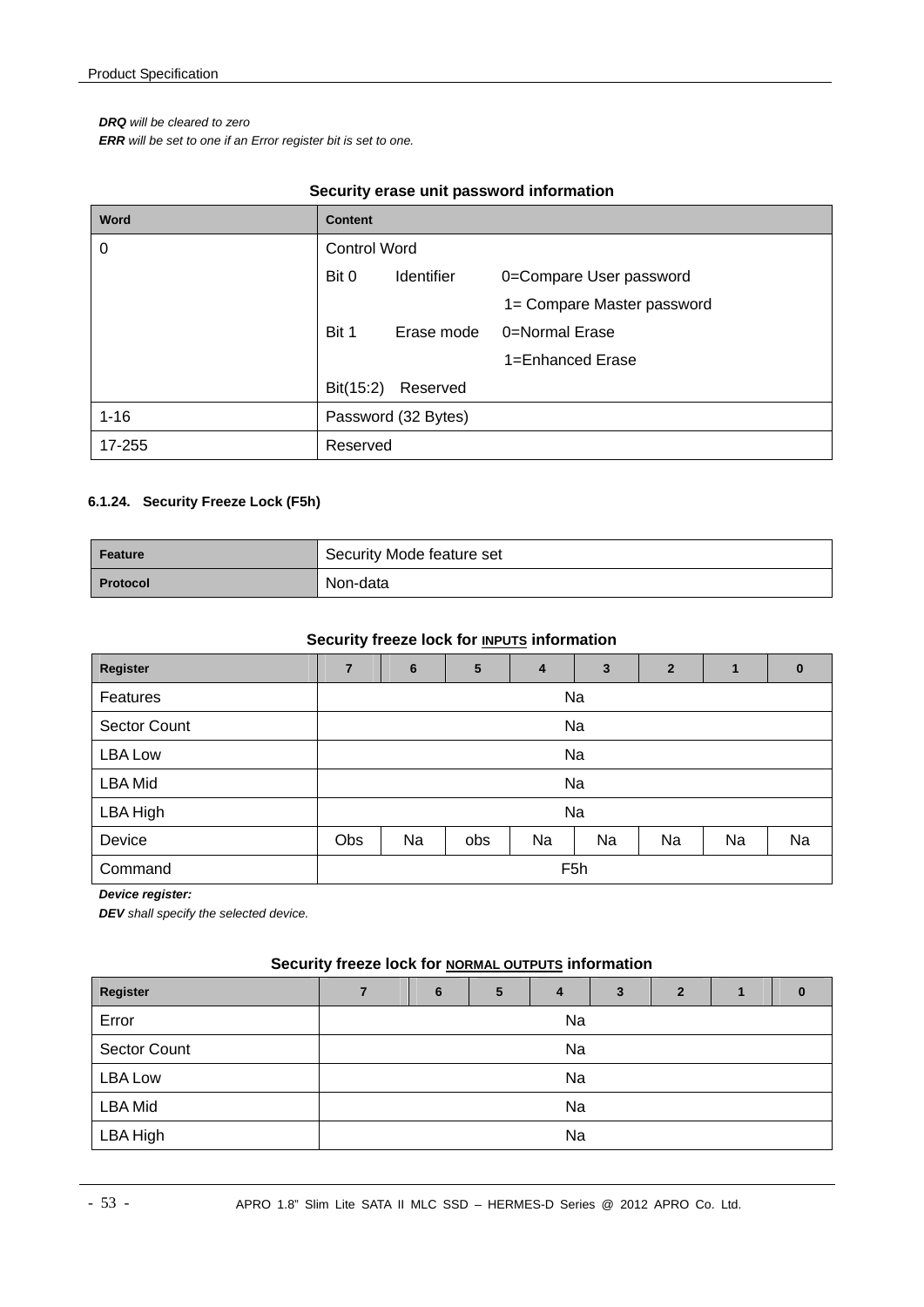| Device        | Obs        | Na          | obs        | ∪⊐ת<br>$\mathbf{v}$<br>َ ب<br><u>—</u> | Na         | ма | Na | Na         |
|---------------|------------|-------------|------------|----------------------------------------|------------|----|----|------------|
| <b>Status</b> | <b>BSY</b> | <b>DRDY</b> | י ∟ר<br>וש | Na                                     | <b>DRQ</b> | Na | Na | <b>ERR</b> |

*Device register:* 

*DEV shall indicate the selected device.* 

*Status register:* 

*BSY shall be cleared to zero indicating command completion* 

*DRDY shall be set to one.* 

*DF (Device Fault) will be set to zero.* 

*DRQ shall be cleared to zero* 

*ERR shall be cleared to zero.* 

#### **Security freeze lock for ERROR OUTPUTS information**

| <b>Register</b>     | $\overline{7}$                       | 6           | 5  | 4  | 3          | $\overline{2}$ | 1  | $\bf{0}$   |
|---------------------|--------------------------------------|-------------|----|----|------------|----------------|----|------------|
| Error               | Na                                   | Na          | Na | Na | Na         | <b>ABRT</b>    | Na | Na         |
| <b>Sector Count</b> | Na                                   |             |    |    |            |                |    |            |
| <b>LBA Low</b>      | Na                                   |             |    |    |            |                |    |            |
| <b>LBA Mid</b>      |                                      |             |    | Na |            |                |    |            |
| LBA High            |                                      |             |    | Na |            |                |    |            |
| Device              | <b>DEV</b><br>Obs<br>Na<br>Na<br>obs |             |    |    |            |                |    |            |
| <b>Status</b>       | <b>BSY</b>                           | <b>DRDY</b> | DF | Na | <b>DRQ</b> | Na             | Na | <b>ERR</b> |

*Description: The SECURITY FREEZE LOCK command shall set the device to Frozen mode. After command completion any other commands that update the device Lock mode shall be command aborted. Frozen mode shall be disabled by power-off or hardware reset. If SECURITY FREEZE LOCK shall be issued when the device in Frozen mode, the command executes and the device shall remain in Frozen mode.* 

*Command disabled by SECURITY FREEZE LOCK are:* 

*SECUIRTY SET PASSWORD* 

*SECURITY UNLOCK* 

*SECURITY DISABLE PASSWORD* 

*SECURITY ERASE PREPARE* 

*SECURITY ERASE UNIT* 

*The device shall return aborted if the device is in Frozen mode, not preceded by a SECURITY ERASE PREPARE command, if Enhance Erase is specified but not supported, or if the data area is not successfully overwritten.* 

#### *Error Register:*

ABRT shall be set to one if the device is in locked mode. ABRT may be set to one if the device is not able to complete *the action requested by the command.* 

#### *Dvice register:*

*DEV shall indicate the selected device.* 

*Status register:* 

*BSY will be cleared to zero indicating command completion* 

*DRDY will be set to one.* 

*DF (Device Fault) should be set to one if a device fault has occurred.* 

*DRQ will be cleared to zero* 

*ERR will be set to one if an Error register bit is set to one.*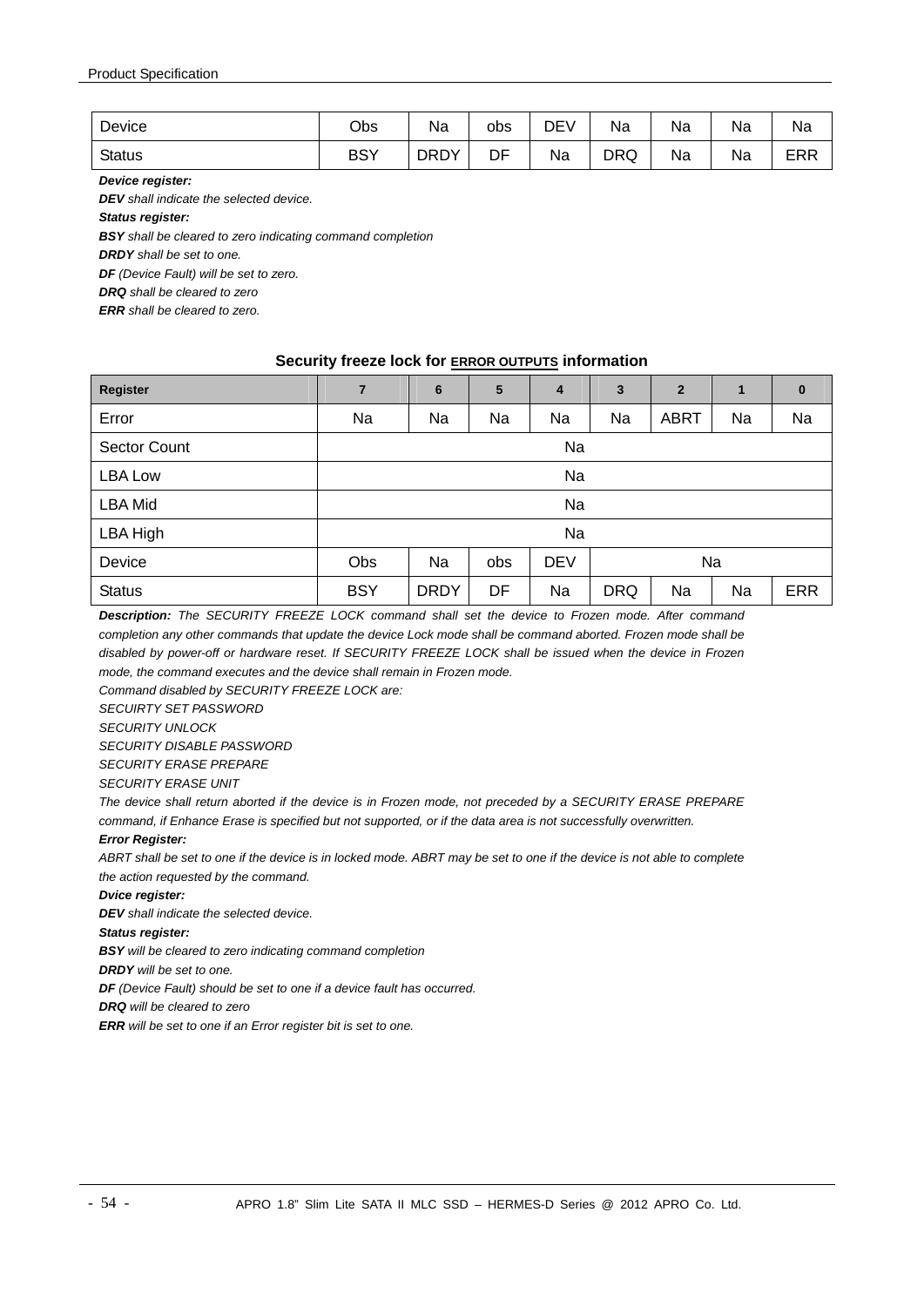#### **6.1.25. Security Disable Password (F6h)**

| Feature         | Security Mode feature set |
|-----------------|---------------------------|
| <b>Protocol</b> | PIO data-out              |

## **Security disable password command for INPUTS information**

| <b>Register</b>     | $\overline{7}$                                 | $6\phantom{1}6$ | 5 | 4 | $\mathbf{3}$ | $\overline{2}$ | 1 | $\mathbf{0}$ |
|---------------------|------------------------------------------------|-----------------|---|---|--------------|----------------|---|--------------|
| Features            |                                                | Na              |   |   |              |                |   |              |
| <b>Sector Count</b> |                                                | Na              |   |   |              |                |   |              |
| <b>LBA Low</b>      |                                                | Na              |   |   |              |                |   |              |
| <b>LBA Mid</b>      |                                                |                 |   |   | Na           |                |   |              |
| LBA High            |                                                |                 |   |   | Na           |                |   |              |
| Device              | Na<br>Na<br>Na<br>obs<br>Na<br>Na<br>obs<br>Na |                 |   |   |              |                |   |              |
| Command             |                                                | F6h             |   |   |              |                |   |              |

*Device register:* 

*DEV shall specify the selected device.* 

#### **Security disable password command for NORMAL OUTPUTS information**

| <b>Register</b>     | $\overline{7}$                                         | 6           | 5  | 4  | 3          | $\overline{2}$ | $\mathbf{1}$ | $\bf{0}$   |
|---------------------|--------------------------------------------------------|-------------|----|----|------------|----------------|--------------|------------|
| Error               |                                                        | Na          |    |    |            |                |              |            |
| <b>Sector Count</b> |                                                        | Na          |    |    |            |                |              |            |
| <b>LBA Low</b>      |                                                        | Na          |    |    |            |                |              |            |
| <b>LBA Mid</b>      |                                                        |             |    |    | Na         |                |              |            |
| LBA High            |                                                        |             |    |    | Na         |                |              |            |
| Device              | Na<br>Na<br><b>DEV</b><br>Na<br>Na<br>Na<br>obs<br>obs |             |    |    |            |                |              |            |
| <b>Status</b>       | <b>BSY</b>                                             | <b>DRDY</b> | DF | Na | <b>DRQ</b> | Na             | Na           | <b>ERR</b> |

#### *Device register:*

*DEV shall indicate the selected device.* 

*Status register:* 

*BSY shall be cleared to zero indicating command completion* 

*DRDY shall be set to one.* 

*DF (Device Fault) will be set to zero.* 

*DRQ shall be cleared to zero* 

*ERR shall be cleared to zero.* 

#### **Security disable password command for ERROR OUTPUTS information**

| <b>Register</b>     |    | 6  | 5  | 4  | 3  | 2           |    | υ  |
|---------------------|----|----|----|----|----|-------------|----|----|
| Error               | Na | Na | Na | Na | Na | <b>ABRT</b> | Na | Na |
| <b>Sector Count</b> | Na |    |    |    |    |             |    |    |
| <b>LBA Low</b>      | Na |    |    |    |    |             |    |    |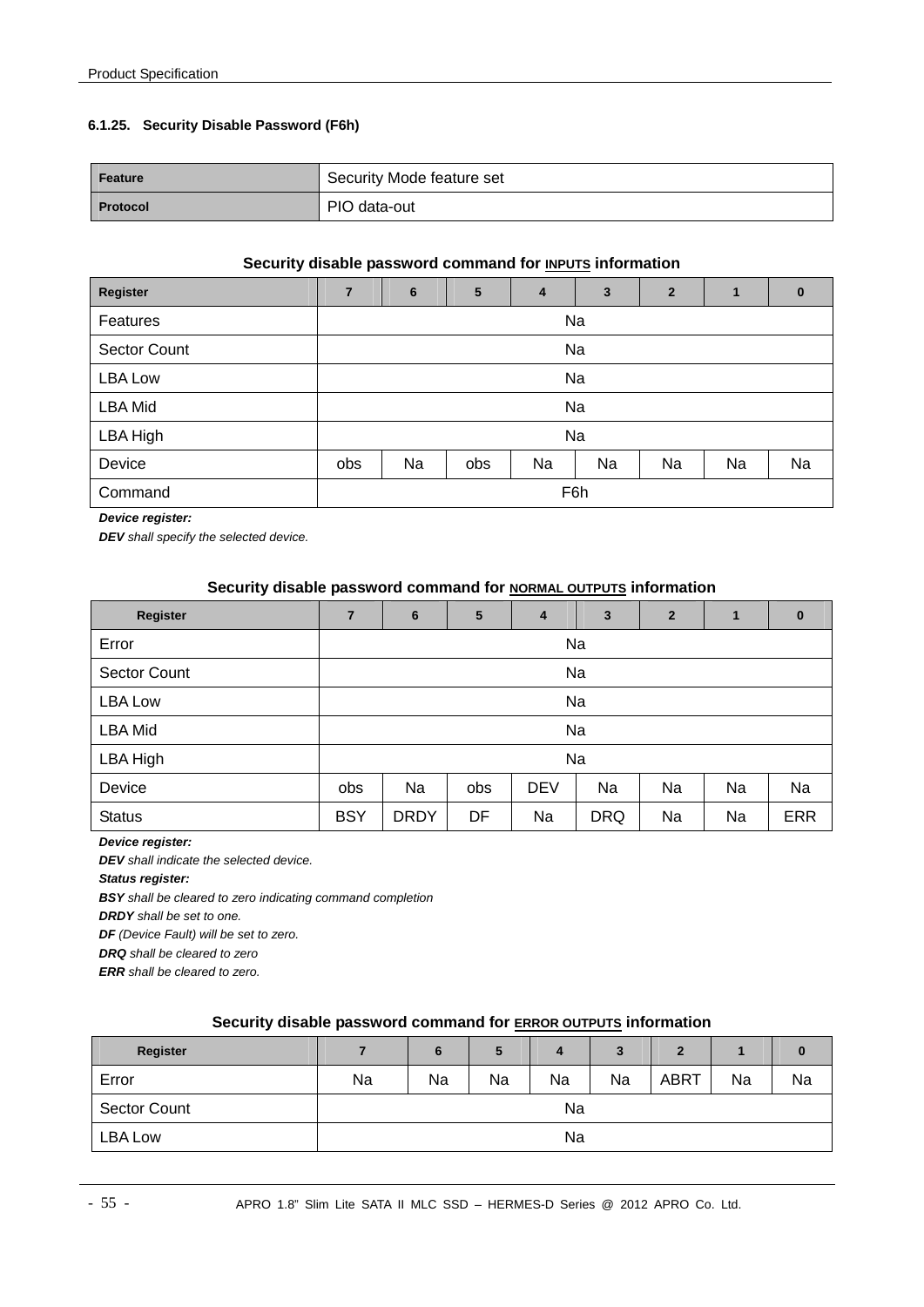| LBA Mid       | Na                                                                            |    |     |            |  |    |  |  |
|---------------|-------------------------------------------------------------------------------|----|-----|------------|--|----|--|--|
| LBA High      |                                                                               | Na |     |            |  |    |  |  |
| Device        | obs                                                                           | Na | obs | <b>DEV</b> |  | Na |  |  |
| <b>Status</b> | <b>BSY</b><br><b>DRDY</b><br><b>DRQ</b><br><b>ERR</b><br>DF<br>Na<br>Na<br>Na |    |     |            |  |    |  |  |

*Description: The SECURITY DISABLE PASSWORD command transfer 512 bytes of data from the host. In Table of Idle command sector count register contents information defines the content of this information. If the password selected by word 0 matches the password previously saved by the device, the device shall disable the Lock mode. This command shall not change the Master password. The Master password shall be reactivated when a User password if set. The device shall return aborted if the device is in Locked mode, or device is in Frozen mode. Error Register:*

*ABRT may be set to one if the device is not able to complete the action requested by the command.* 

*Device register:* 

*DEV shall indicate the selected device.* 

*Status register:* 

*BSY will be cleared to zero indicating command completion* 

*DRDY will be set to one. (Device shall be in Unlocked mode.)* 

*DF (Device Fault) should be set to one if a device fault has occurred.* 

*DRQ will be cleared to zero* 

*ERR will be set to one if an Error register bit is set to one.* 

#### **Security disable password command content**

| Word     | <b>Content</b>                                 |  |  |  |  |  |
|----------|------------------------------------------------|--|--|--|--|--|
| 0        | <b>Control Word</b>                            |  |  |  |  |  |
|          | Bit 0<br>Identifier<br>0=Compare User password |  |  |  |  |  |
|          | 1= Compare Master password                     |  |  |  |  |  |
|          | Bit(15:1)<br>Reserved                          |  |  |  |  |  |
| $1 - 16$ | Password (32 Bytes)                            |  |  |  |  |  |
| 17-255   | Reserved                                       |  |  |  |  |  |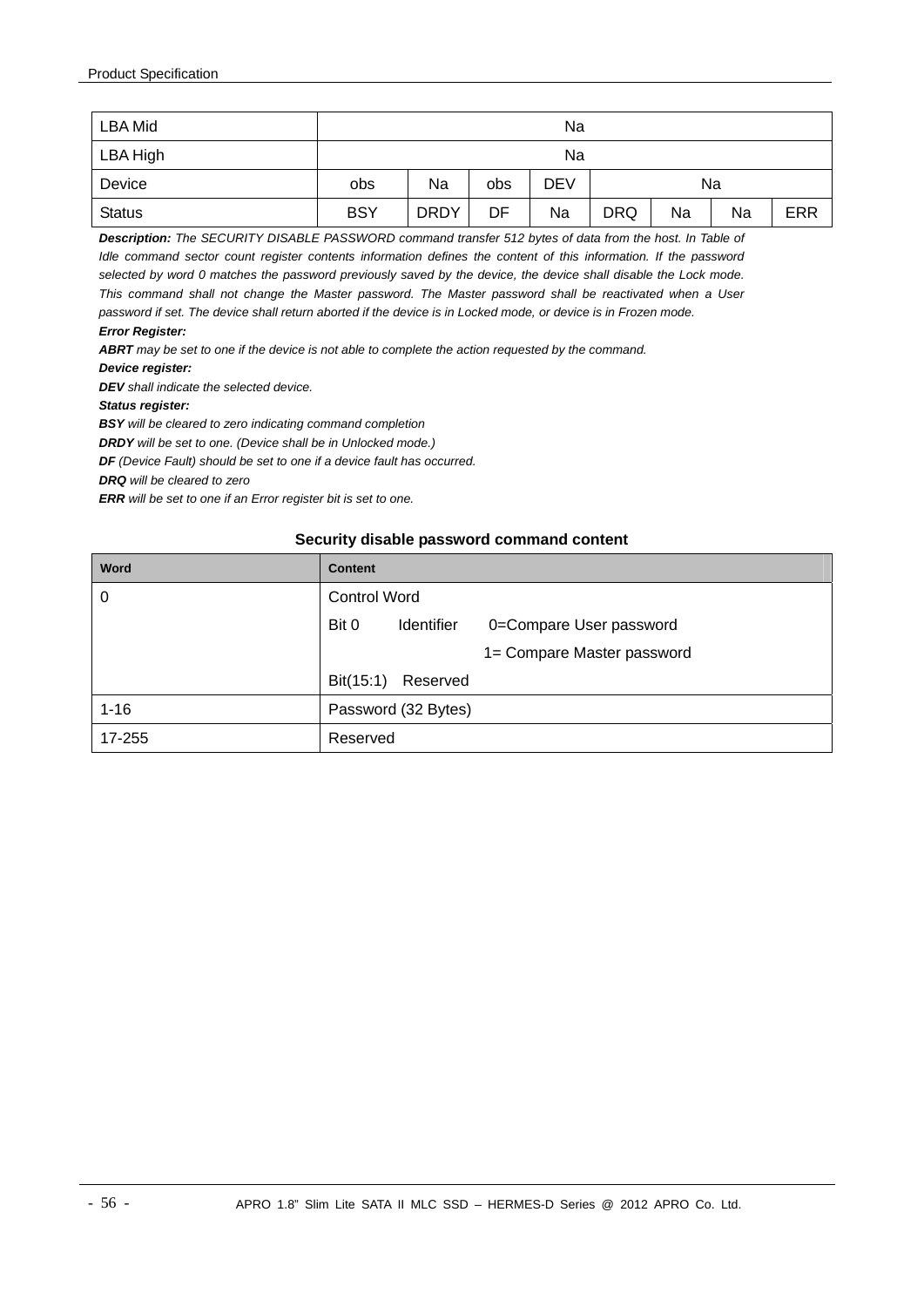## *Appendix A. Ordering Information*

## *1. Part Number List:*

## **APRO 1.8" Slim Lite SATA II MLC SSD supports Write Protect – HERMES-D Series**

| <b>Product Picture</b> | Grade       | <b>Standard grade</b>        | <b>Wide Temp. Grade</b>  |
|------------------------|-------------|------------------------------|--------------------------|
|                        |             | $(0^{\circ}C - 70^{\circ}C)$ | $-40^{\circ}$ C ~ +85°C) |
| iliimiiliin l          | 4GB         | SB8SJ004G-JDCMM              | WB8SJ004G-JDCMM-C        |
|                        | 8GB         | SB8SJ008G-JDCMM              | WB8SJ008G-JDCMM-C        |
|                        | <b>16GB</b> | SB8SJ016G-JDCMM              | WB8SJ016G-JDCMM-C        |
|                        | 32GB        | SB8SJ032G-JDCMM              | WB8SJ032G-JDCMM-C        |
|                        | 64GB        | SB8SJ064G-JDCMM              | WB8SJ064G-JDCMM-C        |
|                        | 128GB       | SB8SJ128G-JDCMM              | WB8SJ128G-JDCMM-C        |

## *2. Part Number Decoder:*

# **X1 X2 X3 X4 X5 X6 X7 X8 X9**-**X11 X12 X13 X14 X15**-**C**

| $ X1 $ : Grade                                                          |      |       |       | X12: Controller version          |  |  |  |
|-------------------------------------------------------------------------|------|-------|-------|----------------------------------|--|--|--|
| S: Standard Grade – operating temp. $0^{\circ}$ C ~ 70 $^{\circ}$ C     |      |       |       | A, B, CD                         |  |  |  |
| W: Wide Temp. Grade – operating temp. -40 $\degree$ C ~ +85 $\degree$ C |      |       |       |                                  |  |  |  |
|                                                                         |      |       |       | X13: Controller Grade            |  |  |  |
| X2 : The material of case                                               |      |       |       | C: Standard grade                |  |  |  |
| <b>B</b> : Bare (Without casing)                                        |      |       |       |                                  |  |  |  |
|                                                                         |      |       |       |                                  |  |  |  |
| X3 X4 X5 : Product category                                             |      |       |       | X14: Flash IC                    |  |  |  |
| 8SJ: 1.8" Slim Lite SATA II MLC SSD                                     |      |       |       | M: Micron Flash IC               |  |  |  |
|                                                                         |      |       |       |                                  |  |  |  |
| X6 X7 X8 X9 : Capacity                                                  |      |       |       | X15 : Flash IC grade / Type      |  |  |  |
| 004G:                                                                   | 4GB  | 032G: | 32GB  | M: MLC-NAND Flash IC             |  |  |  |
| 008G:                                                                   | 8GB  | 064G: | 64GB  |                                  |  |  |  |
| 016G:                                                                   | 16GB | 128G: | 128GB | $ C $ : Reserved for specific re |  |  |  |
|                                                                         |      |       |       | C: Conformal-coating             |  |  |  |
| X11 : Controller                                                        |      |       |       |                                  |  |  |  |
| J : JMicron (HERMES-D Series)                                           |      |       |       |                                  |  |  |  |

 $requirement$